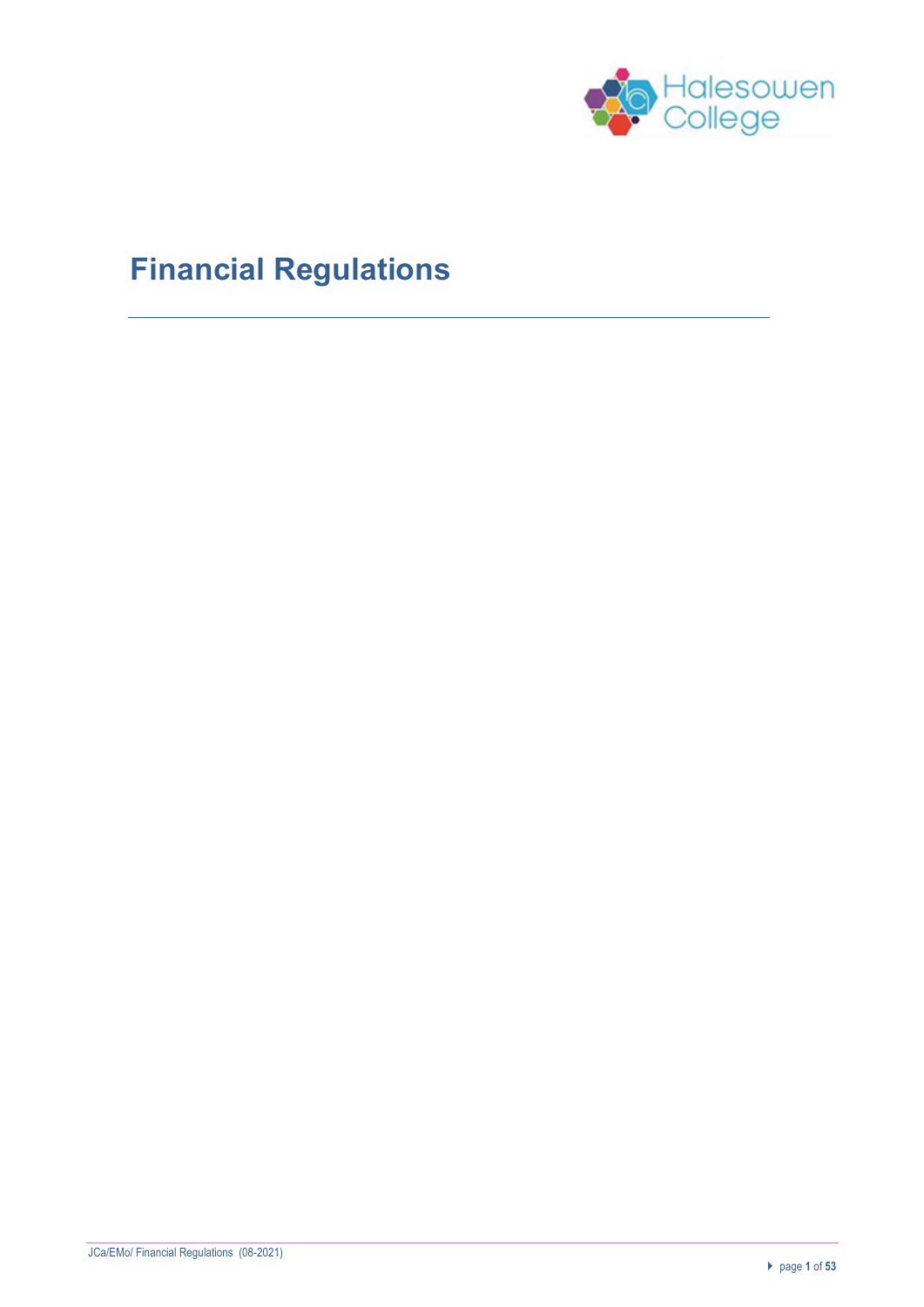# **CONTENTS**

#### Page

# **FINANCIAL REGULATIONS**

# **FINANCIAL RESPONSIBILITIES**

| 1.1  |                                                                             |  |
|------|-----------------------------------------------------------------------------|--|
| 1.2  |                                                                             |  |
| 1.3  |                                                                             |  |
| 1.4  | The Role of the Student, Curriculum and Quality Committee 11                |  |
| 1.5  |                                                                             |  |
| 1.6  | The Role of the Principal and Chief Executive (Chief Accounting Officer) 13 |  |
| 1.7  |                                                                             |  |
| 1.5  |                                                                             |  |
| 1.6  |                                                                             |  |
| 1.7  |                                                                             |  |
| 1.8  |                                                                             |  |
| 1.9  |                                                                             |  |
| 1.10 |                                                                             |  |
| 1.11 |                                                                             |  |
| 1.12 |                                                                             |  |
| 1.13 |                                                                             |  |
|      |                                                                             |  |

# **FINANCIAL REGULATIONS**

| 2.1  |  |
|------|--|
| 2.2  |  |
| 2.3  |  |
| 2.4  |  |
| 2.5  |  |
| 2.6  |  |
| 2.7  |  |
| 2.8  |  |
| 2.9  |  |
| 2.10 |  |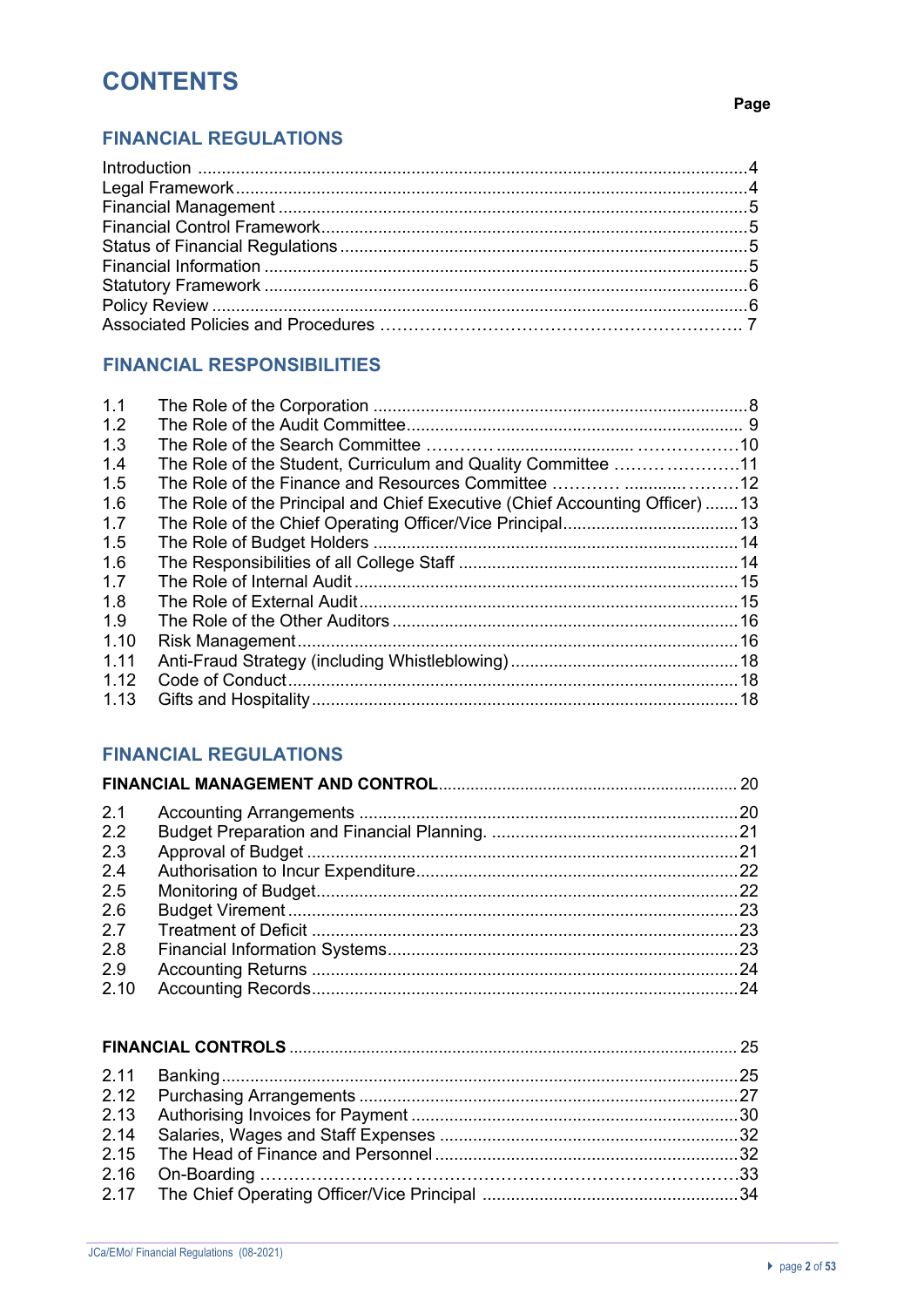# **PROTOCOLS**

| 3.1 |                                                                  |          |
|-----|------------------------------------------------------------------|----------|
|     |                                                                  |          |
| 3.2 | NEW VENTURES / CAPITAL PROJECTS AND FRANCHISING 48               |          |
|     |                                                                  |          |
|     | 3.2.4 European Union (EU) and Other Matched Funding51            |          |
| 3.3 | DATA PROTECTION, RETENTION OF DOCUMENTS AND FREEDOM              |          |
|     |                                                                  |          |
| 3.4 |                                                                  |          |
| 3.5 |                                                                  |          |
| 3.6 |                                                                  |          |
|     |                                                                  |          |
|     | <b>ANNEX A: DEFINITIONS</b><br><b>ANNEX B: FINANCIAL TARGETS</b> | 56<br>57 |
|     |                                                                  |          |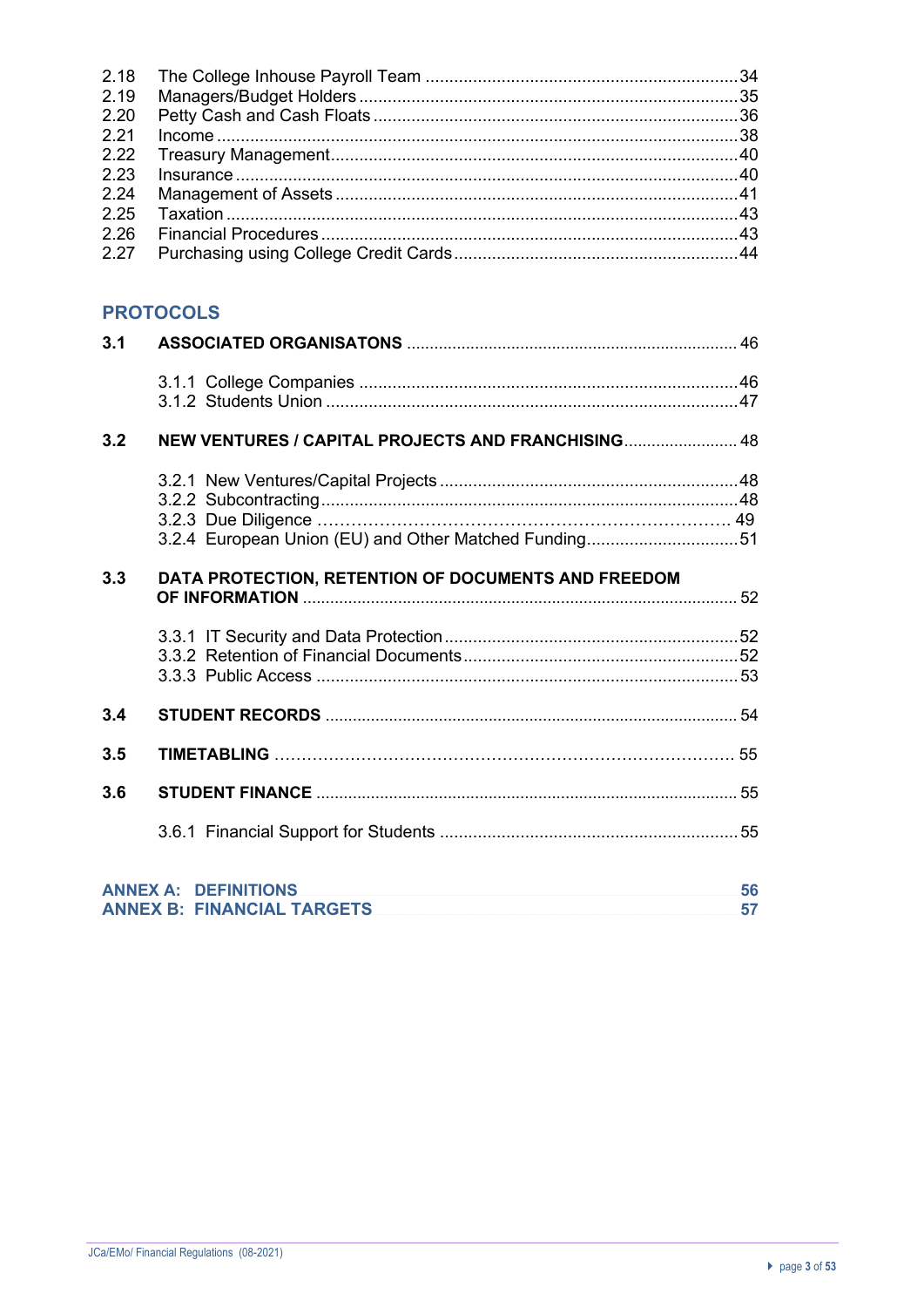# **INTRODUCTION**

# **Background**

Halesowen College operates within a legal/statutory framework in which it is a requirement under the conditions of Funding Agreement with the Education and Skills Funding Agency (ESFA) to ensure that there are sound systems of financial management and internal control. Financial regulations make good business sense and are integral to an effective control environment. The Corporation must adopt Financial Regulations which are integral to the College's strategic processes and expresses clearly how financial management will contribute to and support the achievement of the College's overarching objectives as defined in the strategic plan.

This document includes the financial objectives and targets together with responsibilities, protocols and regulations to be followed thus ensuring sound financial management within the College. The wholly owned company, Halesowen College Enterprises (HCE), is governed by a separate set of regulations, which are broadly similar to those of the College. A memorandum of understanding is in place to clearly define the relationship between the College and HCE.

These regulations are based on CIPFA's (Chartered Institute of Public Finance and Accounts) model set of regulations which aim to reflect best practice and provide a practical source of guidance. In addition to financial regulations, financial procedures are in place which set out in detail how the regulations are to be implemented. The main terminology used in the document is defined in Annex A.

#### **Legal Framework**

Halesowen College is a Further Education Corporation created under the provisions of the Further and Higher Education Act 1992 and modified in accordance with the Education Act 2011. Its structure of governance is laid down in the Instrument and Articles of Government. Halesowen College is accountable through its governing body, which has ultimate responsibility for the effectiveness of its management and administration. Halesowen College is an exempt charity by virtue of the Charities Act 1993 and is subject to the requirements of the Charities Act 2006 and the Education Act 2011. This legislation introduced freedoms for the College as by moving from central government control a range of restrictions and controls were removed transferring responsibilities directly onto the Corporation. The Audit Code of Practice does not mandate the need for internal audit but provides opportunity for the College to review its assurance arrangements. Modification of the Instruments and Articles of Government allows the Corporation to determine its own regularity framework and legal status. However, the Corporation is still prohibited from making changes to an Instrument which would result in the College ceasing to be a charity. As an exempt charity the College must ensure that the financial management and governance arrangements comply with charity law. 'Public benefit' is a key legal requirement that every organisation set up for one or more charitable aims must be able to demonstrate. Hence its aims must be for the public benefit if it is to be recognised as a charity in England and Wales. The advancement of education is one of the most wide-ranging of the descriptions of purposes listed in the Charities Act 2006. There are two key principles both of which must be met in order to show that the College's aims are for the public benefit; there must be an identifiable benefit or benefits, and these must be to the public, or a section of the public. As such the Corporation prepares a Public Benefit Statement and reviews all activities annually to ensure that public benefit is being met.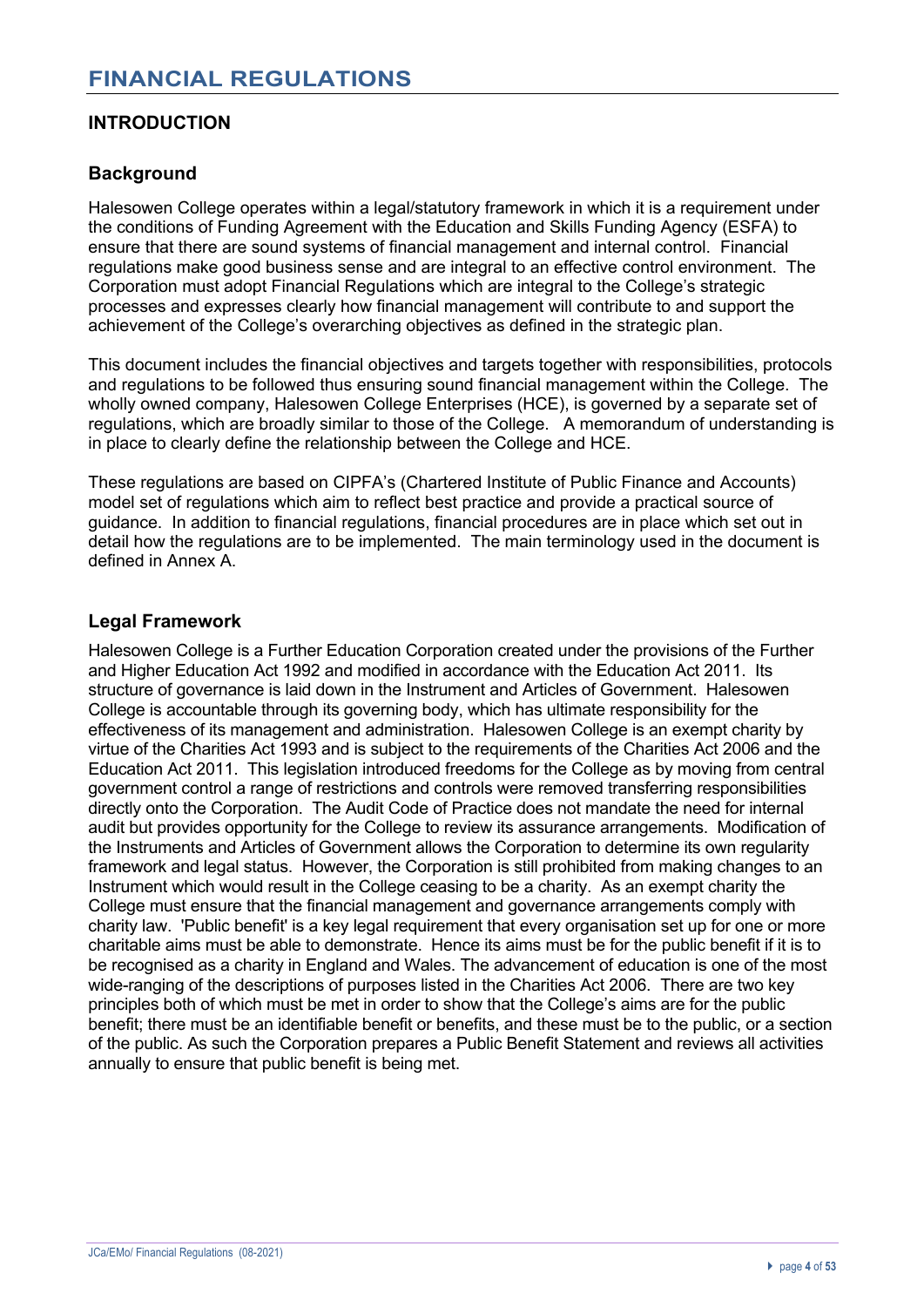## **Financial Management**

Financial regulations are a key part of the determined assurance framework and aim to ensure that there is a robust control environment which minimises loss and seeks to identify and tackle fraud. It also ensures that the College maintains financial health grade to meet its targets and contribute to the achievement of the strategic objectives. In order to assist the College in achieving its strategic aims, the governing body sets annual and (as part of the annual plan) financial targets which are coterminous with those financial objectives set out in the College's strategic plan. The purpose of setting and monitoring such objectives is to establish limits within which the College can operate and achieve its overarching strategies.

The College regularly compares its performance against published averages from various sources and, has developed a set of key performance indicators, which focus on the core pillars of financial resilience. These are summarised in Annex B.

#### **Financial Control Framework**

These regulations and a comprehensive compendium of regulations, policies, protocols and procedures provide the College with a sound basis upon which it will conduct its financial arrangements and processes thus achieving probity, accuracy, economy, efficiency and effectiveness and the prudent management of all financial activities.

#### **Status of Financial Regulations**

The financial regulations provide a mandatory framework for all staff. It is also a set of procedures for those who have responsibility for the management of resources or the control of income and expenditure. Financial regulations form part of the Terms of Employment of all Corporation employees. They are binding on all staff and the contents are not negotiable. All employees must be familiar with the content, and ignorance of any provision will not be accepted as a defence against a charge of a breach of protocol and/or of regulations. Failure to comply with any terms of this policy should be reported in accordance with College policies such as Whistleblowing and Anti-Fraud. Any potential breach may result in an investigation under the College's disciplinary policy. The Corporation will be notified of any significant breach through the Audit Committee.

## **Financial Information**

Accurate and timely financial information is essential for the decision-making process linked with on-going assessment of risk. Management accounts are produced monthly and the financial position of the College reported regularly to Corporation through the Finance and Resources Committee. The monthly management accounts are reported to the College Leadership Team and lodged in the Corporation repository.

Further details can be found in the policy on the Frequency and Content of Financial Information.

Performance against financial targets is reported to the Corporation, risk-assessed and the direction of travel noted.

Budget holders have access to real-time financial information aiding them to effectively monitor and manage resources. Budget position spreadsheets are also emailed to budget holders weekly.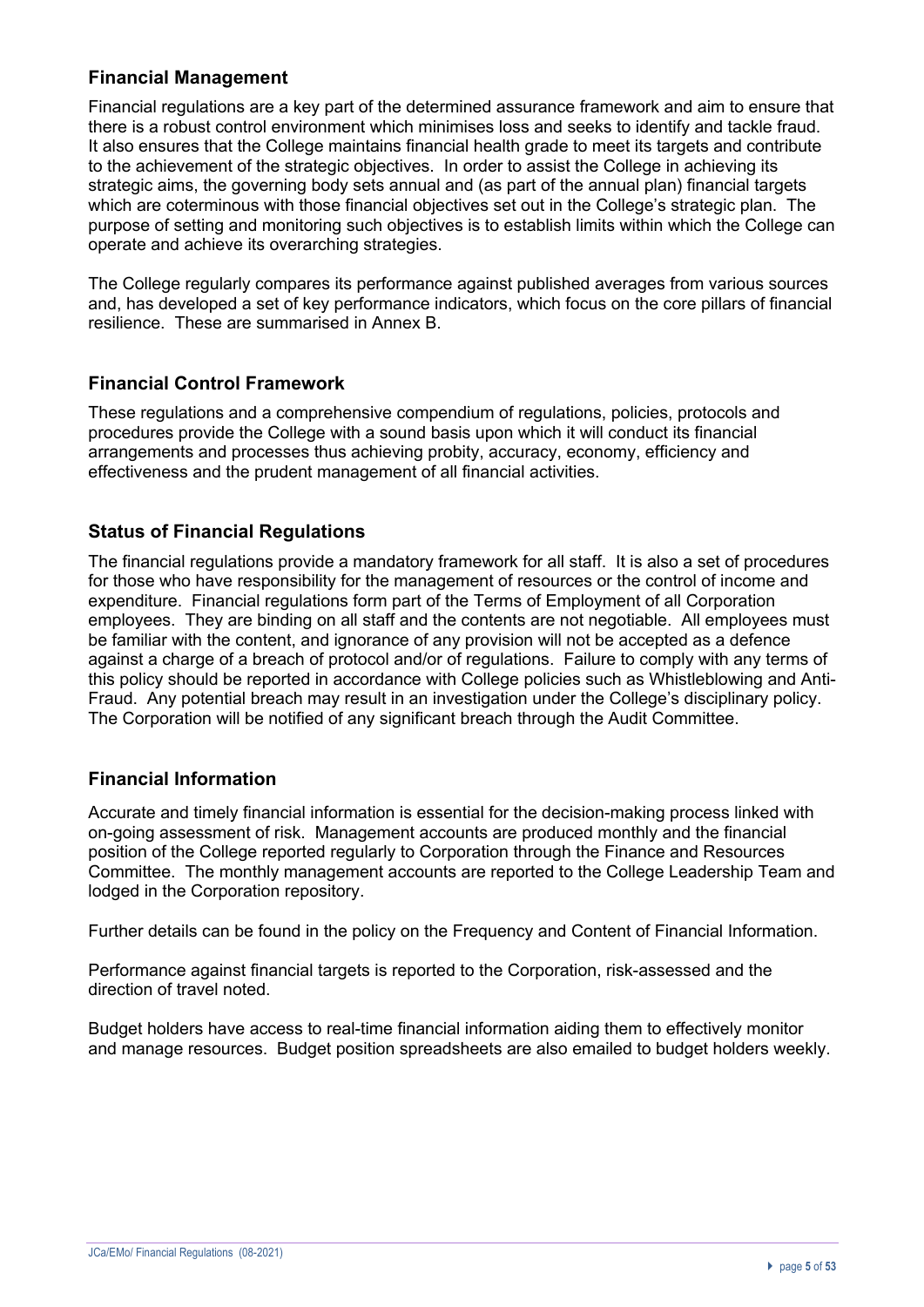# **Statutory Framework**

This policy is determined by the Halesowen College Corporation under power conferred by the Articles of Government. This compliments the Conditions of Funding Agreement between the Corporation and the funding agency which sets out the terms and conditions on which grant is made. The governing body is responsible for ensuring that conditions of funding are met including ensuring resources are expended on the activities for which they were received. As part of this process the College must adhere to the Audit Code of Practice, which demands sound systems of financial and management control. The Adult Education Budget (within the Mayoral zone) was devolved to the West Midlands Combined Authority (WMCA) from 1 August 2019, and as such the College must also comply with any funding conditions issued. Similarly, the requirements of the Office for Students (OfS) must be observed for HE funding. The Financial Regulations form part of this overall system of accountability.

Halesowen College will comply with all relevant legislation and accounting standards and Statements of Recommended Practice for Higher Education and Further Education providers.

The core of the financial control framework is the financial regulations which provide control over the totality of Halesowen College's resources and give management and the governing body assurance that the resources are being properly applied in accordance with the requirement of the Financial Memorandum and associated documents and for the pursuance of Halesowen College's strategic plan and associated objectives including discharging responsibility for accountability and regularity, financial viability/going concern and value for money. The College must demonstrate that it is fulfilling its responsibility for the provision of effective financial controls over the use of public funds, managing risk and safeguarding the assets of Halesowen College.

# **Policy Review**

This is a pivotal and high-level policy that the Corporation operates and develops to ensure that the financial management is robust and control framework operating effectively. The extensive set of performance targets are referred to above and outlined in detail in annex B. Continued monitoring and ongoing assessment of risk provide assurance for the Corporate Board.

The Financial Regulations will be subject to a full review annually which will be embedded with the self-assessment framework with a report on effectiveness and impact on the organisation.

Interim reviews may be necessary and any/all significant amendments and addendums to the Financial Regulations and associated policies and protocols must again be approved by the Finance & General Purposes Committee of the Corporation.

**Annex A Key definitions Financial Targets**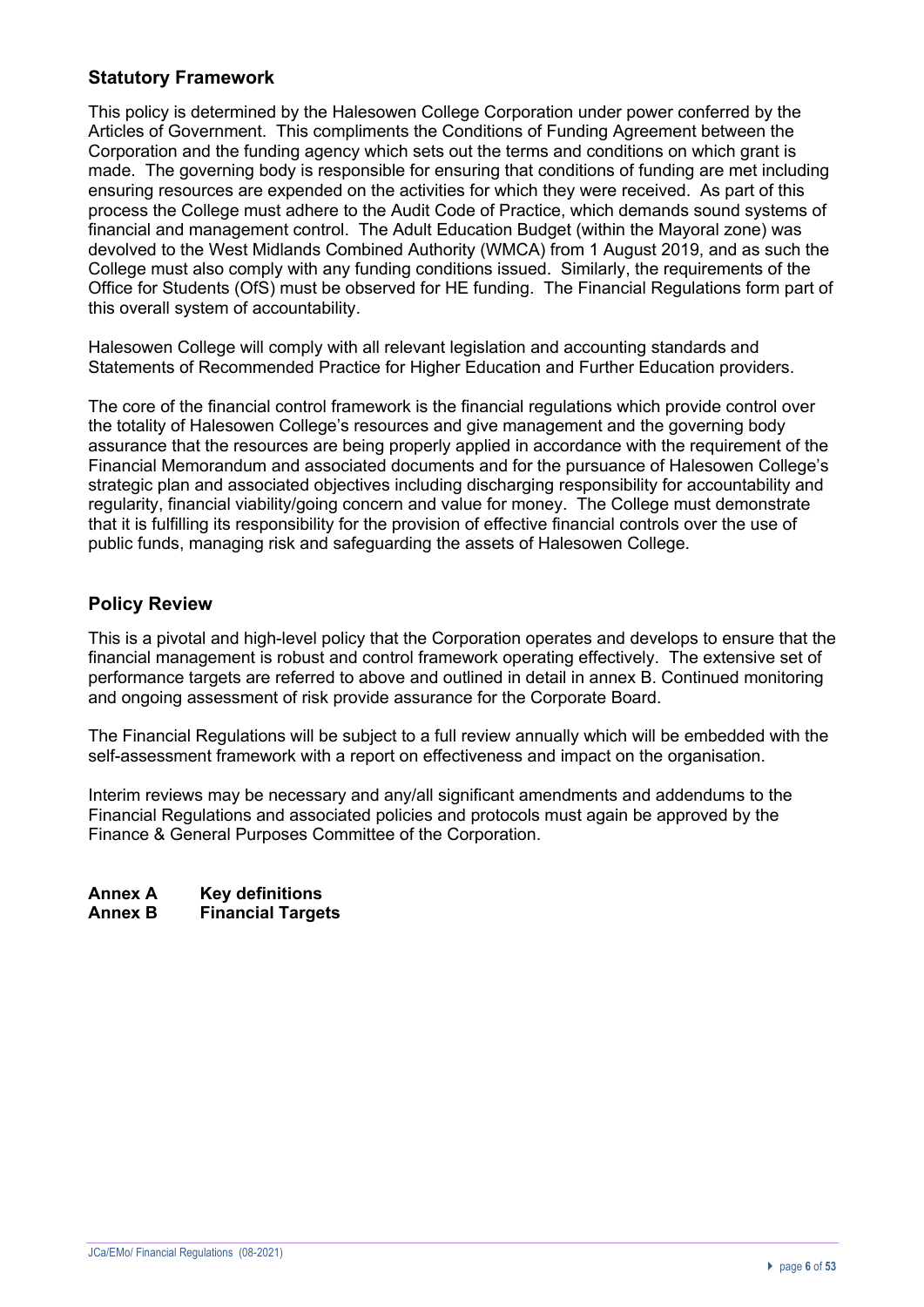# **Associated Policies and Procedures which can all be accessed via the hub**

Anti-Bribery Policy Anti-Fraud Policy Anti-Money Laundering Policy Budgeting Policy Credit Control Policy Expense Payments and Benefits Policy Financial Systems and Procedures Frequency and Content of Financial Information Gifts and Hospitality Policy Procurement Policy Refund Policy Risk Management Policy and Procedures Standing Orders Relating to Contracts Treasury Management Policy Value for Money Policy Whistleblowing Policy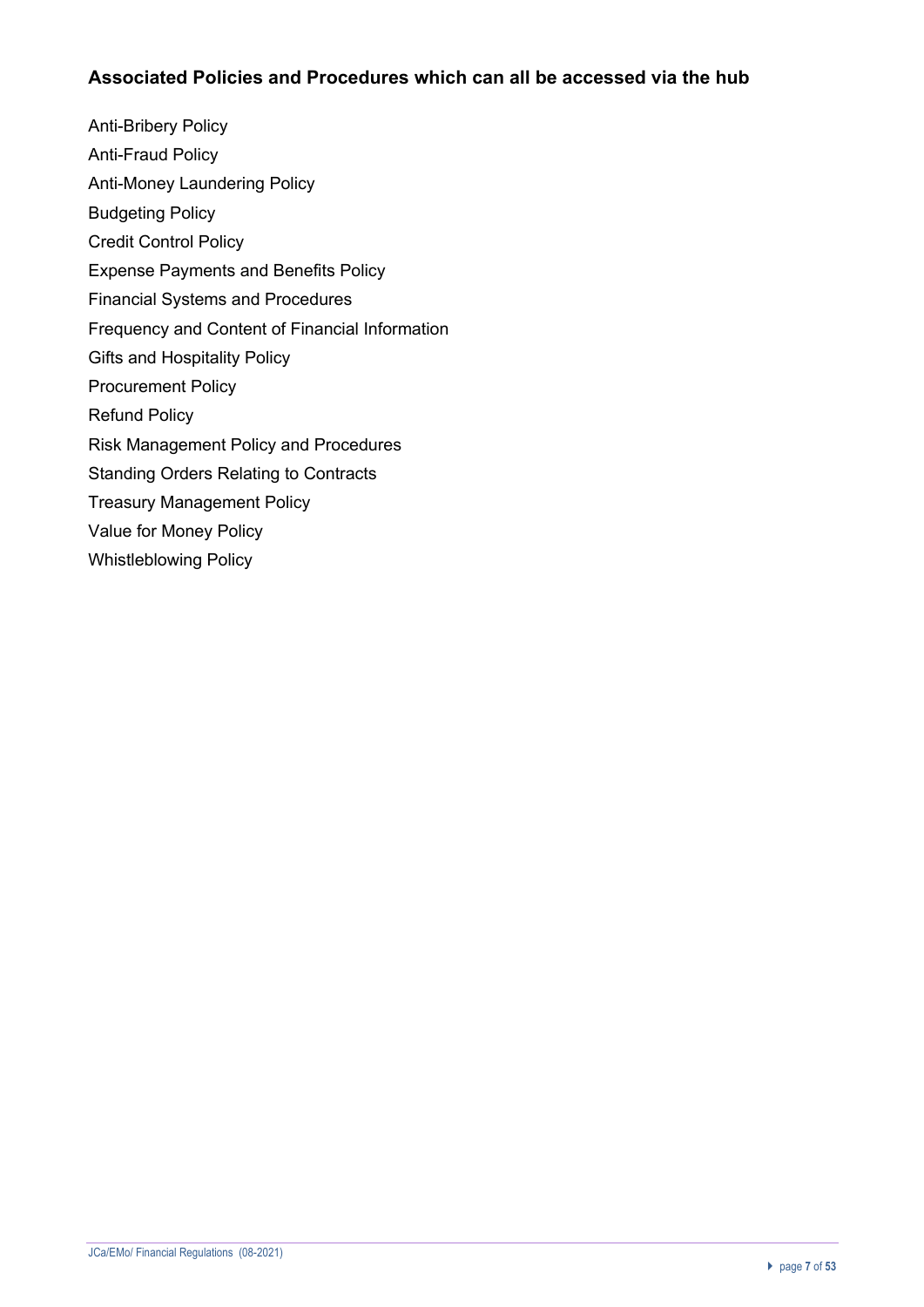# **CORPORATE GOVERNANCE**

#### **1.1 The Role of the Corporation**

The governing body of the College has significant responsibility for financial matters derived from various sources including Education Act 2011, Conditions of Funding Agreements and the Audit Code of Practice. In accordance with the College's instrument and articles of government the role of the board is:

- 1.1.1 to set financial objectives for the College in accordance with the strategic plan.
- 1.1.2 approval of the financial strategy and financial plan including the financial regulations, thus ensuring the effective and efficient use of resources; the solvency of the College and the safeguarding of its assets, hence monitoring the performance of the College.
- 1.1.3 to ensure that the funds provided are used in accordance with the terms and conditions of the funding agreement.
- 1.1.4 approving annual estimates of income and expenditure and the College's financial plan before the start of each financial year.
- 1.1.5 to determine a tuition fee policy which is reviewed annually.
- 1.1.6 to ensure that the College complies with the Post 16 Audit Code of Practice.
- 1.1.7 to approve the strategic plan and annual plan.
- 1.1.8 the receipt, approval and signing of the annual members report and financial statements including the statement on regularity, propriety and compliance with funding body terms and conditions of funding; statement of governance and internal control and, statement of responsibilities.
- 1.1.9 to determine the limits on the Principal's discretion to act.
- 1.1.10 operate a remuneration committee which reports to Corporation annually and will determine the pay and conditions of service for senior post holders. They will have regard to offering fair pay to attract and retain appropriately skilled and qualified staff, affordability and benchmark data and operate in accordance with The Colleges Senior Post Holder Remuneration Code ( Association of colleges).
- 1.1.11 establishment and operation of an Audit Committee and a Search Committee.
- 1.1.12 to secure value for money for the College.
- 1.1.13 to prepare an annual Corporate Governance statement and a statement of the responsibilities of the Corporation.
- 1.1.14 to appoint the College's internal and external auditors Each year the audit company will issue a letter of engagement which clearly explains their remit. This is received by the Audit Committee. The letter of engagement is signed by the Principal or Chief Operating Officer/Vice Principal. A copy of the external audit letter of engagement shall be forwarded to the funding agency as required.
- 1.1.15 the Corporation receive a finance dashboard style report comprising key ratios which underpin financial performance. A hyperlink directs members to the full set of management accounts which are prepared monthly and include the main financial statements; income and expenditure account, balance sheet and rolling cashflow forecast plus additional information such as subjective analysis, debtors and creditors profile and evaluation of financial health ensuring that appropriate financial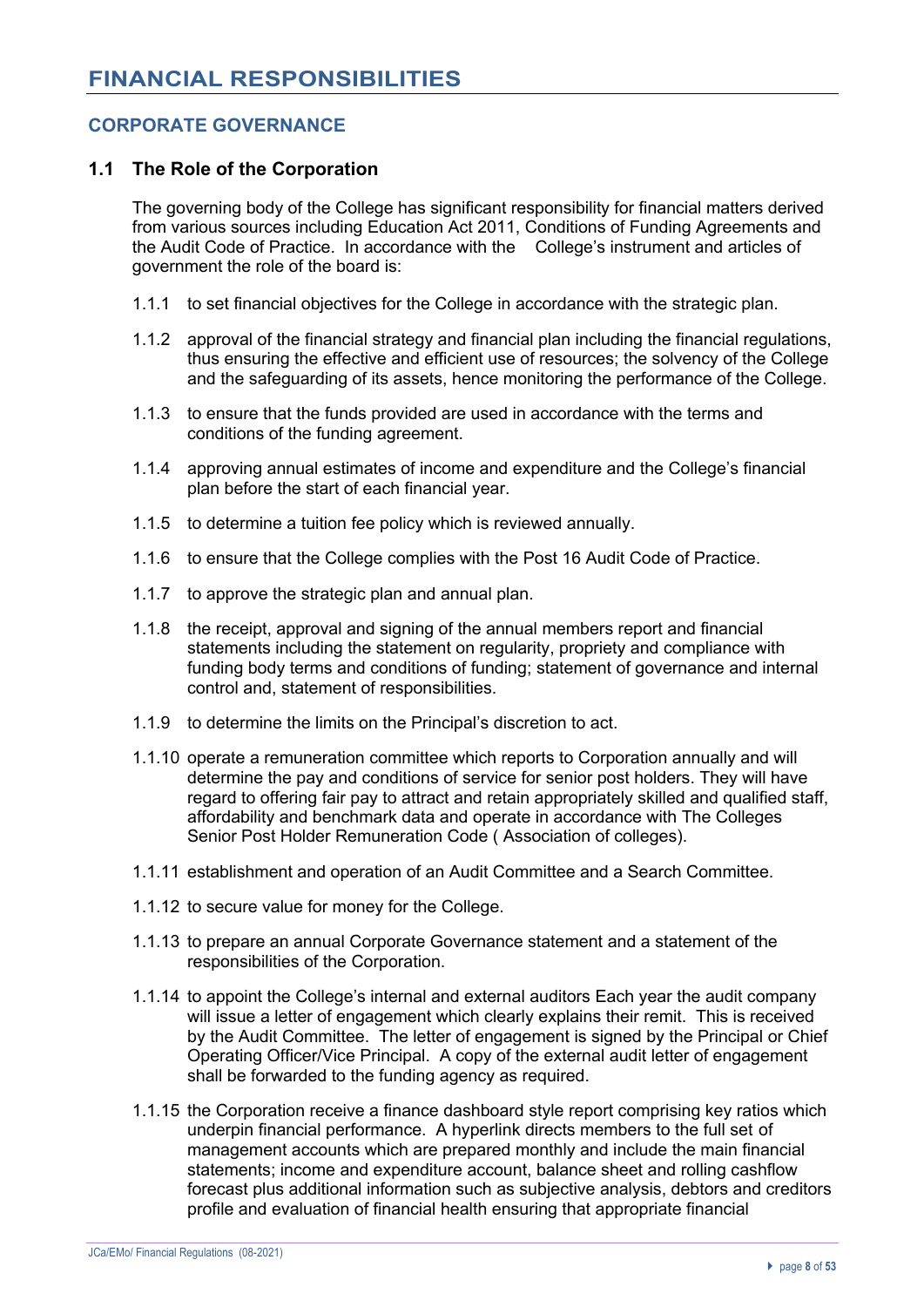considerations are taken into account at all stages in reaching decisions and in their execution. A position statement for Halesowen College Enterprises is also included.

Budget update; the revenue budget shall usually be reviewed at least termly. All revisions to income, pay and non-pay shall be reported in a tabularised format with key information narrated.

Financial targets are measured monthly and reported to the Corporation with a risk assessment and direction of travel indicator.

- 1.1.16 ensure that the financial, planning and other management controls, including controls against fraud and theft, applied by the College are appropriate and sufficient to safeguard public funds.
- 1.1.17 that the governing body has ultimate responsibility for the College's finances.
- 1.1.18 to approve any significant changes to the risk management and disaster recovery plans which may be referred from the Audit Committee. To review annually the risk appetite, formally considering all risks which fall outside the appetite.
- 1.1.19 to ensure the College operates in accordance with the public benefit and that no activities are outside its remit.

The Corporation operates a Committees structure and in addition to the mandatory committees of Search & Audit has a Student, Curriculum & Quality and Finance & General Purposes Committee. The Corporation may delegate responsibilities outlined above to the committees providing that this is permitted within the terms of the law, conditions of grant funding and instrument and articles et al.

#### **1.2 The Role of the Audit Committee**

The Audit Code of Practice and the Articles of Government state that an Audit Committee must be established. The Audit Committee's terms of reference are subject to an Annual Review and must reflect the minimum specification outlined in the Code.

The Audit Committee is independent and advisory, and reports to the Corporation. It is designed to ensure probity, openness and integrity throughout the Corporation. Its terms of reference are available on the website and from the Clerk.

The Audit Committee shall consist of at least three persons elected by the Corporation annually and collectively should have the appropriate skills and experience A director of any subsidiary company cannot be a member of the Audit Committee. The Chair, Principal and staff governor, cannot be members of the Audit Committee.

#### **1.3 The Role of the Search Committee**

The Search Committee is established under the requirements of the Corporation's Instrument and Articles of Government. The Committee will oversee the effectiveness of the search and appointment procedures; monitor the skills, experience and composition of the Corporation and search for, consider nominations and applications and make recommendations to the Corporation on the appointment and reappointment of members of the Corporation (other than the Principal and staff and student elected members).

Terms of reference and membership are on the website and available from the Clerk.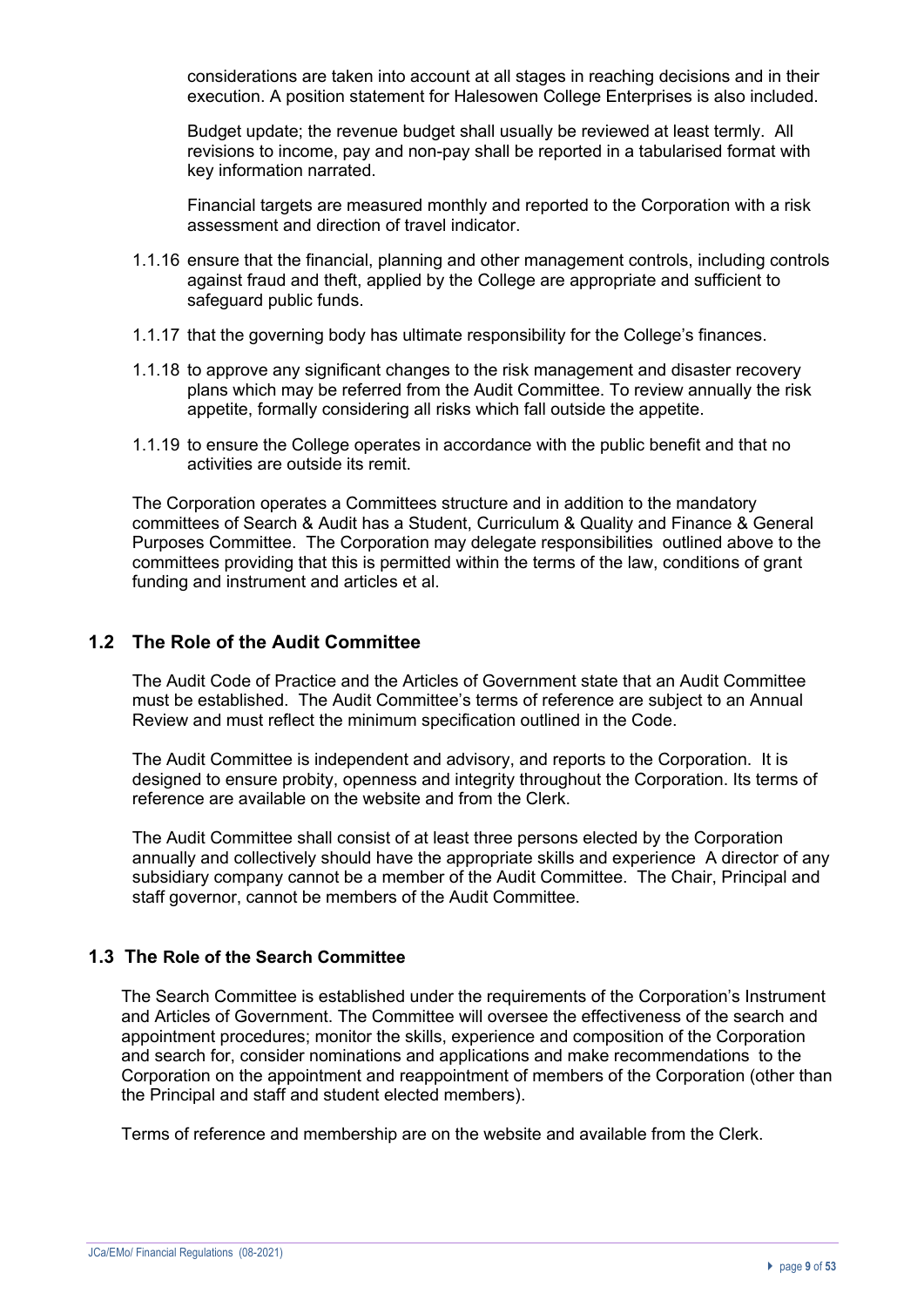#### **1.4 The Role of the Student, Curriculum and Quality Committee**

Within the context of the educational character, mission and strategy of the College the Committee will consider and where appropriate report to the Corporation within the scope of their terms of reference which are on the website and available from the Clerk.

#### **1.5 The Role of the Finance and Resources Committee**

Within the context of the educational character, mission and strategy of the College and the boundaries of funding, financial and charity compliance the Committee consider and where appropriate report to the Corporation on all finance/resources matters including:

- a. the annual estimates of expenditure and the annual College budget statement
- b. financial forecasts, plans and financial monitoring reports
- c. revisions to the annual budget
- d. directors' decisions in relation to the College companies
- e. capital expenditure requirements
- f. the estates and accommodation strategy
- g. the annual members' report and annual statements of accounts prior to their presentation to the Corporation
- h. cash management arrangements including treasury management and banking portfolio
- i. financial targets
- j. Human Resources Policy Revision, Annual Report and associated Key Performance Indicators incorporating Staff Development
- k. Health and Safety Policy
- l. the College's financial regulations
- m. Financial Policy Revision

Contracts of employment/pay spine

- a. the College Budgeting Policy
- b. arrangements for securing value for money, solvency and safeguarding the assets of the College
- c. tuition and other fees
- d. policy for distribution of bursary and hardship funds
- e. Marketing Strategy
- f. curriculum costing and budgeting, policy/methodology

The Committee terms of Reference and membership are on the website and available from the Clerk. Governors may not serve simultaneously on the Audit Committee and Finance and Resources Committee.

#### **1.6 The Role of the Principal & Chief Executive (Chief Accounting Officer)**

Subject to the responsibilities of the Corporation, the Principal is the Chief Executive of the College and Chief Accounting Officer. Responsibilities include:

1.6.1 preparation of annual estimates of income and expenditure for consideration and approval by the Corporation.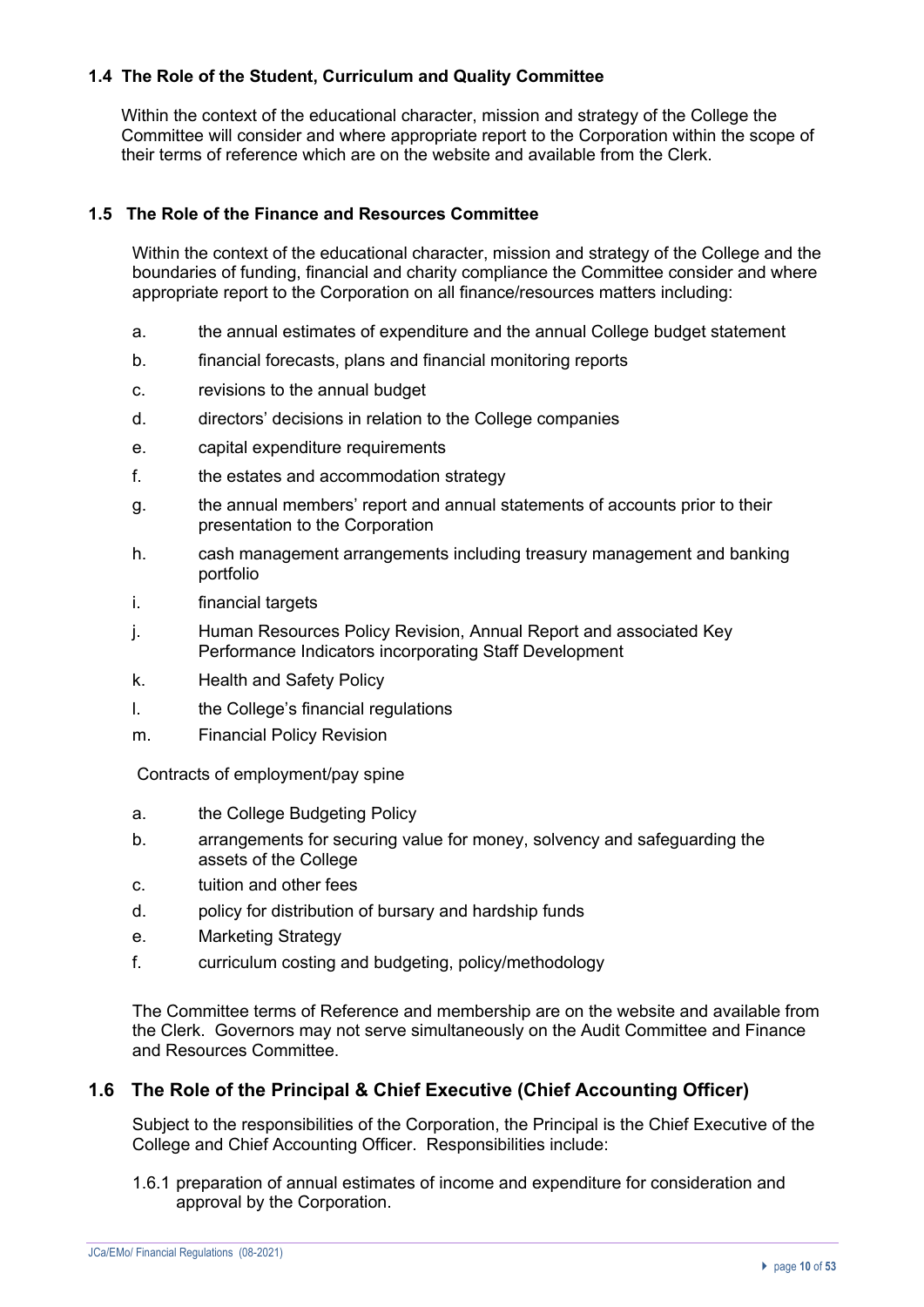- 1.6.2 the management of the budget and resources within the estimates approved by the Corporation.1.3.3 to delegate within budgetary limits predetermined by the Corporation, responsibility for a budget or part of a budget to an individual member of staff or group of employees, in order to permit the performance of defined activities.
- 1.6.3 to prepare annually in conjunction with the Chair of the Corporation an annual Corporate Governance Statement (ref 1.1.13).
- 1.6.4 oversight of financial matters which shall be demonstrated by signing the balance sheet and the statement of corporate governance within the annual financial statements (as co-signatory with the Chair), and the Principal's Statement prefacing in the financial plan submitted to the funding body.
- 1.6.5 as Chief Accounting Officer, to appear before the Committee of Public Accounts if required.

#### **1.7 The Role of the Chief Operating Officer/Vice Principal**

The Chief Operating Officer/Vice Principal is a senior postholder. The financial responsibilities of the postholder include:

- 1.7.1 advising on the financial aspects of the College's policy; financial administration of the College and, for ensuring that the College has satisfactory systems of financial control and management.
- 1.7.2 the preparation of the annual statements of accounts for the Corporation, in accordance with guidelines issued by the funding agency; within the parameters of relevant legislation including the Companies Act and the Charities Act and conforming to recommended statement of accounting practice and financial reporting standards including Accounting Standards.
- 1.7.3 to ensure the maintenance of adequate financial systems and a comprehensive procedures manual which shall be available to staff.
- 1.7.4 to ensure that the governing body, senior management and budget holders of the College receive accurate and timely financial information in accordance with the College's approved policy for frequency and content of financial reports.
- 1.7.5 to ensure the efficient financial management of the College.
- 1.7.6 liaison with auditors in order to achieve efficient processes.

## **1.8 The Role of Budget Holders**

Budget Holders must ensure that funds are spent on the purposes for which they were identified.

- 1.8.1 Although responsibility for overall budgetary control shall remain with the Principal, delegated budget holders must strictly observe the predetermined budgetary limits and control procedures. Delegation of responsibilities and levels of finance to budget holders shall be in writing.
- 1.8.2 Budget holders must supply the Chief Operating Officer/Vice Principal with all relevant information regarding the budget and associated financial transactions when required.
- 1.8.3 Budget holders shall seek to ensure value for money and avoid fruitless payments, all of which must be reported to the Chief Operating Officer/Vice Principal. Sustainable factors shall also be considered with purchasing choices and budget holders must adhere to Standing Orders Relating to Contracts and the Procurement Policy.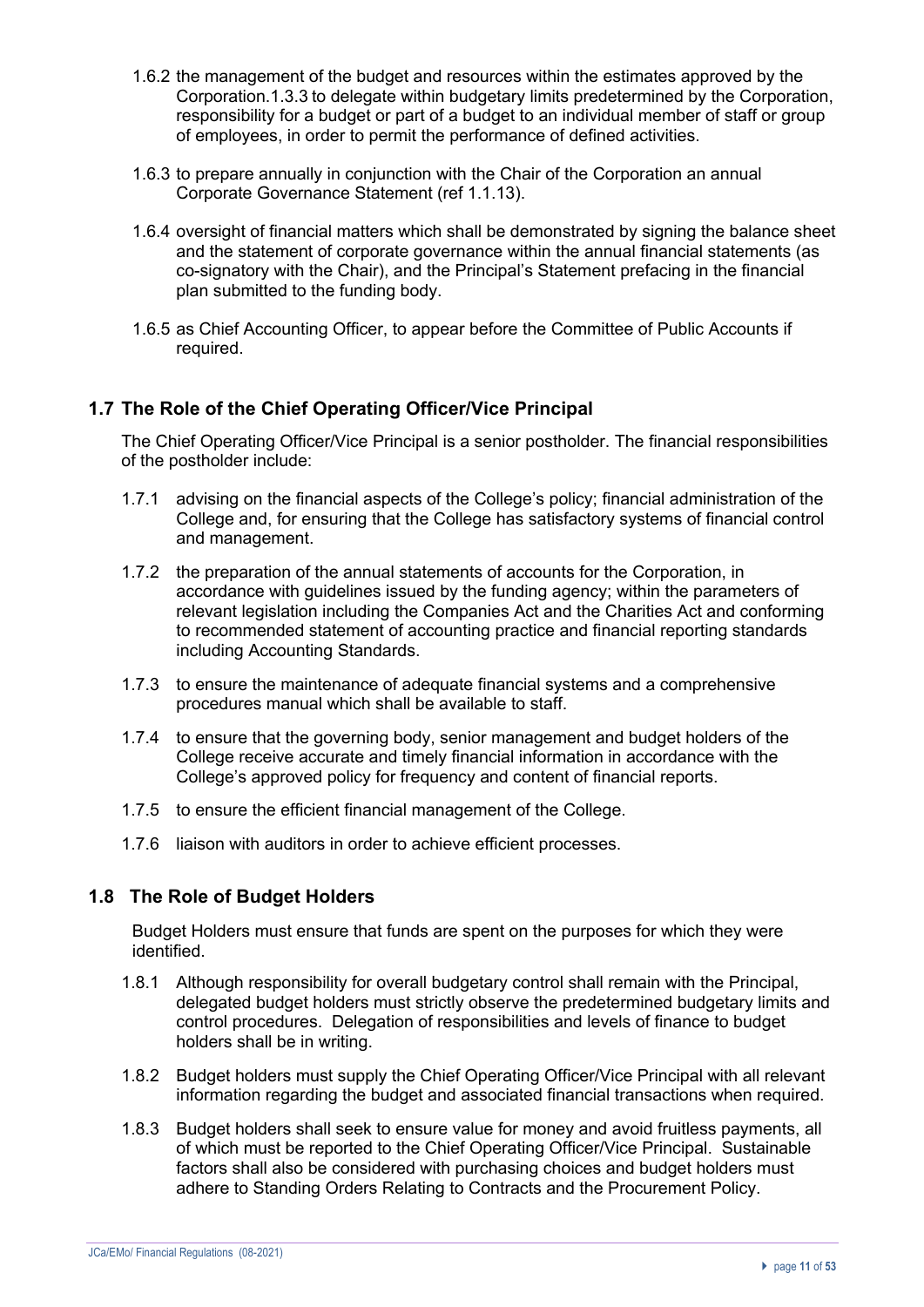- 1.8.4 Budget holders must ensure that expenditure is limited to the level of budget allocated**.**  In exceptional circumstances the budget holder may plan an overspend but this must be agreed in advance by Chief Operating Officer/Vice Principal. Similarly, income targets must be realised with any shortfall/potential shortfall report to the Chief Operating Officer/Vice Principal without delay.
- 1.8.5 Budget holders must ensure that resources are expended for the purpose for which they were allocated.
- 1.8.6 Budget holders must attend appropriate budget holder training.
- 1.8.7 Budget holders must comply with financial regulations and procedures.

# **1.9 The Responsibilities of all College Staff**

- 1.9.1 To ensure security of the College's property; for avoiding loss and, for due economy in the use of resources.
- 1.9.2 To immediately notify the Chief Operating Officer/Vice Principal whenever any matter arises which involves, or is thought to involve, loss of or irregularities concerning cash, or cash equivalents, or stores, or property of the College. The Chief Operating Officer/Vice Principal in liaison with the Principal, and in accordance with relevant College policies, shall take such steps as is considered necessary by way of investigation and report. All employees also have the right of direct access to the Principal if required. However, should an irregularity cause a member of staff to report a concern under the College's whistle blowing policy then all subsequent action must be in accordance with this policy. The College also has in place an anti-fraud policy approved by the Corporation, which must be adhered to as appropriate. Staff must also report any attempted bribery in accordance with the College's anti-bribery policy.
- 1.9.3 To inform the Chief Operating Officer/Vice Principal immediately of any theft/loss/damage to property or stocks.
- 1.9.4 To comply with any directions made by the Principal in relation to the control of budgets and with the systems of financial control and information laid down by the Chief Operating Officer/Vice Principal.
- 1.9.5 To ensure that they are aware of and adhere to the College's policies and, financial procedures/authority limits and, the values of purchases for which quotations and tenders are required.
- 1.9.6 To observe and act in accordance with Financial Regulations, Standing Orders Relating to Contracts and associated financial policies at all times.

## **1.10 The Role of Internal Audit**

Internal Audit is both an independent review process and an aid to College management. Internal Audit is subject to the requirements of the Government Internal Audit Agency (GIA) who help ensure that government and the wider public sector provide services effectively. Internal Audit comply with Public Sector Internal Audit Standard and the Audit Code of Practice. The terms of reference of internal audit are clearly defined in a Letter of Engagement which will be signed annually by the Chief Operating Officer/Vice Principal**.** Appointment of Internal Audit is approved by the Corporation on the advice of the Audit Committee. The Audit Code of Practice provided an opportunity for the College to re-evaluate existing assurance arrangements and take a wider perspective on pan organisational assurance. A strong assurance framework is required to meet statutory, legal and regulatory responsibilities. Although the established audit framework historically provided an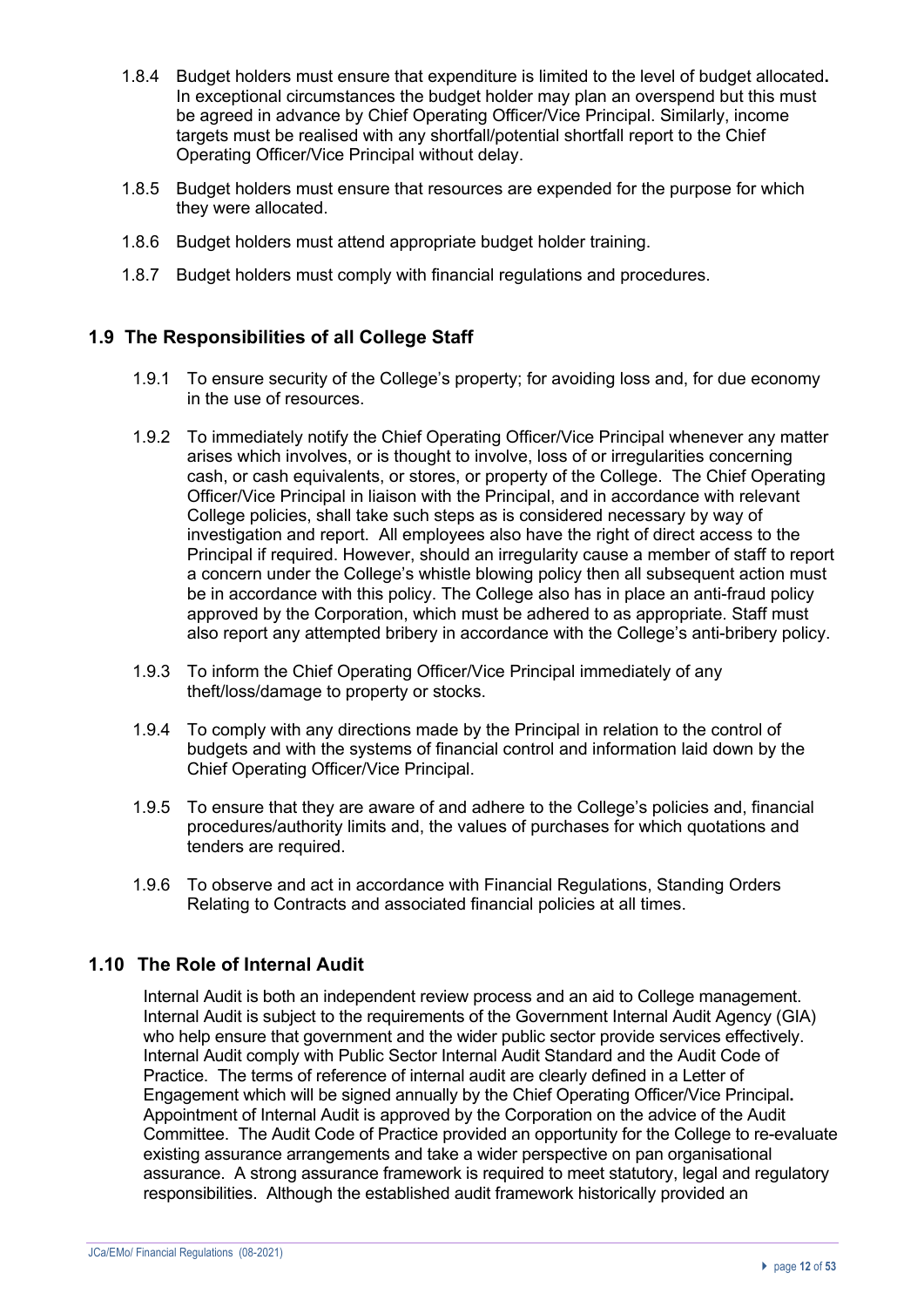independent view on the systems of internal control, financial management and governance which aided the Corporation to discharge their statutory responsibilities. As part of a revised overall assurance framework Halesowen College is retaining internal audit input. Responsibilities of internal audit to the Corporation are:

- 1.10.1 maintaining an audit of aspects of the College's systems of key financial controls and any associated activity defined in the audit planning process. Auditors have the right of access to any minutes, books, documents or other information kept by the College, and also have the right of access to the Chair and members of the Corporation and any College officers.
- 1.10.2 to submit regular reports in accordance with the operational audit plan on the College's systems and activities to the Audit Committee.
- 1.10.3 to provide an opinion on the adequacy and effectiveness of key controls covered in each audit.
- 1.10.4 to participate in the development of a strategy for providing the Corporation with an objective evaluation of the College's risk management, control and governance processes and opinions on their effectiveness. The assurance map and risk framework will inform this process.
- 1.10.5 to liaise with the Chief Operating Officer/Vice Principal to produce an operational audit plan which is reviewed annually**,** considered by the Audit Committee and approved by the Corporation.
- 1.10.6 to conduct annual audits on which the external audit team will place reliance as part of the regularity audit work. The audit strategy should reflect risk, add value to the organisation and provide a framework which contributes to the discharging of the regularity responsibilities.

## **1.11 The Role of External Audit**

External auditors are recommended for appointment by the Audit Committee to the Corporation in accordance with the provisions of the Further and Higher Education Act 1992 and the directives and requirements of the funding agency**.** Their role includes:

- 1.11.1 to ensure that the annual financial statements demonstrate a true and fair view of the financial position and that the accounts can be prepared and signed on a going concern basis.
- 1.11.2 to plan and conduct their audit so that there is a reasonable expectation of detecting material error and/or mis-statements in the accounts resulting from irregularities including fraud or other breaches of regulations. Hence the external auditors have the right of access to any minutes, books, documents or other information kept by the College, and also have the right of access to the Chair and members of the Corporation and any College officers.
- 1.11.3 to produce an audit certificate at the conclusion of the audit stating their opinion on the Annual Financial Statements which shall be submitted to the Corporation. In addition, a detailed audit report (management letter) shall be prepared for consideration by the Audit Committee/Corporation and for submission to the funding body.
- 1.11.4 to conduct a regularity audit and issue a regularity opinion in accordance with current directives. Regularity audit is a requirement for an audit opinion covering regularity and propriety of College's spending and standards of corporate governance. Note that external audit firms can only provide limited assurance for regularity work.
- 1.11.5 provide certificates in compliance with the requirements of the Teachers Pensions Agency.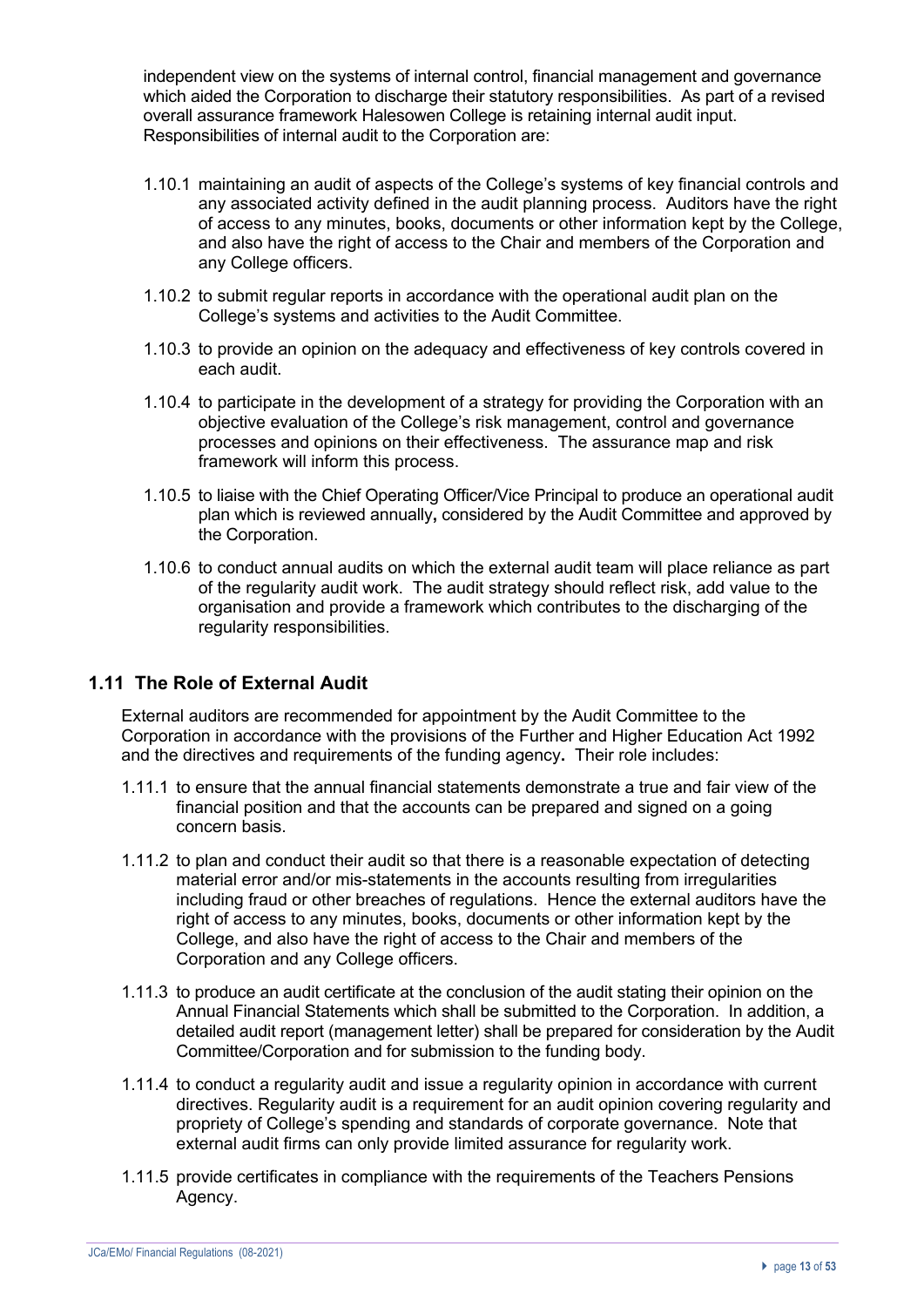## **1.12 The Role of the Other Auditors**

- 1.12.1 The College may use audit firms to conduct assurance work which contributes to the overall framework; all of which is reported to the Audit Committee. Moreover, the College may periodically be subject to audit or investigation by external bodies; for example, the PFA team and HM Revenue and Customs. Such auditors/inspectors have a statutory duty to ensure the College's compliance with regulations and standards.
- 1.12.2 They have the same right of access to books, documents, minutes and other information kept by the College as Internal and External Audit. Similarly, they also have the right to contact the Chair and members of the Corporation and any College officer including the Principal.
- 1.12.3 In order to limit residual risks with learner numbers, the ESFA has a system of funding audit. Colleges should be audited either on a cyclical basis or on a risk based model. These auditors have the same right of access and contact for planned work and spot visits.

#### **1.13 Risk Management**

- 1.13.1 Halesowen College acknowledges the risks inherent in its business and is committed to managing those risks that pose a significant threat to the achievement of its strategic objectives and financial health. Detailed guidance on the level of risk considered to be acceptable/unacceptable by the College is set out in a separate risk management strategy.
- 1.13.2 The governing body has overall responsibility for ensuring there is a risk management strategy and a common approach to the management of risk throughout the College through the development, implementation and embedment within the organisation of a formal, structured risk management process.
- 1.13.3 Halesowen College will adopt, wherever possible, recommended best practice in the identification, evaluation and cost effective control of risks to ensure, as far as possible, that they are managed and understood to a level that is acceptable to the Corporation.

*The objectives of this policy are:*

- **t** to integrate risk management into the culture of the College.
- **t** to manage risk in accordance with recommended best practice.
- **D** detail the establishment of a risk appetite.
- **L** to establish legal compliance as a minimum standard.
- **t** to explain how risk management will be implemented.
- **d** detail responsibilities.
- **t** to continue to respond to changing educational, financial, environmental and legislative requirements.
- **No prevent injury and damage wherever possible.**
- **I** to continually raise awareness amongst all employees of the need for the management of risk.
- **I** identify any contra risks for risks scoring outside of the defined appetite.

*The objectives will be met by:*

**I** the establishment of a Risk Management Group (which is the College Leadership Team).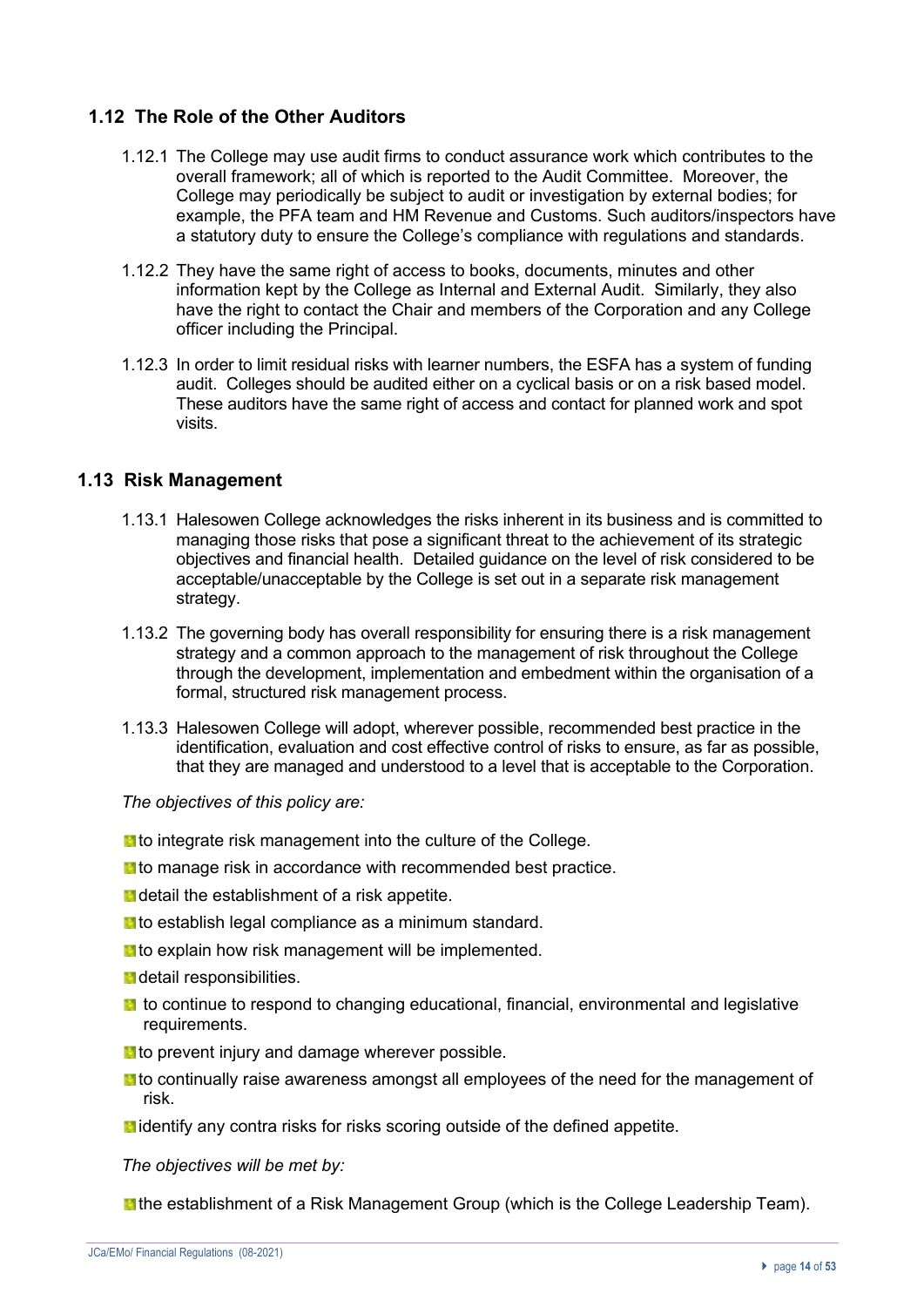- **a** appointment of a Risk Management Champion (Chief Operating Officer/Vice Principal).
- **d** determination of a risk appetite
- **If** the continuous development of risk management strategies throughout the College.
- **If** monitoring the risk management via functional plans, the development plan and the risk action plan.
- **the dissemination of information relating to risk management to all employees to maintain** effective communications on key activities.
- **I** the development and maintenance of appropriate procedures and records to assist in the management of risk.
- **I** the preparation of contingency plans and contra risk factors in those areas and activities that are deemed to be potentially high risk.
- **E** clear reporting to the Corporation via the Audit Committee on all aspects of risk including controls, action and early warning mechanisms in relation to the management of the most significant risks ie those outside the risk appetite.
- **I** linking risk management to statutory/legal compliance by annual review of all relevant legislation in each risk area.
- **L** use the risk matrix and key performance drivers to inform information flows.
- **E** establishment and regular testing of a major incident and disaster recovery plan.

Refer to Risk Management Policy

#### **1.14 Anti-Fraud Strategy (including Whistleblowing)**

- 1.14.1 The College has policies to aid the prevention of fraud, corruption, bribery and money laundering:
	- **Anti-Fraud Policy**
	- **Anti-Bribery Policy**
	- **Gift and Hospitality Policy**
	- **B** Whistleblowing Policy
	- **Anti-Money Laundering Policy**
- 1.14.2 Whistleblowing in the context of the Public Interest Disclosure Act is the disclosure by an employee (or other party) about malpractice in the workplace.
- 1.14.3 Normally, any concern at the College should be raised with the relevant member of staff's line manager. However, the College recognises that the seriousness or sensitivity of some issues, together with the identity of the person the member of staff thinks may be involved, may make this difficult or impossible.
- 1.14.4 Any member of staff or former employee may, therefore follow the College's Whistleblowing Policy.
- 1.14.5 The full procedure for whistleblowing is set out in the Whistleblowing Policy.
- 1.14.6 The College also has an Anti-Fraud Policy and Response Plan which must be adhered to as appropriate.
- 1.14.7 The College has an Anti-Money Laundering Policy which is communicated to all staff involved in cash/income collection areas and records of training documented in accordance with the 2017 regulations.
- 1.14.8 The College has an Anti-Bribery policy applicable to all staff.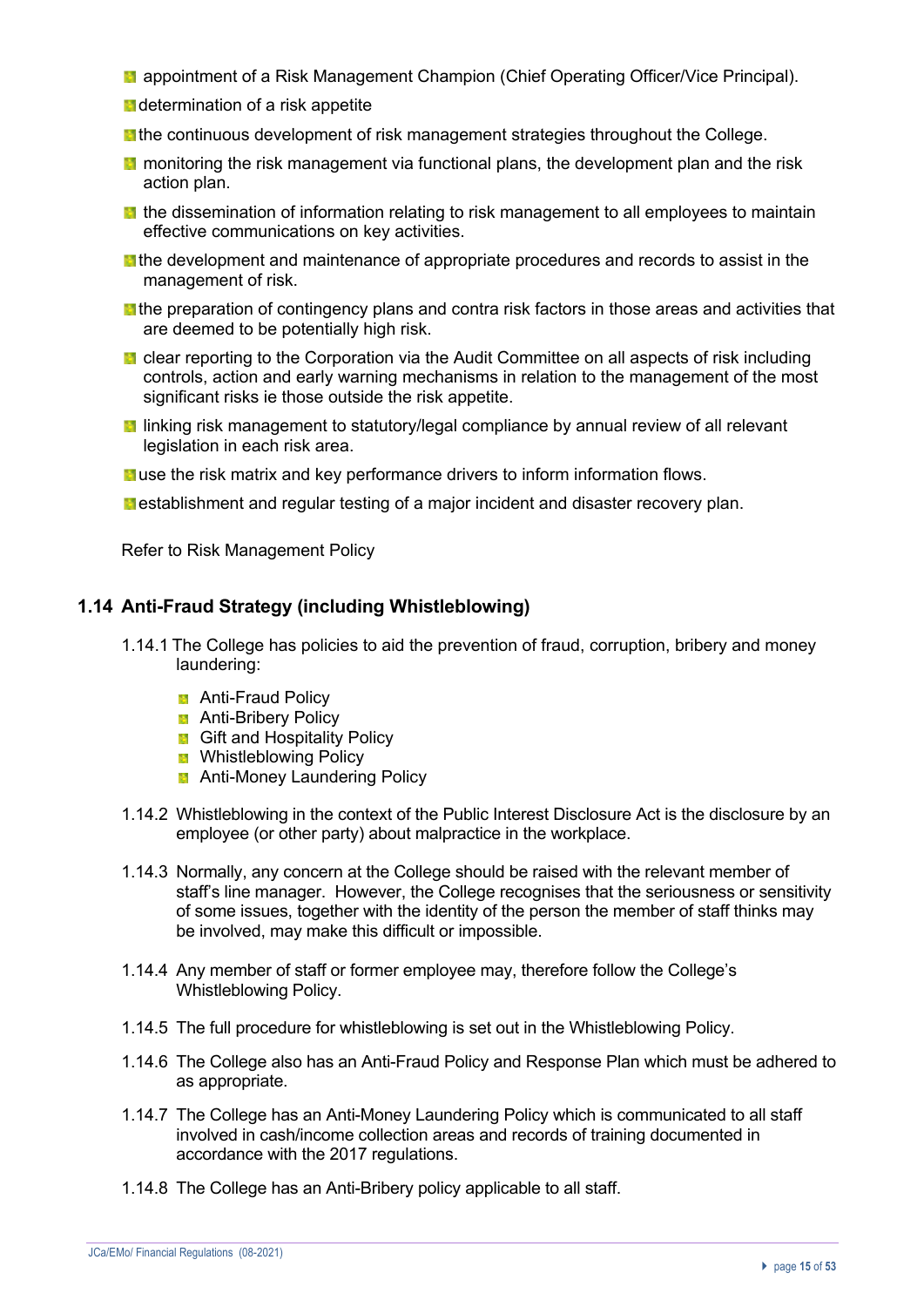# **1.15 Code of Conduct**

- 1.15.1 The College is committed to the highest standards of honesty, openness, integrity and accountability. It seeks to conduct its affairs in a responsible manner, having regard to the principles established by the Committee on Standards in Public Life (formerly known as the Nolan Committee).
- 1.15.2 The Staff Code of Conduct is available on the staff hub or from the Finance & Personnel team.

#### **1.16 Gifts and Hospitality**

- 1.16.1 Staff may accept low value gifts such as business diaries, chocolates, branded stationery and calendars etc produced for the purpose of a token and/or being given away. Outside of this framework gifts including vouchers and cash equivalents should not usually be accepted. The recipient of any unsolicited gifts should return them with a polite explanation that College policy does not allow their acceptance and making clear that no College staff have benefit. However, should any supplier et al attempt to bribe a member of staff they must report this immediately to the Chief Operating Officer/Vice Principal who will take the necessary action in accordance with the antibribery policy.
- 1.16.2 There may be exceptional cases where refusal would offend a donor, cause embarrassment or appear discourteous. Such cases should be referred to the Chief Operating Officer/Vice Principal to evaluate whether to allow the recipient to accept and declare the gift.
- 1.16.3 Individuals should only accept hospitality in the course of a courteous business relationship; the frequency and nature of this not being significantly different to that which the Corporation would provide.

It is sometimes difficult to assess the level of hospitality that must be declined.The table below sets out the different categories and the requirement for declaration.

| Event                                                                             | <b>Approval Required</b> | <b>Record in Register</b> |
|-----------------------------------------------------------------------------------|--------------------------|---------------------------|
| Category 3: working meals/conferences                                             | No                       | No                        |
| Category 3: receptions and mixed<br>purpose meals (part social, part<br>business) | No                       | Yes                       |
| Category 1: social entertaining                                                   | Yes                      | Yes                       |

- 1.16.4 Personal inducement in any form from suppliers of goods and services must never be accepted and moreover, any attempt by supplier to engage in this practice must be reported immediately to the Chief Operating Officer/Vice Principal.
- 1.16.5 In receiving/providing gifts and hospitality it is necessary for staff to take account of relevant College policy/systems and HM Revenue and Customs rules.
- 1.16.6 The College policy for gifts and hospitality must be adhered to at all times.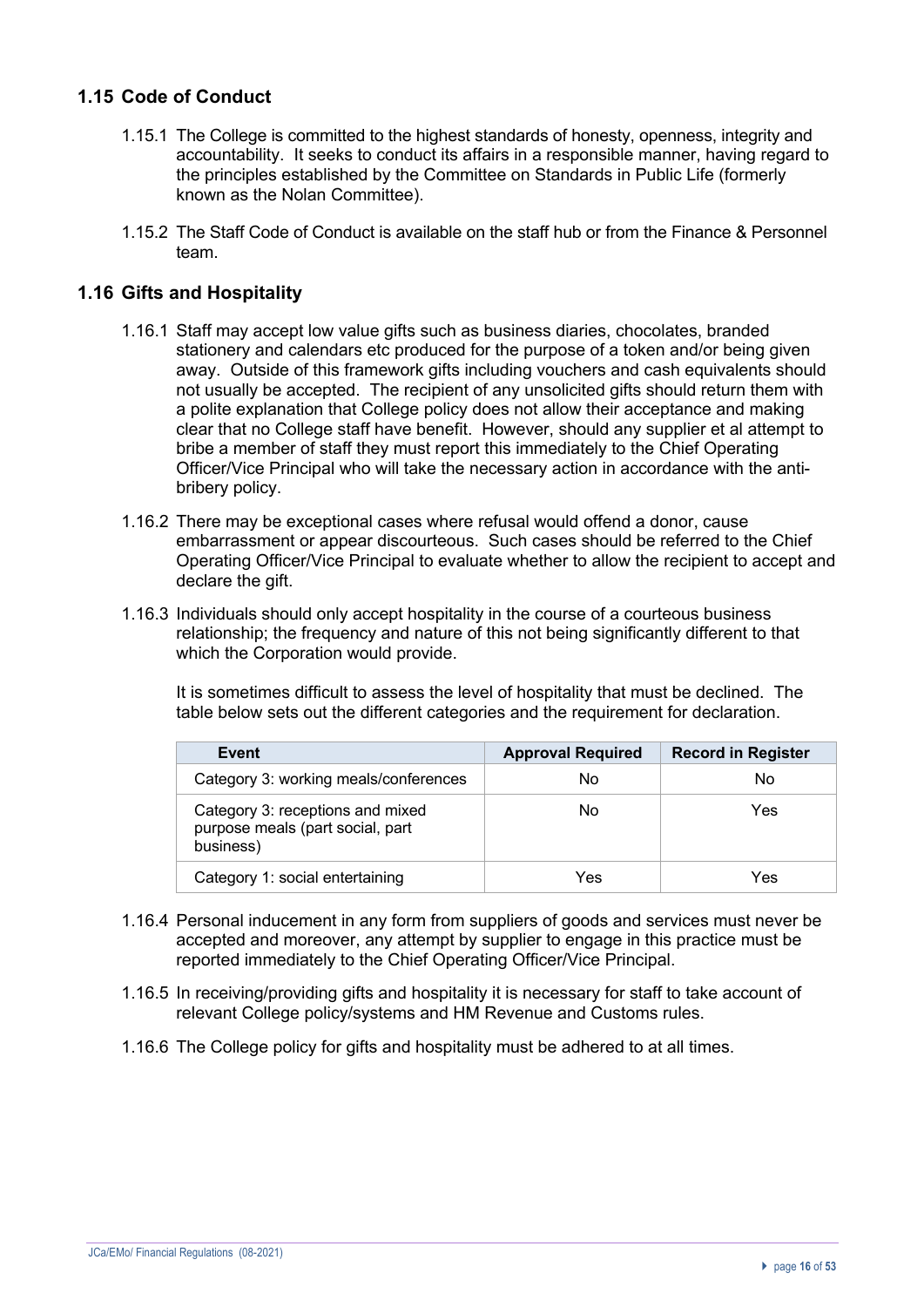# **FINANCIAL MANAGEMENT AND CONTROL**

## **2.1 Accounting Arrangements**\*

#### 2.1.1 **Financial Year**

The College's financial year runs from 1 August until 31 July.

#### 2.1.2 **Basis of Accounting**

The consolidated financial statements are prepared on the historical cost convention modified by the revaluation of certain fixed assets and in accordance with applicable accounting standards. The accounts are prepared on a going concern basis although this is subject to external audit review. The Corporation must be satisfied that the accounts can be signed on this basis.

#### 2.1.3 **Format of the Financial Statements**

The financial statements are prepared in accordance with the Statement of Recommended Practice *Accounting for Further and Higher Education*, subject to any specific requirements of the funding body, and in accordance with the provisions of the Companies Act 2006 and Charity Law as appropriate. Financial statements are compliant with financial reporting standards including International Accounting Standards and FRS102. Due regard has to be taken of the accounting requirements of the Office for Students and external audit will make all necessary opinion statements required.

#### 2.1.4 **Basis of Consolidation**

The consolidated financial statements include the College and its wholly owned subsidiary Halesowen College Enterprises Limited.

#### 2.1.5 **Capitalisation and Depreciation**

Tangible fixed assets are accounted for in a consistent way. Land and buildings acquired since incorporation will be recorded in the balance sheet at actual build or acquisition cost. Buildings will be depreciated in equal installments over their estimated remaining useful life. Land will not be depreciated. Where land and buildings are acquired with the aid of specific grants these are released to the income and expenditure account to match the depreciation.

Expenditure incurred on the acquisition of assets will be recorded in the balance sheet where the acquisition cost per item is £5,000 or more. Grouped items with an individual value of less than £5,000, but a group value of £5,000 or more, will be capitalised provided the equipment is used collectively or contributes to the set up costs of a project. All equipment is depreciated on a straight-line basis over its useful economic life. Depreciation periods are defined in accounting policies.

Tangible fixed assets are recognised initially at cost.

Expenditure will be capitalised where:

- $\blacksquare$  it is probable that there will be an inflow of economic benefit from the asset;
- $\blacksquare$  significant components are regularly replaced, separate allocations of costs and depreciation of each individual component is required;
- $\blacksquare$  replaces or restores a component of an asset that has been treated separately;

<sup>\*</sup> Accounting policies are published in full in the College's Annual Members' Report and Financial Statements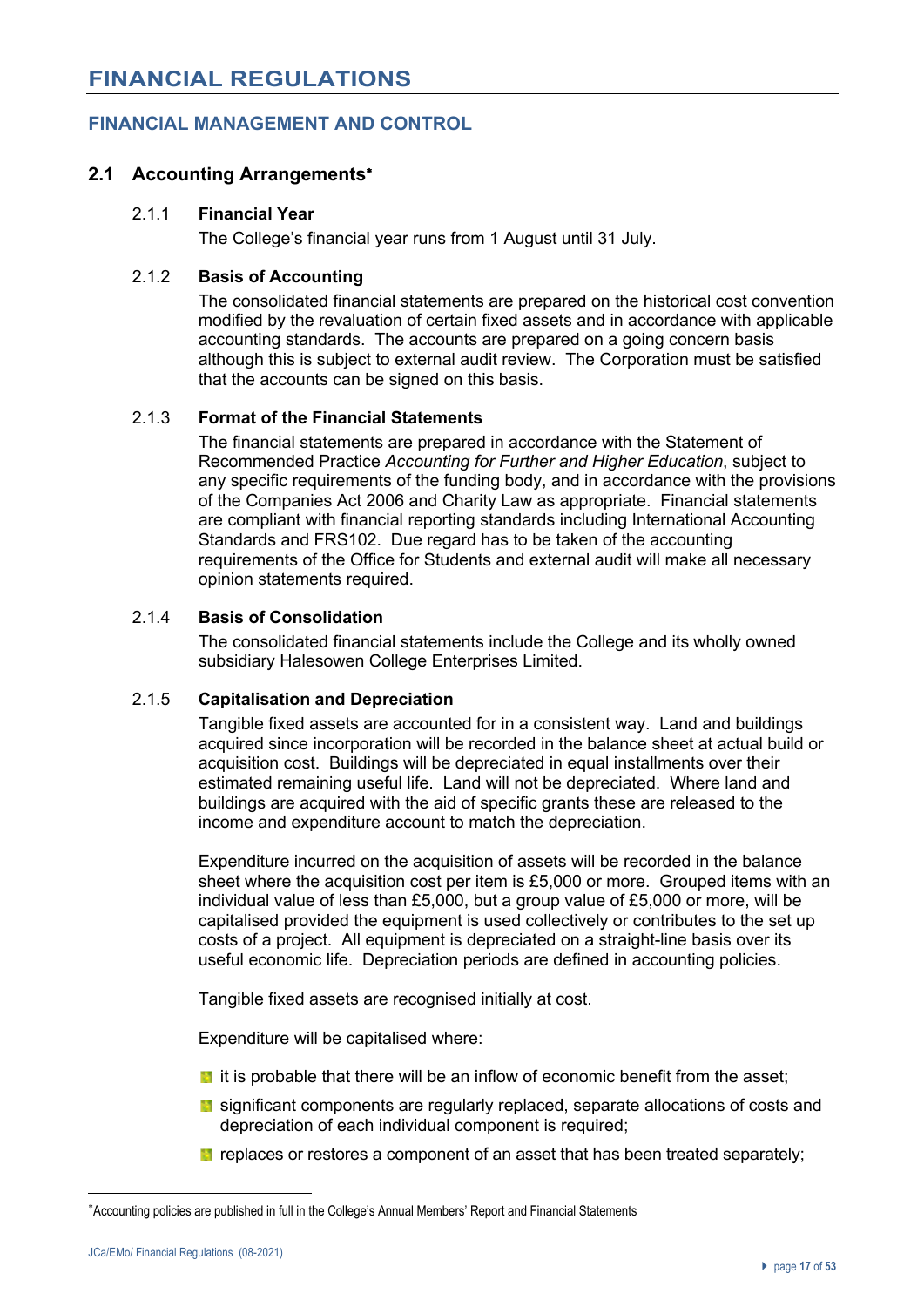- **For depreciation purposes and depreciated over its individual useful life;**
- **P** relates to a major overhaul.

FRS102 relaxes the requirement for any revaluation of land and buildings and the College will only revalue where there is belief that the carrying value is materially different from the fair value at the end of each reporting period.

#### **2.2 Budget Preparation and Financial Planning**

- 2.2.1 In order that the College exercises adequate financial control over its resources, the Principal (delegated to the Chief Operating Officer/Vice Principal) will prepare annual estimates of income and expenditure and a financial plan to be considered and subsequently approved by the Corporation. This will encompass a revenue budget and capital programme.
- 2.2.2 Such budgets will be:
	- a) in accordance with the aims and objectives of the College; as defined within the Strategic Plans and Estates Strategy approved by the Corporation.
	- b) be set within the limits of available funds.
	- c) include contingency sums determined by the Corporation as appropriate giving due regard to key risks associated with the budget model.
	- d) be prepared in accordance with the Budgeting Policy which is approved annually by the Corporation.
- 2.2.3 The Chief Operating Officer/Vice Principal is responsible for the preparation of reports, forecasts and estimates relating to all resources both revenue and capital.
- 2.2.4 Budgeting procedures are prepared annually by the Chief Operating Officer/Vice Principal and approved by the College Leadership Team which outlines roles and responsibilities, rationale for preparation, monitoring and evaluation together with determination of budget.
- 2.2.5 Budget for direct delivery areas are based on the curriculum plan with anticipated student numbers. The required contribution to central overheads is clearly defined.

## **2.3 Approval of Budget**

- 2.3.1 The Corporation will be asked to determine, by resolution, the approval of the annual budget. This task shall not be delegated.
- 2.3.2 The annual budget must be approved in advance of the commencement of the academic year to which it relates.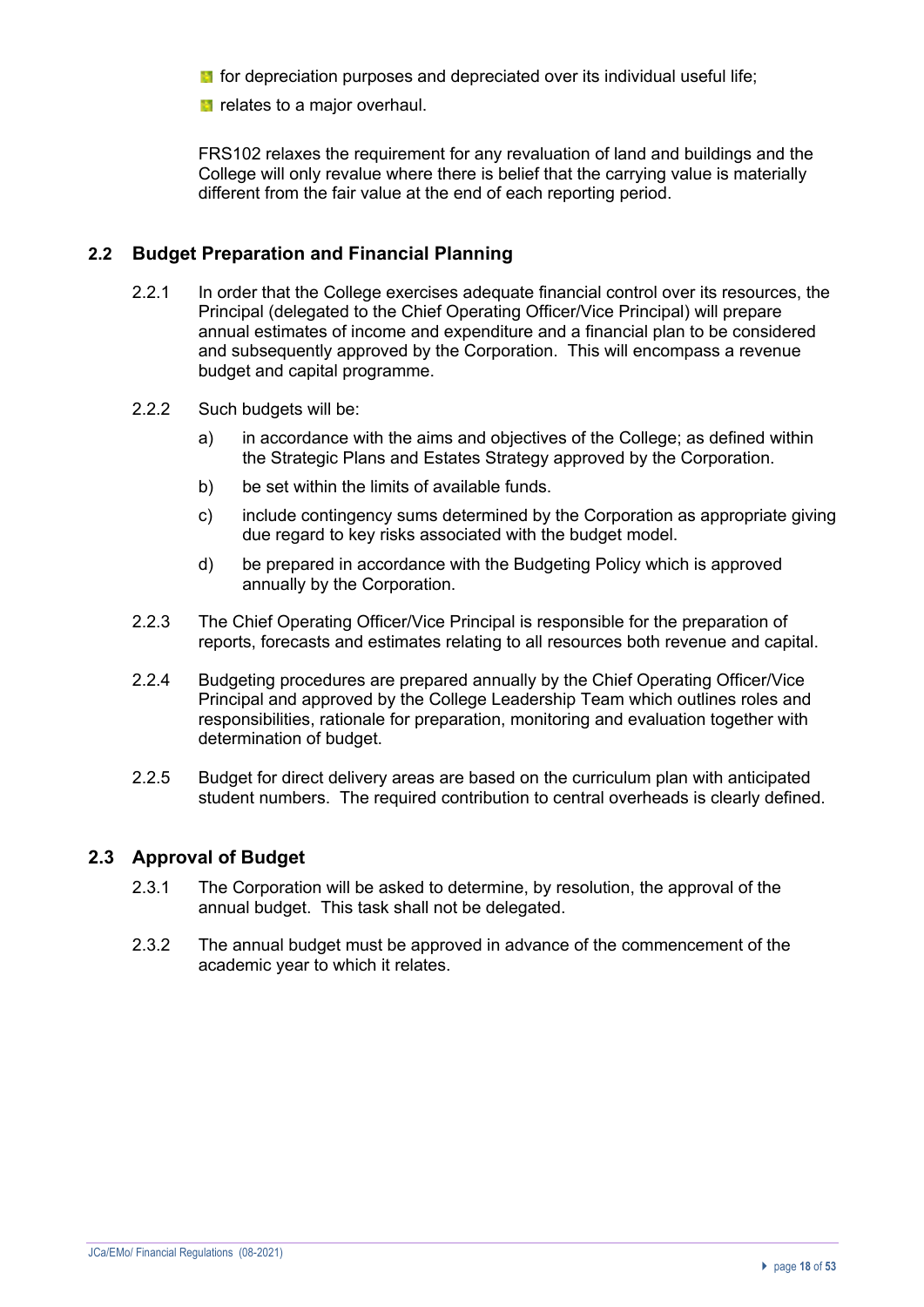# **2.4 Authorisation to Incur Expenditure**

- 2.4.1 Once the Corporation has approved the annual budget, the Principal is authorised to incur expenditure in accordance with these Financial Regulations.
- 2.4.2 The Principal may delegate the management of a budget to permit the performance of a defined range of activities. This delegation must be in writing and be accompanied by a clear definition of:
	- a) the amount of the budget
	- b) the purpose of each budget heading
	- c) individual responsibilities
	- d) authority to exercise virement

Budget holders must not exceed the delegated budgeted total or virement limits unless overspends are authorised in advance as defined in paragraph 1.6.4.

- 2.4.3 Non-recurring budgets should not be used to fund recurring expenditure.
- 2.4.4 In accordance with accounting standards, at the year-end, budget holders will not have the authority to carry forward a balance on their budget to the following year unless any income received is a legitimate prepayment whereby this would be the correct accounting treatment.

#### **2.5 Monitoring of Budget**

- 2.5.1 The Principal shall be accountable to the Corporation for effective budgetary control within the approved budget.
- 2.5.2 Regular reports shall be submitted to the Corporation outlining actual income/expenditure in comparison to estimate, highlight and explain significant variances and record performance against predetermined targets in accordance with the College policy on frequency and content of financial information.
- 2.5.3 The Principal, in conjunction with the Chief Operating Officer/Vice Principal, shall monitor delegated budgets to ensure that financial control is maintained and, that the Corporation's plans and policies ensure that individual officers, or groups of officers, do not exceed the budgetary limits set for them.
- 2.5.4 The overall budget shall usually be formally reviewed at least termly. Any revisions to the original allocations shall be approved by the Corporation.
- 2.5.5 Designated budget holders are responsible to the Principal for the control of expenditure from the budgets delegated to them. They are responsible for the dayto-day management of budgets and will have the following responsibilities:
	- a) the authorisation of any expenditure against the delegated budget; (budget holders may nominate other staff to spend against the budget but this does not waive the budget holders responsibility).
	- b) monitoring expenditure and income, and commitment of expenditure against budget throughout the financial year.
	- c) ensuring that any likely overspend or reduction of income which cannot be met by virement is reported to the Chief Operating Officer/Vice Principal immediately (see paragraph 1.6.4).
	- d) ensuring that the amount delegated is not used in whole or in part for any purpose other than that specifically authorised, subject to the rules of virement.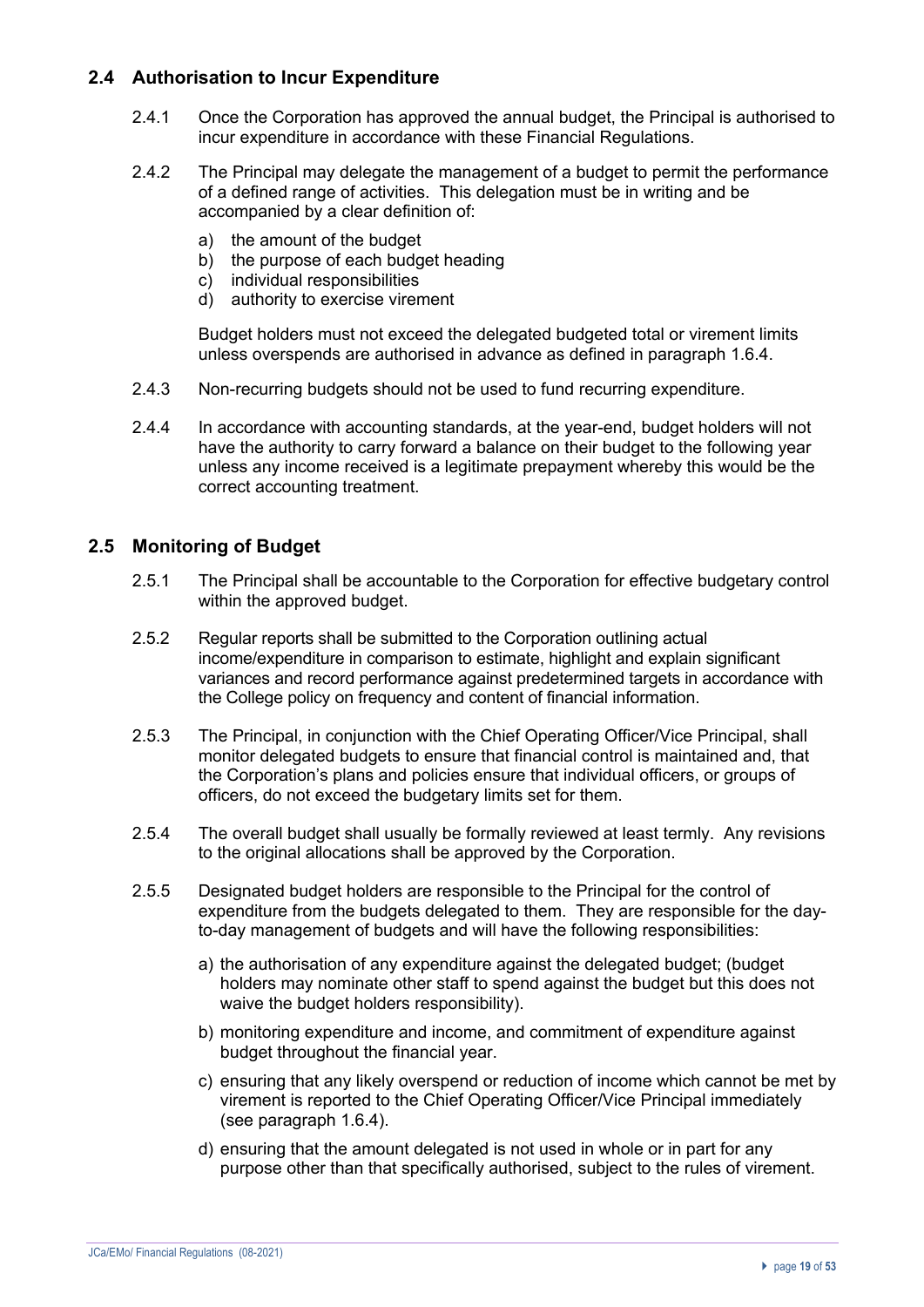# **2.6 Budget Virement**

- 2.6.1 The Principal may vary individual budgets within the limit of the overall budget, subject to any specifically earmarked items by the Corporation, provided:
	- a) the action does not involve the College in any overall unauthorised additional financial commitment in any subsequent year:
	- b) the amount involved does not exceed a figure equating to 1% of the total budget in relation to any one proposal or related series of proposals;
	- c) it does not materially affect the estimated surplus or deficit approved by the Corporation.
- 2.6.2 Virement in excess of the limit granted to the Principal or involving additional financial commitments in respect of subsequent years, shall be subject to the approval of the Corporation.
- 2.6.3 Expenditure, for which no provision has been made in an approved budget, shall only be incurred after authorisation by the Principal in consultation with the Chair of the Corporation.
- 2.6.4 Budget holders have delegated authority to vire funds in accordance with the policy governing individual budget virement in order to exercise adequate 'housekeeping'.

## **2.7 Treatment of Deficit**

- 2.7.1 In the event of a budget deficit, the Principal will report to the Corporation. This report must contain:
	- a) the factors resulting in a deficit position.
	- b) corrective action necessary.
	- c) remedial procedures to be introduced as necessary.
	- d) consequences of deficit including effect on evaluation of financial health.
- 2.7.2 In exceptional circumstances the Corporation may have sound reasons to budget for a deficit. This must be fully documented with all relevant stakeholders informed.

## **2.8 Financial Information Systems**

- 2.8.1 The Chief Operating Officer/Vice Principal shall devise and maintain systems of budgetary control. All members of staff shall comply with the requirements of those systems. The systems of budgetary control shall incorporate the reporting of and investigations into expenditure variances and budget.
- 2.8.2 All budget holders shall have access to a budget statement demonstrating expenditure and commitments against budget with variances clearly stated. These are online real-time budget reports which include a detailed report of transactions for the month, and a list of commitments. A drill down to scanned images is also available.
- 2.8.3 Management Accounts are prepared monthly except for August (month 1) and reported to the College Leadership Team. Corporation receive summary financial information via the dashboard which contains links to the full management accounts. The format of this information is specified in the Frequency and Content of Financial Information Policy, which is agreed by the Corporation and reviewed annually (any significant changes are considered by the Corporation) in order to continue to adopt best practice. This policy provides a formal cycle for reporting all financial information including the annual accounts and mandatory returns to the funding agencies and regulators such as the financial plan.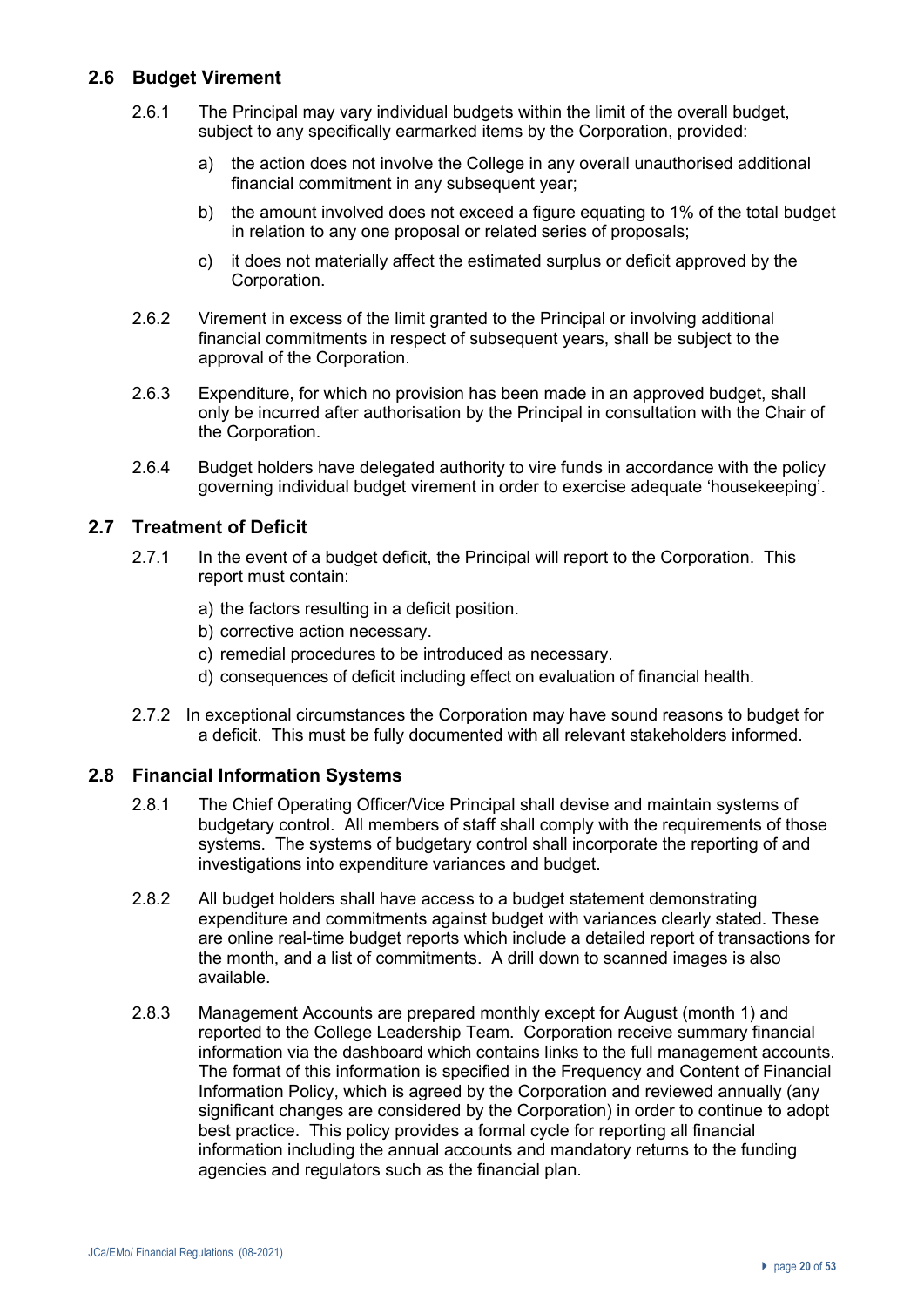# **2.9 Accounting Returns**

The Chief Operating Officer/Vice Principal is responsible for consolidating and despatching financial returns and other periodic financial reports to the funding and other agencies as required.

# **2.10 Accounting Records**

The Chief Operating Officer/Vice Principal is responsible for the retention of financial documents. These will be retained in a format that is acceptable to the funding agency and HMRC. There is a retention of documents policy in place. Some funding streams, for example ESF, have specific requirements which must be observed.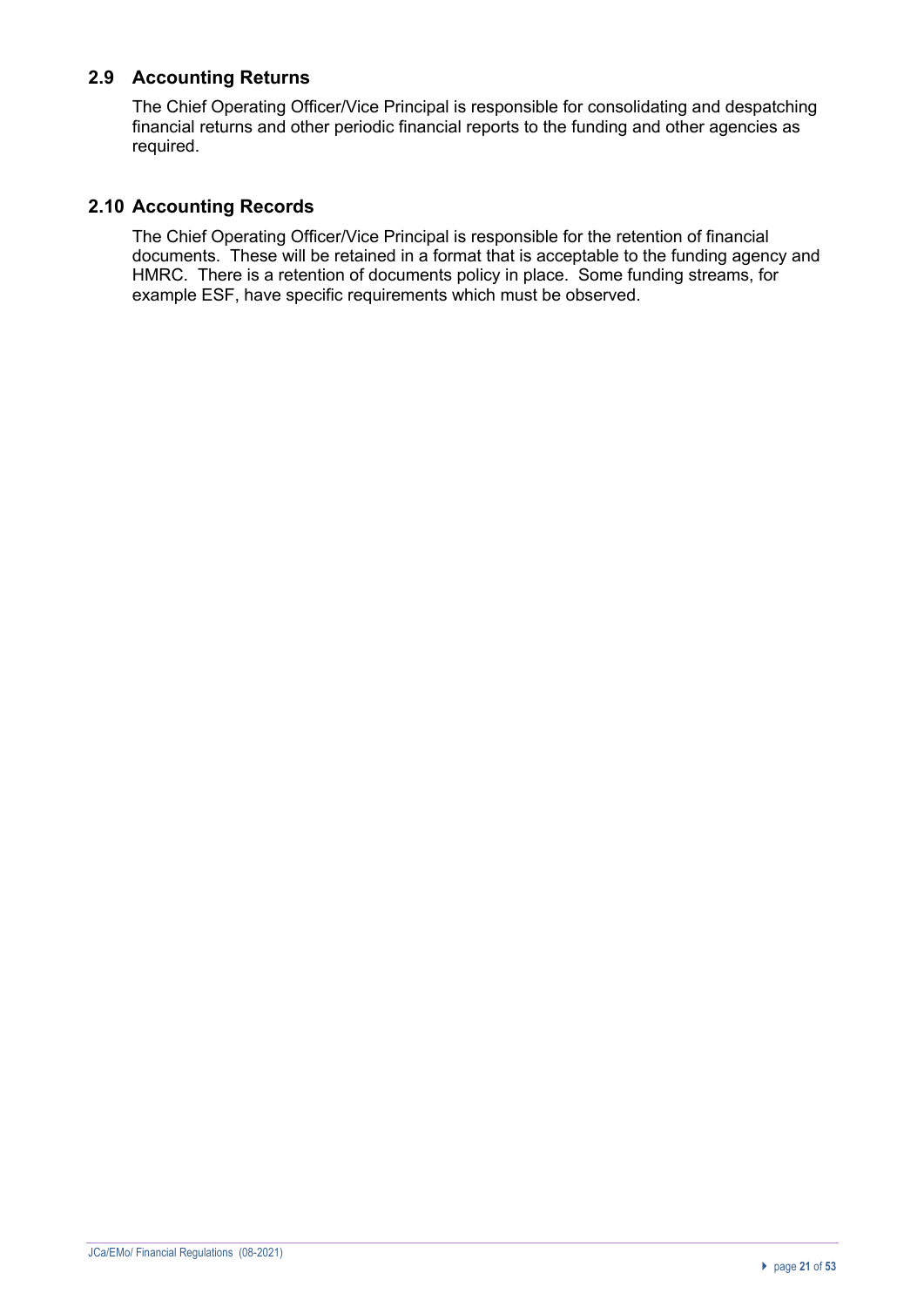#### **2.11 Banking**

- 2.11.1 The Chief Operating Officer/Vice Principal is responsible for managing the Corporation's banking arrangements and for advising the College on the provision of banking services and operation of accounts.
- 2.11.2 No members of staff, other than the Principal and the Chief Operating Officer/ Vice Principal shall open or close bank account in the name of the College. The Principal and Chief Operating Officer/Vice Principal must also authorise the establishment of an account with payment processing companies which the College may utilise for online purposes as well as point of sale transactions eg Square et al. The opening of any new bank account will be reported to the Corporation. It is important to report formally any changes to bank accounts as part of an effective anti-fraud strategy.
- 2.11.3 Instructions to the College bankers shall be in accordance with the approved mandate and College policies.
- 2.11.4 The appointed bankers shall be authorised to honour the signatures/authority of those individuals approved by the Corporation on all cheques, transfers, correspondence and other documents relating to the College's accounts. The College operates systems of online banking whereby transactions are executed by the finance team. Appropriate levels of authorisation to expend resources are required prior to any transactions being made.
- 2.11.5 All cheques, BACS payments<sup>1</sup> or negotiable instruments drawn on a College bank account shall be signed by either the Principal or the Chief Operating Officer/Vice Principal, or their nominated representatives. Dependent upon the value of the payment**/**negotiable instrument, two signatures will be required as detailed in the tables below.

| Panel A | HR Business Partner, Information Services Director, Payroll<br>Team Leader, Personnel Team Leader   |
|---------|-----------------------------------------------------------------------------------------------------|
| Panel B | Principal, Chief Operating Officer/Vice Principal, Deputy Principal,<br>Head of Finance & Personnel |

| Value                                   | Panel signatories                      |
|-----------------------------------------|----------------------------------------|
| Up to and including £24,999.99          | Any two from A or B                    |
| £25,000 up to and including £124,999.99 | Any one from A or B plus anyone from B |
| Over £125,000.00                        | Any two from B                         |

<sup>1</sup> Excludes monthly payroll, see paragraph 3.7.1.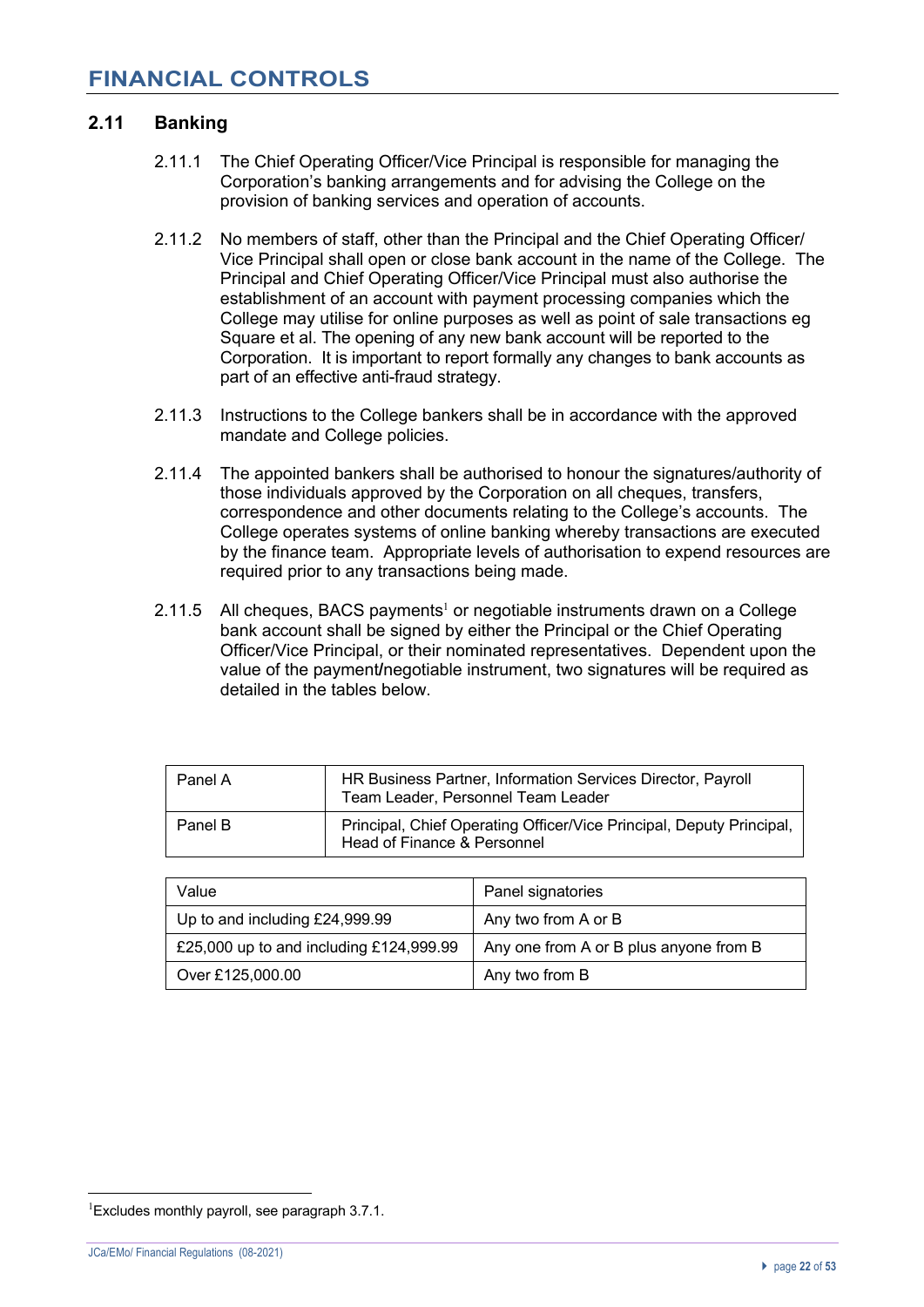#### Learner Support Fund

| Panel A | HR Business Partner, Information Services Director, Payroll<br>Team Leader, Personnel Team Leader   |
|---------|-----------------------------------------------------------------------------------------------------|
| Panel B | Principal, Chief Operating Officer/Vice Principal, Deputy Principal,<br>Head of Finance & Personnel |

| Values                                             | Panel signatories                          |
|----------------------------------------------------|--------------------------------------------|
| Up to and including £9,999.99                      | Any two from A or B                        |
| E10,000 and over up to and including<br>£49,999.99 | Any one from A or B and plus anyone from B |
| Over £50,000.00                                    | Any two from B                             |

The BACS limit is currently set at £4,025,000 and shall be reviewed annually by the Chief Operating Officer/Vice Principal as will limits on individual transactions.

Payments for payroll and salary related expenditure always requires one signature to be from Panel B.

- 2.11.6 No cheques or financial instruments, made payable to the College, shall be endorsed and credited to any other bank account. All cheques or financial instruments must be made payable to the College or College controlled trust or subsidiary as applicable.
- 2.11.7 The provision of banking services to the College must be subject to regular review. The Head of Finance & Personnel and the Chief Operating Officer/Vice Principal meet at least twice each year with the Bank in order that a good level of service is maintained. Costs will be benchmarked every three years. Given the increased risk of fraud, in particular cyber fraud and social engineering, it is not recommended to change bank unless there is a compelling economic case to do so. Any change of bank would be as a result of competitive tender and appointment approved by the College Leadership Team on the recommendation of the Chief Operating Officer/Vice Principal and the Principal.
- 2.11.8 The College may use a variety of banks for investment. The prior approval of the Chief Operating Officer/Vice Principal is required before a bank account or banking arrangements are opened with any bank other than the bank appointed by the College following review/tender. The list of alternative banks for moneymarket or similar investments are recorded in the treasury management policy. Any changes to banking arrangements are reported to the Corporation.
- 2.11.9 Any changes in authorised signatories shall be reported to the Corporation. Any signatories ending their employment with the College shall be removed without delay from the mandate by Chief Operating Officer/Vice Principal or the Principal. Changes to the structure of the mandate must be approved by the Principal for signatory arrangements up to and including £125,000 and thereafter by the Corporation.
- 2.11.10 The Head of Finance & Personnel shall be responsible for the arrangements to ensure the safe custody of cheques and other negotiable instruments and, for the monthly reconciliation of any cheques utilised. BACS payments and direct debit receipts are transmitted by BACSTELIP which is accessed via a BACS pin card and password controlled software. Staff with access, as approved by the Chief Operating Officer/Vice Principal, are responsible for the safe custody of the BACS pin card and associated password. Protocols will be issued by the Head of Finance & Personnel. Staff must report a lost or stolen card to the Chief Operating Officer/Vice Principal or Head of Finance & Personnel without delay.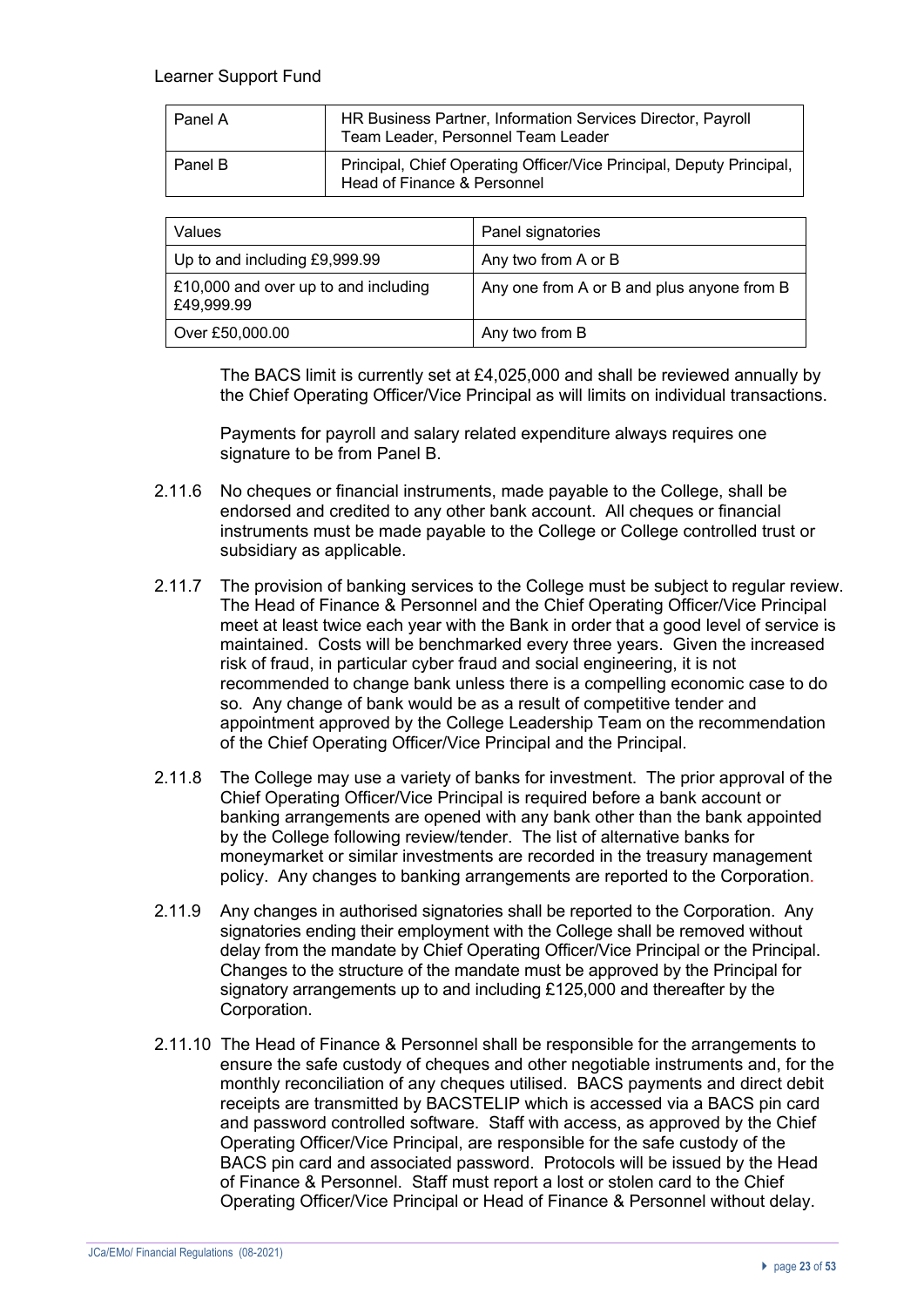Any staff with access to BACSTELIP must surrender the pin card should their employment end. This will form part of the finance leaver checklist which would be completed with the Head of Finance & Personnel or her representative.

- 2.11.11 The Head of Finance & Personnel is responsible for ensuring that all bank accounts are subject to timely reconciliation at least monthly with all discrepancies investigated immediately.
- 2.11.12 Online access to the College's bank accounts is available to key finance staff. Access is restricted by passwords and a pin card is required to gain access to authorise transactions and carry out system maintenance. Arrangements for security are as specified in paragraph 2.11.10 above.
- 2.11.13 The College also has an online account linked to its internet site. Receipts are transferred automatically to the College's current account. Similarly, the College has a merchant ID to facilitate the collection of online payments via the WisePay store and Square system. Receipts are again automatically transferred into the College's current account.

#### **2.12 Purchasing Arrangements**

- 2.12.1 All goods and services purchased and all contracts entered into on behalf of the Corporation shall be done so in accordance with the College's procurement strategy and shall be subject to Standing Orders Relating to Contracts and associated policies including the College's terms and conditions of contract.
- 2.12.2 Budget holders use online systems to request a purchase order via the finance portal. Orders are processed on the authority of the budget holder subject to funds being available up to a value of £24,999. Over this threshold they are approved by the Principal and checked by the Chief Operating Officer/Vice Principal or Head of Finance and Personnel as part of the value for money framework. This threshold links to the requirement to seek formal tenders through contract finder.
- 2.12.3 Orders will only be generated after a requisition has been authorised by an appropriate signatory. The digital platforms are password controlled in accordance with the authorised signatories list and scheme of delegation and hence requires the same level of authorisation as the paper based system. The Head of Finance & Personnel is responsible for the maintenance of a register of authorised signatories and associated online access. This authorised signatory list and online access shall be reviewed in full annually and updated as required when staff leave/commence employment. Should a budget holder be absent from College for example on annual leave or short term sickness they can nominate for a colleague to be an authorised signatory in their absence. However, the responsibility for the budget remains with them; the budget holder. Should a budget holder have an extended period of absence, then the budget and associated responsibilities will transfer to another member of staff for a fixed period. Non-Pay Curriculum budgets will be held at divisional level by the Head of Division with the relevant Assistant Principal managing the teaching pay budget. The Chief Operating Officer/Vice Principal may identify temporary budget holders to cover planned and unplanned absence or when posts are vacant.
- 2.12.4 On receipt of a purchase order requisition the Head of Finance & Personnel/or her representative is responsible for: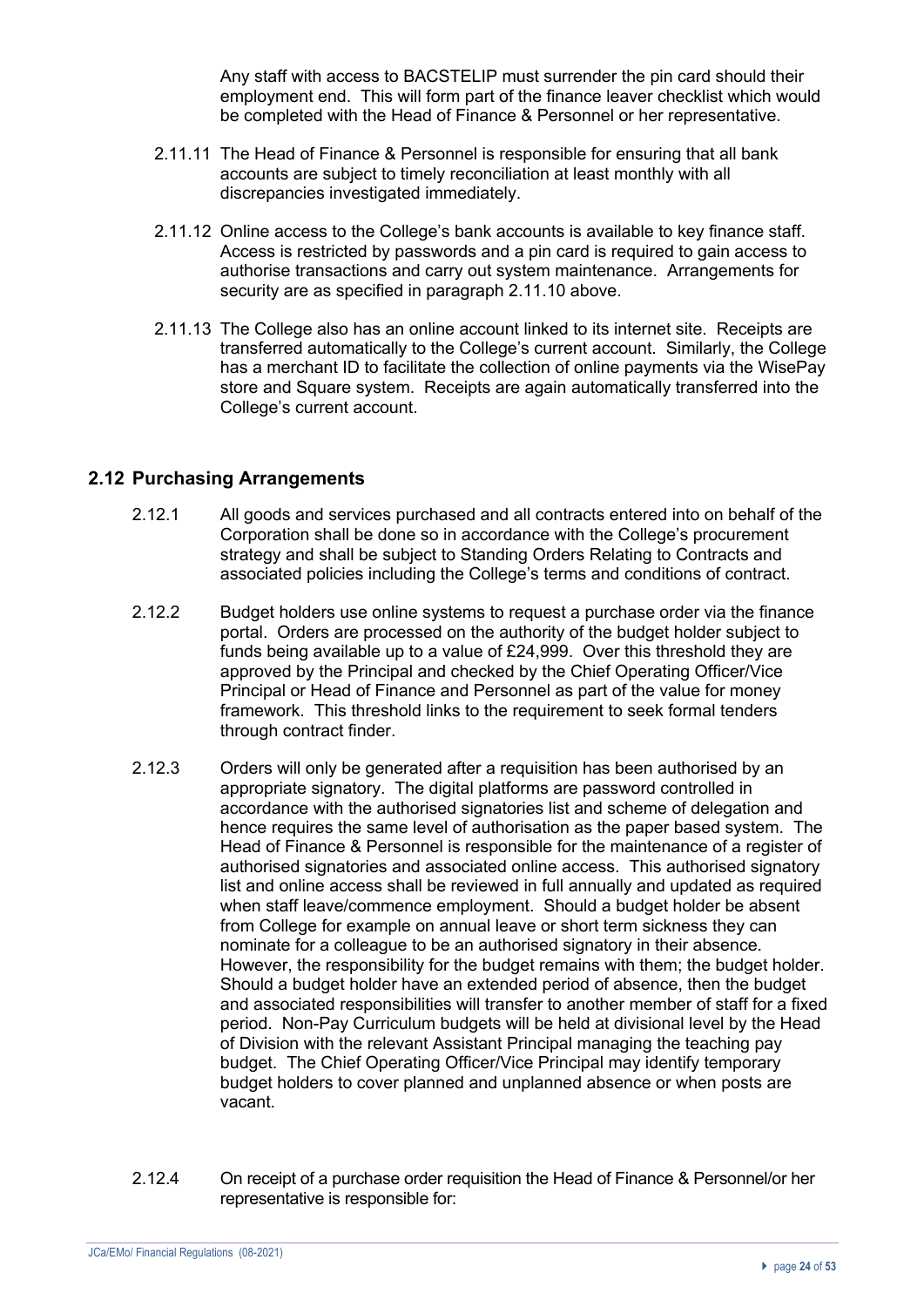- a) ensuring that the requisition has been authorised by the budget holder or other authorised signatory and that it is complete in every detail.
- b) raising an official order.
- 2.12.5 Budget holders are responsible for informing the Head of Finance & Personnel of any change to the list of authorised signatories. However, as an additional check, HR shall inform the Head of Finance & Personnel of all starters and leavers so that signatures can be added to/deleted from the list as appropriate. Requisitions, which are not authorised appropriately, will not be processed but returned to the budget holder/declined.
- 2.12.6 All requisitions and subsequent orders must contain the following information:
	- a) nature and quantity of the supplies and services required
	- b) the cost of goods and VAT
	- c) any agreed discounts
	- d) where appropriate, reference to any tender or quotation
	- e) correct general ledger code
	- f) project code (when appropriate)
	- g) any other relevant information
- 2.12.7 In order to incorporate a sensible level of tolerance for price differences on purchase requisitions of under £10 or 1% (whichever is the lowest), an order will be processed without obtaining prior approval unless this has been specifically prohibited by the budget holder.
- 2.12.8 Outside the remit of credit card purchases, the placing of urgent orders by telephone is subject to the approval of the Head of Finance & Personnel or her representative, and the authorisation of the budget holder and subject to funds being available. Approval, by means of a reserved order number, will only be given when appropriate. Orders may be given orally or by other means provided the official reserved order number is quoted to the supplier and the order is confirmed in writing by an official order within two working days. Failure by the budget holder to forward the necessary request may result in future reserved order requests being refused. No orders shall be placed in writing or verbally without an official College order number. The Head of Finance & Personnel may monitor all invoices received for which there is no order and take action as appropriate as this may be a contravention of financial regulations. Any invoices received from a supplier which do not contain an official order number may be returned in accordance with financial procedures. Budget holders are reminded of on-going commitments such as an annual licence in advance so that the order can be placed in good time else the subscription etc. is cancelled by the budget holder.
- 2.12.9 All orders shall be consecutively numbered (computer generated).
- 2.12.10 All requisitions for contracts or orders entered into on behalf of the College including urgent/reserved orders will be authorised in accordance with the following scheme of delegation:

| <b>Value of Order</b>                            | <b>Authorisation</b>                                                              |
|--------------------------------------------------|-----------------------------------------------------------------------------------|
| Up to and including £24,999                      | <b>Budget Holder</b>                                                              |
| Over £24,999 and up to and<br>including £100,000 | Budget Holder and Chief Operating Officer/<br>Vice Principal* (or representative) |

In the absence of the Principal, the nominated senior manager in charge of College assumes the role of Principal for this purpose.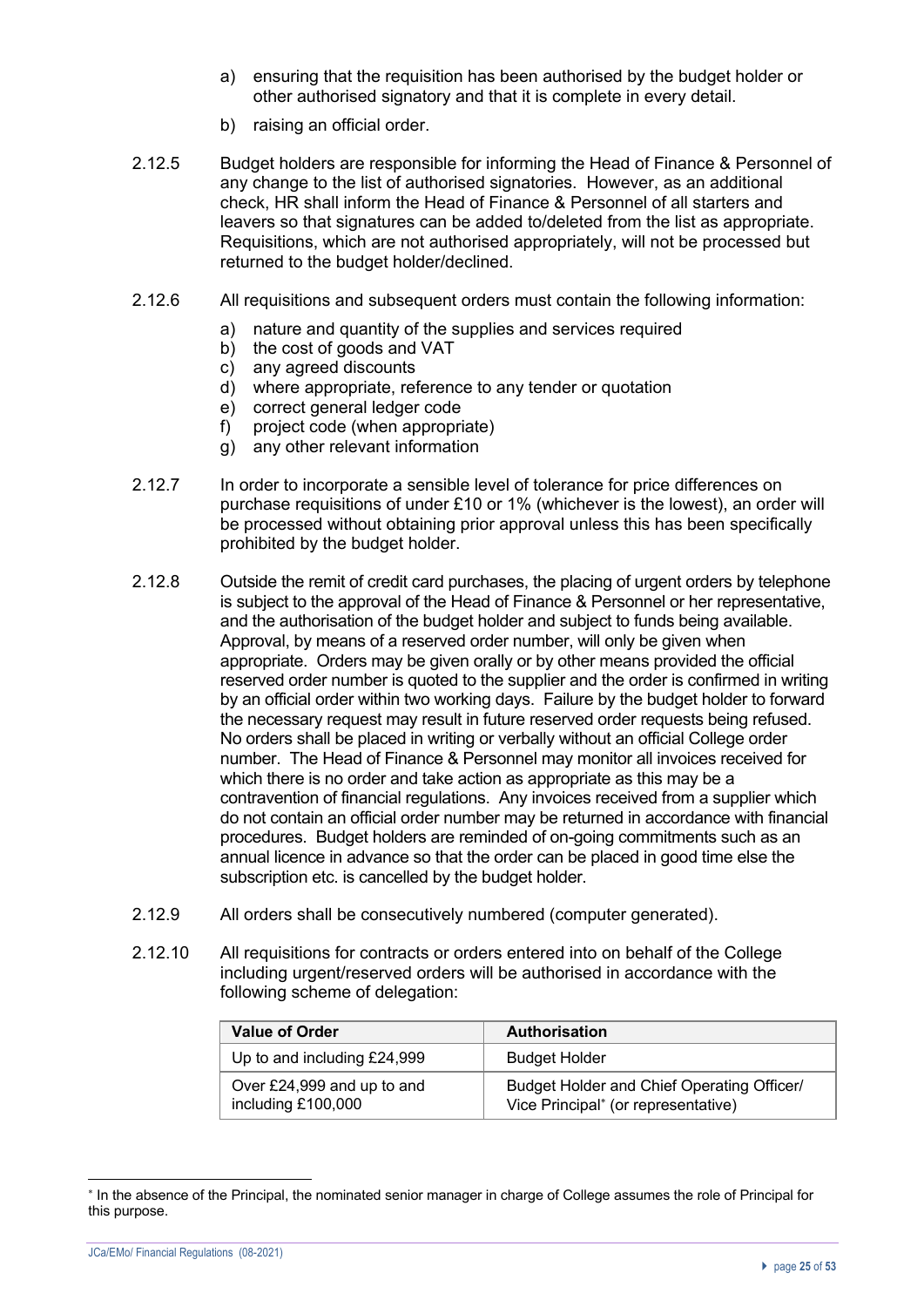| Over £100,000 and up to £249,999 | Budget Holder, Chief Operating Officer/Vice<br>Principal, Principal* (or representative)                     |
|----------------------------------|--------------------------------------------------------------------------------------------------------------|
| Over £250,000                    | Budget Holder, Chief Operating Officer/Vice<br>Principal (or representative) and Chair of the<br>Corporation |

Note – this scheme of delegation is inclusive of VAT.

The scheme of delegation is applicable to all orders placed via the Finance Portal.

- 2.12.11 Under no circumstances may official orders be used to obtain goods or services for private use by members of College staff, with the exception of IT equipment purchased through the approved loan scheme to staff. In such cases, the value of the items purchased shall be recovered in full through the loan recovery scheme. In addition, Halesowen College cannot take delivery of any goods ordered independently by staff for private use.
- 2.12.12 The requisitioner, in choosing the items to be supplied or the service to be performed, must always seek to obtain the best value for money for the College. It is best practice for the requisitioner to complete a value for money monitoring sheet to provide an audit trail. These must be forwarded to the Procurement Manager when the value of the order exceeds £3,000. Use of purchasing consortia and environmental/sustainability factors should be considered in achieving best value. The Procurement Manager shall inspect all purchase requisitions and investigate value for money opportunities. The Chief Operating Officer/Vice Principal (or representative) must verify all orders in excess of £24,999.
- 2.12.13 When utilising alternative purchasing arrangements, for example a College credit card, budget holders must observe all applicable regulations, continue to seek best value and observe the scheme of delegation.
- 2.12.14 Requisitions for planned site and buildings works and maintenance of premises works must be initiated by the budget holder responsible for estates management in respect of planned replacements, general improvement schemes, space planning or in response to approved requests from departments, the maintenance plan and property strategy. Budget is also allocated for unplanned works.

All contracts must seek to ensure best value for money.

- 2.12.15 Budget holders are not authorised to commit expenditure for their own benefit, for example the refurbishment, redecoration or purchase of furniture for their offices, without the prior approval of the Principal. Budget holders cannot approve their own travel expenses or petty cash and, staff development must also be arranged in accordance with College procedures.
- 2.12.16 Budget holders are not authorised to commit expenditure in respect of charitable or political donation.
- 2.12.17 Further documents pertinent to purchasing arrangements include Standing Orders Relating to Contracts, Procurement Policy, and Value for Money Policy.
- 2.12.18 Whilst the budget holder must attain best value, used/secondhand goods are not normally to be purchased using College resources as there is no guarantee of their quality/durability. Also, the use of online auction sites and/or the purchase of goods from an individual is usually not allowed. In exceptional circumstances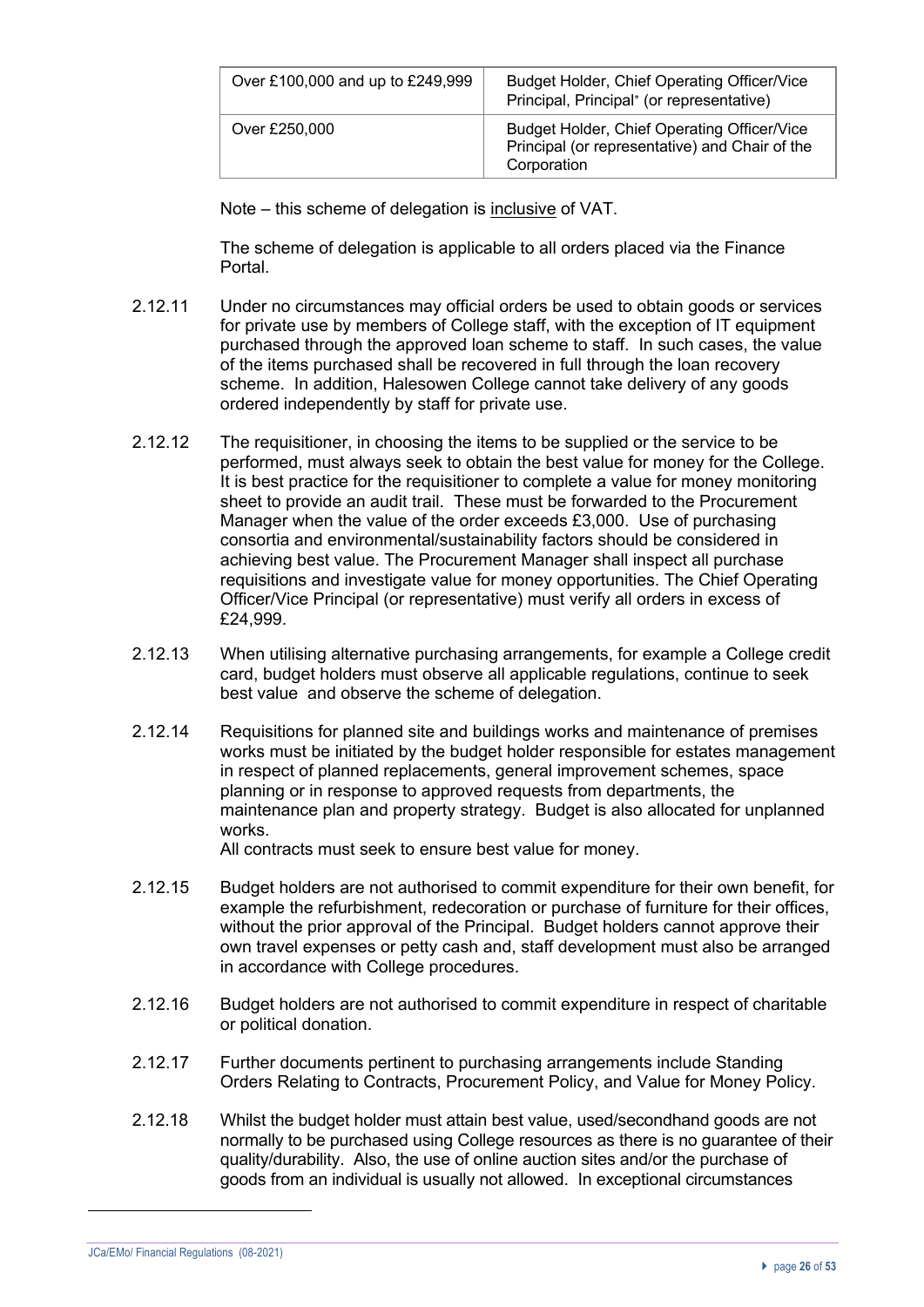alternative purchasing options should be referred to Chief Operating Officer/Vice Principal or Head of Finance & Personnel prior to expending resources.

- 2.12.19 The College will establish an approved suppliers list in key procurement areas and evaluate any new supplier using a risk based approach which is defined in the Procurement Policy. An order will not be placed with a supplier failing to meet the minimum criteria. In exceptional circumstances further evaluation may be conducted and the order placed on the authority of the Head of Finance & Personnel or Chief Operating Officer/Vice Principal in accordance with financial procedures**/**Procurement Policy.
- 2.12.20 Purchases from overseas shall be reported to the Head of Finance & Personnel who will ensure appropriate reporting of VAT to HM Revenue and Customs.
- 2.12.21 Finance staff shall alert other key staff of certain purchases, for example IT/AV equipment, premises, to ensure non-financial College protocols/procedures are followed.
- 2.12.22 With the exception of items procured via petty cash goods should be delivered by the company direct to College premises. Staff should not collect goods from a supplier's premises. In exceptional circumstances where this is required the prior approval of the Head of Finance & Personnel or Chief Operating Officer/Vice Principal must be sought.
- 2.12.23 Staff should not usually procure goods/services from companies where they have a personal interest and/or formal involvement, or when a purchase on behalf of Halesowen College will lead to personal gain. Protocols for declaration of interests must be followed.

#### **2.13 Authorising Invoices for Payment**

- 2.13.1 The Head of Finance & Personnel shall be responsible for the arrangements for the examination, verification and certification of invoices for payment and for the allocation of expenditure to the relevant category.
- 2.13.2 All invoices shall be authorised by the relevant budget holder or designated representative, in accordance with the authorised signatories list held by the Head of Finance & Personnel.
- 2.13.3 The Head of Finance & Personnel will be responsible for the payment of all invoices. Payments will be made against original invoices, which have been certified, for payment by the appropriate budget holder stating:
	- a) that the standing orders and financial regulations of the College have been complied with and that the invoice is correct in all aspects.
	- b) that the goods have been received, examined and are of the required quality and in accordance with the specification or that services have been carried out satisfactorily.

In relation only to the sub-paragraph above where, in exceptional circumstances the supplier will only deliver on the basis of payment with the order in advance of delivery, the budget holder may certify invoices for payment in respect of fees, licences, premiums, travel or accommodation bookings, subscriptions, annual maintenance contracts and services provided by public utility undertakings. In any other instance, prior approval for payment in advance must be obtained from the Chief Operating Officer/ Vice Principal. If the goods, works or services are not received in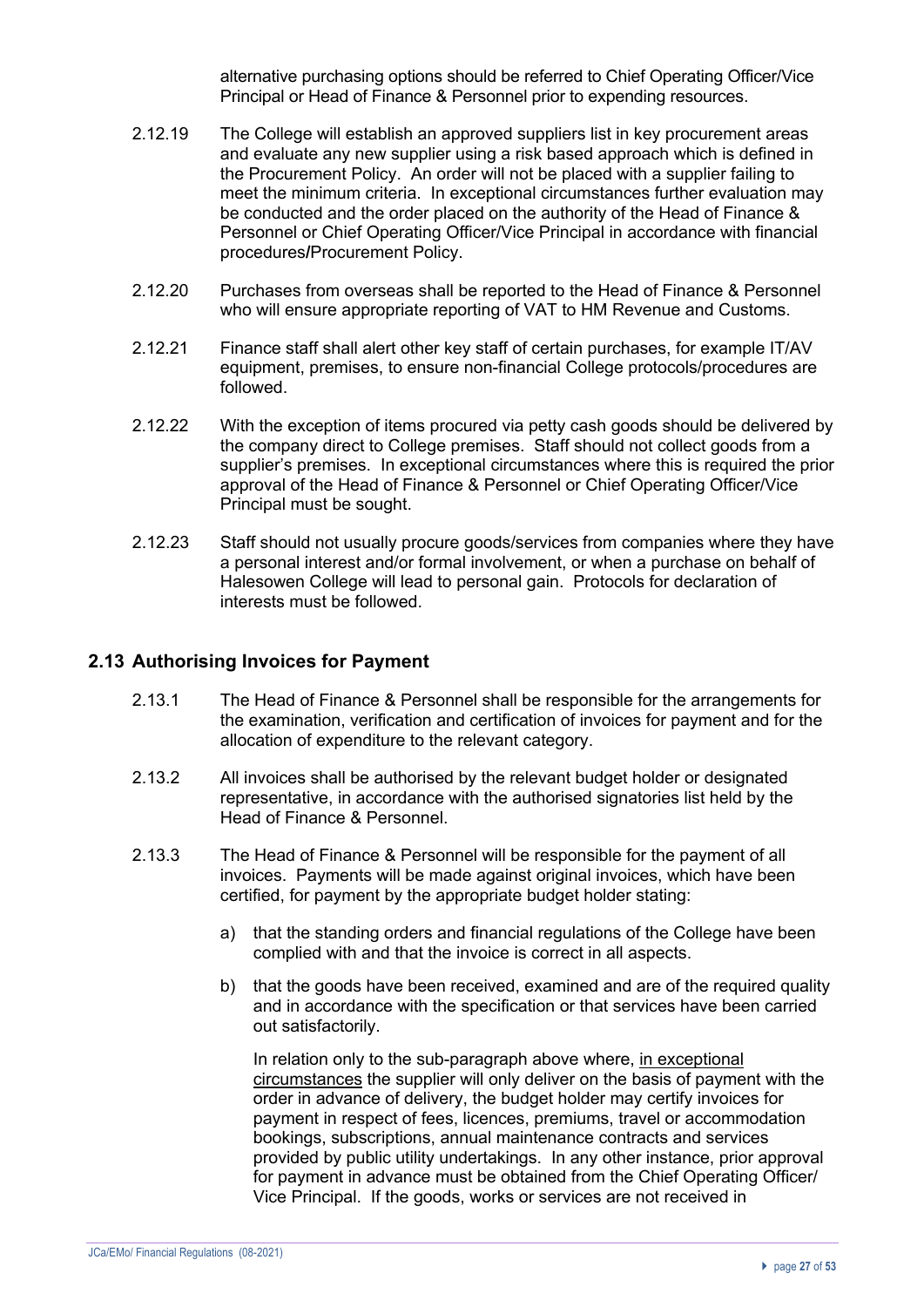accordance with the reasonable expectations of the budget holder, then they shall as soon as possible notify the Chief Operating Officer/Vice Principal.

- c) that the goods comply with the details on the College's official order.
- d) that prices comply with the contract/quotation.
- e) that the invoice details (quantity, price, VAT and discount) are correct).
- f) that the invoice is arithmetically correct.
- g) that inventories or stock records have been updated as appropriate.
- h) that the invoice has not previously been passed for payment (i.e. that it is not a duplicate request for payment).
- i) that expenditure has been incurred within the approved budget and states the appropriate code.
- 2.13.4 All invoices from suppliers should be sent directly to finance. When an invoice is sent by the supplier directly to the person ordering the goods, the invoice shall be date stamped and passed immediately to finance for payment. Any invoice received for which there is no order will be returned to the company. Finance shall store a scanned image of the invoice on the computerised accounting system. It is recommended practice to pay against the original copy of an invoice. However, it may be necessary to make payment against a copy if the original becomes misplaced. Increasingly companies email invoices and sometimes send a hard copy too. The budget holder must exercise caution to avoid duplicate payment. Payments will not be made against a statement.
- 2.13.5 Where the goods received are not precisely in accordance with the order and/or invoice, the budget holder must inform the Head of Finance & Personnel in order that the necessary accounting treatment be actioned and any additional authorisation sought.
- 2.13.6 Where goods received are not fit for purpose and/or are no longer required the person ordering the goods shall contact the supplier and arrange prompt return of the goods. The budget holder shall contact the Head of Finance & Personnel to advise what action has been taken; finance will cancel the order accordingly. Budget holders must be aware of and understand a company's returns policy before goods are ordered.
- 2.13.7 In the case of contracts for building works which require payment to be made on account during progress of the work, the Chief Operating Officer/Vice Principal shall make payment on receipt of a certificate of interim payment from the appointed architect. Without prejudice to the responsibility of the architect appointed to a particular building or contract, the contractor's invoice shall be subject to financial examination by the Chief Operating Officer/Vice Principal and supported by the issue of a valuation by the appointed Quantity Surveyor (QS). On receipt of the architect's certificate, QS valuation and contractor's invoice the Head of Finance & Personnel will authorise payment. When making payments to contractors the College will observe the appropriate requirements of the HM Revenue and Customs. The College will request declaration from construction companies regarding their compliance with HM Revenue and Customs Construction Industry scheme.
- 2.13.8 Prepayments are permitted only where the financial advantages outweigh the disadvantages ie discounts or in circumstances where it is stipulated by the supplier in their terms and conditions. The Head of Finance & Personnel shall maintain a record of all decisions to pre-pay and the supporting rationale.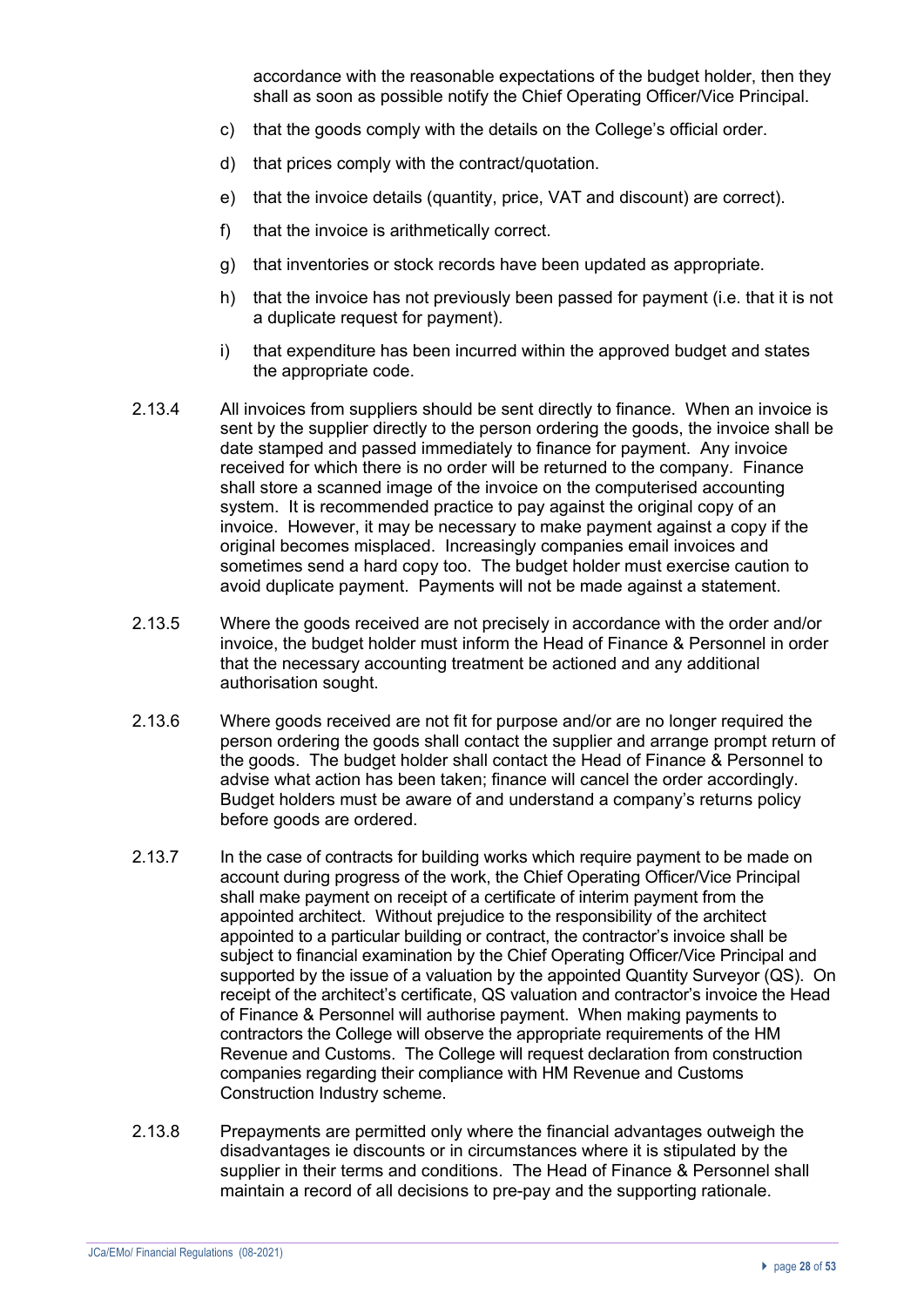- 2.13.9 The College will observe the requirements of the Public Sector Prompt Payment Policy and monitor performance against this target. This will be reported in accordance with the Statement of Recommended Practice for Further and Higher Educational Institutions (SORP) in the College management accounts and in the annual accounts.
- 2.13.10 The College pays suppliers by BACS wherever possible. Bank details of suppliers are only changed on receipt of details on company letter headed paper and following independent verification by contacting the company using the telephone number held on the finance system.

## **2.14 Salaries, Wages and Staff Expenses**

2.14.1 All College employees shall be paid according to the remuneration policies of the Corporation. All remuneration payments must be made through the College payroll. The College is unable to pay individual employees gross by any other method. Sessional and casual contracts must therefore be in place as appropriate. Remuneration may only be paid into a personal bank account in the name of the member of staff (or a joint account for which the employee is a signatory) – business accounts cannot be credited.

> The College complies with all HMRC requirements in respect of taxation and national insurance including IR35. The HMRC tool is utilised to establish if anyone can legitimately be classified as self-employed. This evaluation will be stored to substantiate any payment generated through purchase ledger.

- 2.14.2 All staff have a contract of employment, any conditions binding staff to exclusivity of service will be clear in the contract of employment.
- 2.14.3 Halesowen College operates an in house payroll system and pays all staff monthly. The College pays all voluntary and statutory deductions to the relevant third party in accordance with the pre-determined timescales.

# **2.15 The Head of Finance and Personnel shall**:

- a) be responsible for the accurate and timely payment of staff.
- b) authorise any advances of pay which may from time to time be necessary. All advances shall be reported to payroll in order for the necessary PAYE deductions to be actioned and the individual pay record updated.
- c) authorise orders for agency as they are only to be made on written approval. Other members of staff must not place orders directly with a supplier for agency staff.
- d) operate systems for auto-enrolment.
- e) ensure the accurate and timely completion of the annual Teachers Pension return.
- f) Production of monthly Personnel information dashboard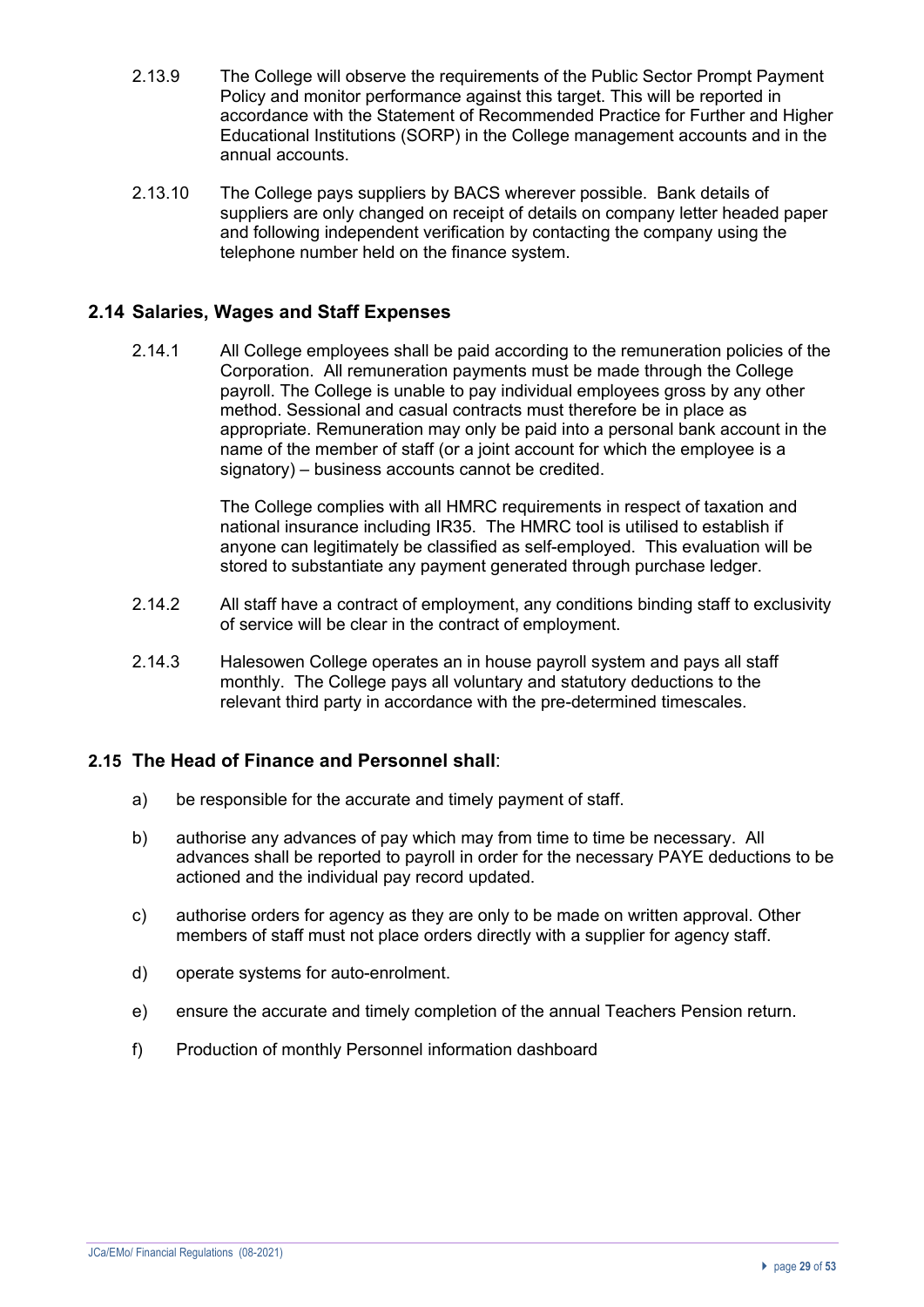#### **2.16 On-Boarding**

The Personnel Manager shall provide a professional and customer focused service to applicants through a meticulously managed on-boarding process. This will provide a positive impression of the College and comply with statutory and regulatory guidelines.

The establishment management process requires a completed establishment management form authorised by the budget holder, Chief Operating Officer/Vice Principal and Principal alongside a job description and person specification approved by the appropriate CLT member to be lodged with Finance and Personnel. The Personnel Officer will then contact the CLT member/manager to determine:

- **Source of advertisement**
- **Dates of advertisement**
- **Shortlisting staff**
- **Arrangements for interview**

The Personnel officer will:

- **Place the advert**
- **Manage the applications so they were acknowledged and stored in the central files**
- **Determine a shortlisting grid with the HR manager based on person specification**
- **Maintain communication with applicants**
- **Arrange any pre interview /online tasks**
- **Arrange the rooms for interview**
- **Update diaries and co-ordinate panels**

Once a candidate has been appointed, the Personnel Officer will ensure all preemployment checks are completed. A check list will be evidenced alongside all of the supporting documentation and signed off by the Chief Operating Officer/Vice Principal.

An offer letter and contract will be generated from the EBS system using the approved standard document and issued promptly by the Personnel Officer on the authority of the Chief Operating Officer/Vice Principal or Head of Finance and Personnel.

The Personnel Officer will set up the staff efile.

When the employee starts work they are met in reception by the Personnel Officer who conducts a brief HR induction, issues their ID badge, sets log in for key systems, gives out any equipment (recorded on EBS inventory) and makes staff aware of essential H&S information and safeguarding policy.

As such, the Personnel Team Leader will:

- a) accurately and timely maintain HR records to enable salaries, wages, pensions and other emoluments to be paid, and relevant deductions made from pay to satisfy the requirements of the relevant statutory authorities or other bodies.
- b) issue all letters of appointment, contracts and variations in terms and conditions of service.
- c) communicate with staff regarding issues concerning their employment/pay.
- d) ensure that there are satisfactory arrangements in place to notify the Chief Operating Officer/Vice Principal of all commencements, variations and terminations so that the payroll can be verified and checked on a monthly basis.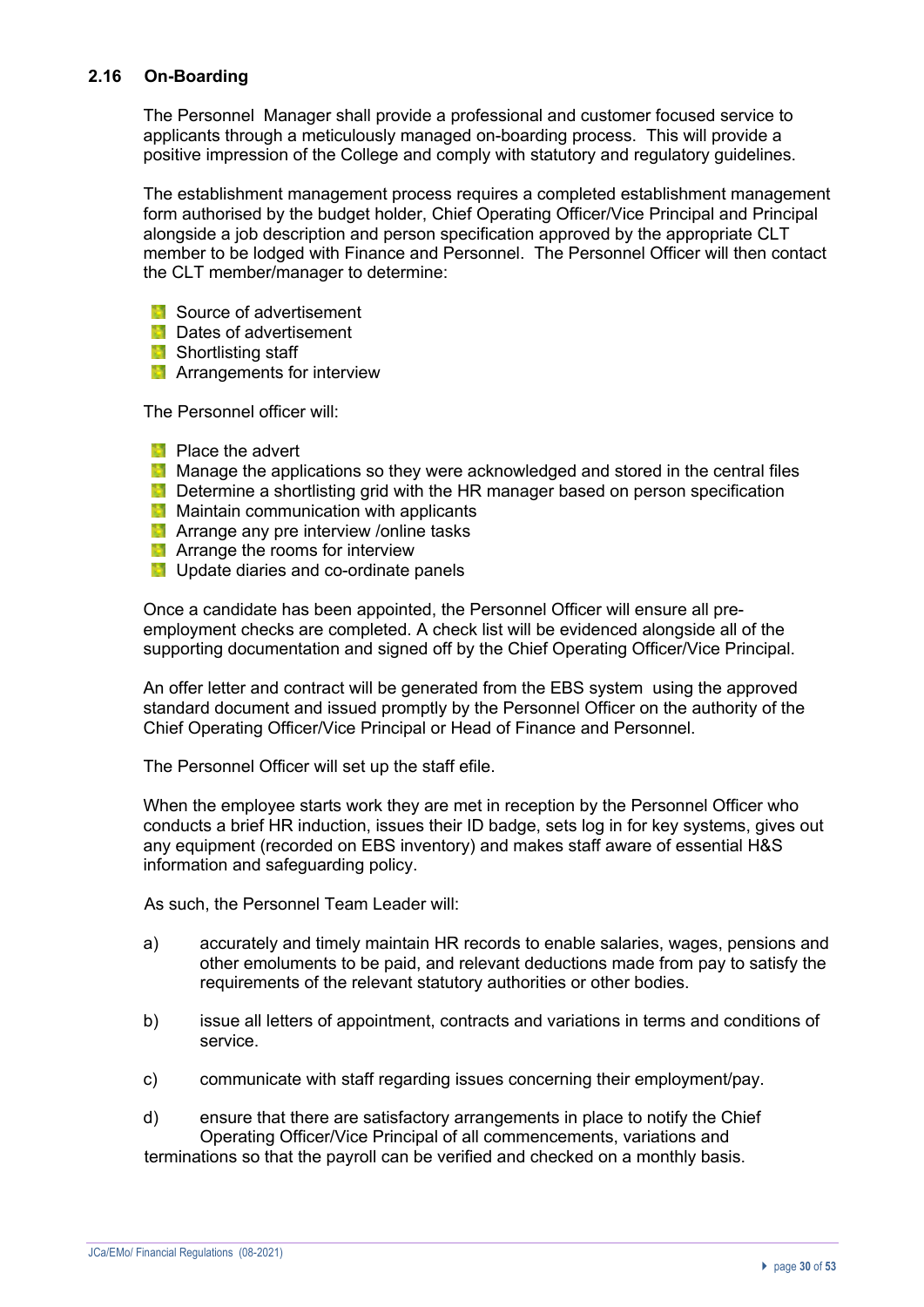- e) ensure robust arrangements for safer recruitment and ensure all necessary preemployment checks are conducted, contributing to the overall safeguarding agenda, including the arrangement of enhanced (Level 4) DBS clearance and gaining references for all new employees prior to commencement. DBS checks must be against the child and vulnerable adult list.
- f) ensure that applicants have the requested visa/residency status to work in the UK.

#### **2.17 The Chief Operating Officer/Vice Principal shall:**

- a) be responsible for the financial regularity of the payroll function and management of the establishment.
- b) ensure the accurate reconciliation of payrolls and the instruction to make payment of salaries and wages, advance of pay and other emoluments and expenses.
- c) ensure appropriate checks/audit trails and separation of duties.
- d) arrange systems to reimburse expenses to members of the Corporation, including coopted members. Payment will be made on receipt of the appropriate certificated information from the Clerk to the Corporation.
- e) ensure compliance with HM Revenue and Customs directives and arrangements of appropriate dispensations.
- f) populate the financial ledgers with payroll costs each month.

The payroll control account and final monthly payroll reports shall be reconciled monthly by a Senior Finance Officer with any queries investigated and remedial action taken/arranged. Items should not appear in the control account for consecutive months. Should an item be on the control account for a second month it shall be investigated by the Head of Finance & Personnel.

#### **2.18 The College inhouse Payroll Team work to the Head of Finance and Personnel and ensures:**

- a) the accurate and timely payment of salaries, wages and expenses et al in accordance with the instructions of the College systems.
- b) calculations of PAYE, maternity, sick pay and similar benefits and gross to net pay.
- c) issue of payslips and P60s to College employees.
- d) issue of P11D to any College employee as appropriate.
- e) completion of statutory returns including P35 and annual financial pensions returns.
- f) provision of information regarding pay and performance against key performance indicators.
- g) provision of monthly reports.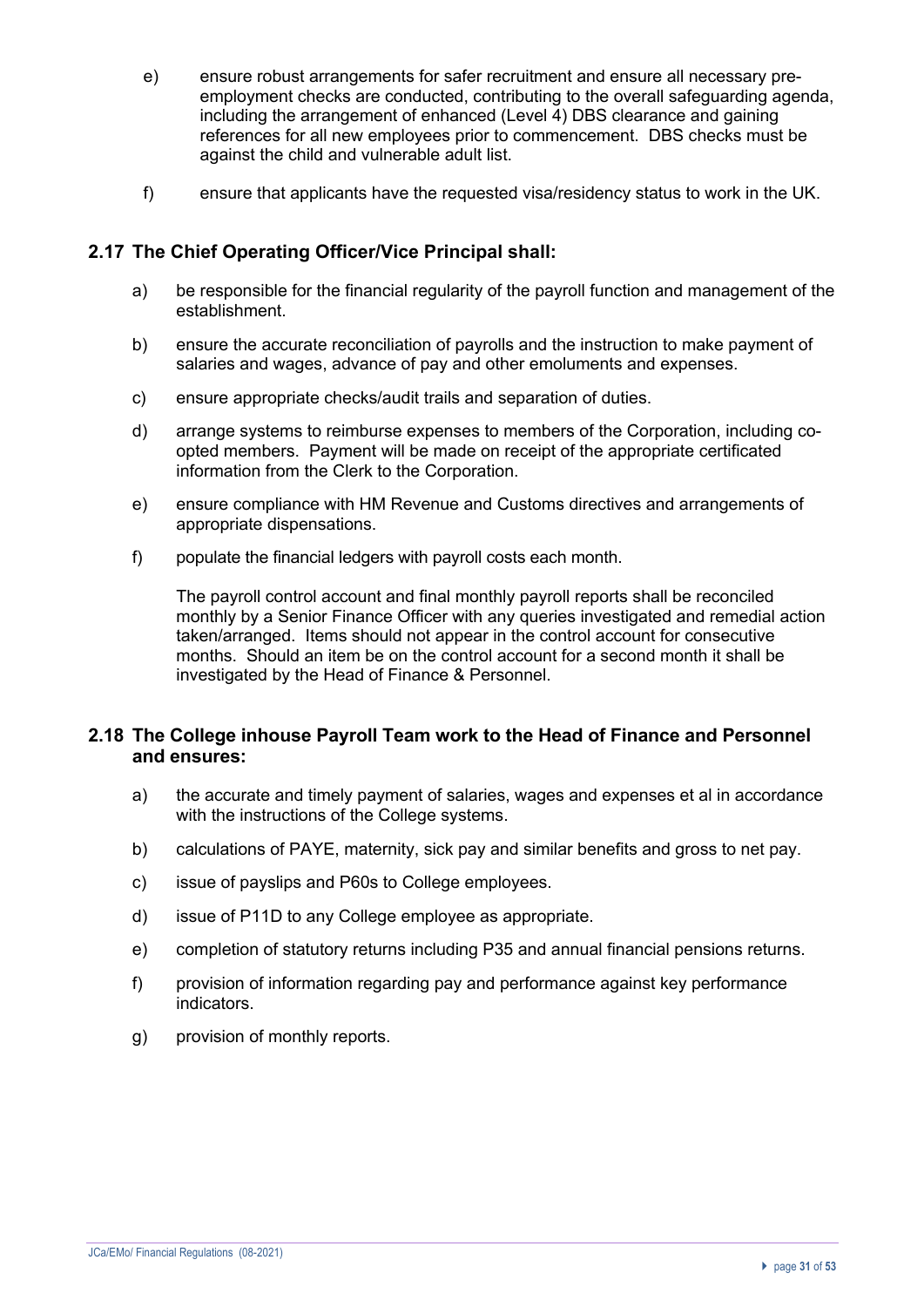#### **2.19 Managers/Budget Holders are responsible for:**

- a) certifying the accuracy of wage claims and expenses incurred by staff of the College in carrying out official duties, which shall be paid at rates authorised by the Corporation, and submitted on College claim forms in accordance with the College Expense Payments and Benefits Policy and single pay spine. When claiming expenses staff should claim the true mileage of a reasonable route deducting any home to base mileage as appropriate. Where there is a standard mileage then this must be claimed.
- b) authorisation of claims by the appropriate budget holder. Budget holders must ensure that their own travelling expense claims are countersigned by their line manager.
- 2.19.1 The Chair of the Corporation shall be responsible for authorising any expenses claimed by the Principal.
- 2.19.2 Travelling expenses incurred by all College Leadership Team members must be authorised by the Principal (including staff development activities which will be countersigned by the budget holder). The Chief Operating Officer/Vice Principal shall be responsible for the processing of all other expense claims.
- 2.19.3 All staff must adhere to the policy Driving on College Business which is appended to the Health and Safety Policy.
- 2.19.4 Expenses relating to overseas visits may only be claimed provided that the visit was justified in advance and approved by the Principal or authorised as an exploratory visit under the terms of the student visit policy. Any expenses of this nature exceeding £500 must be countersigned by a member of the College Leadership Team and have the prior consent of the budget holder. Expenses incurred by the College Leadership Team must be approved by the Principal and expenses incurred by the Principal shall be approved by the Chair of the Corporation.
- 2.19.5 Any expenses claimed by Governors and co-opted members (including the Chair and Vice Chair) will be claimed in accordance with the approved Expense and Benefits Policy. Such claims will be reflective of actual cost and round sum expenses will not be payable. Travelling expenses will be paid at the same rate as those of College staff. Payments will be made by BACS in accordance with usual terms and conditions.
- 2.19.6 Any expenses relating to subsistence or any other ad hoc expenses incurred by College staff will be reimbursed via the payroll. No payments will be made via any other method (unless approved by the Principal) nor from petty cash. All expenses shall be claimed in accordance with the Expense Payments and Benefits Policy.
- 2.19.7 The Principal may determine that vehicles may be provided for the personal use of specific staff excluding senior post holders if it is considered appropriate for their duties. The Principal may authorise the lease or purchase of vehicles for general use in connection with College business if this represents value for money. Similarly, the Principal may authorise the early termination of a lease. Standing Orders Relating to Contracts and best value must always be observed. The salary sacrifice scheme for cars falls outside of this as all costs are covered by the employee (ref 2.18.17).
- 2.19.8 College vehicles owned and leased/hired shall only be used for College business and shall not be used by College staff for personal/other purposes unless approved by the Principal and when adequate insurance is in place. College vehicles cannot be used for rent or hire.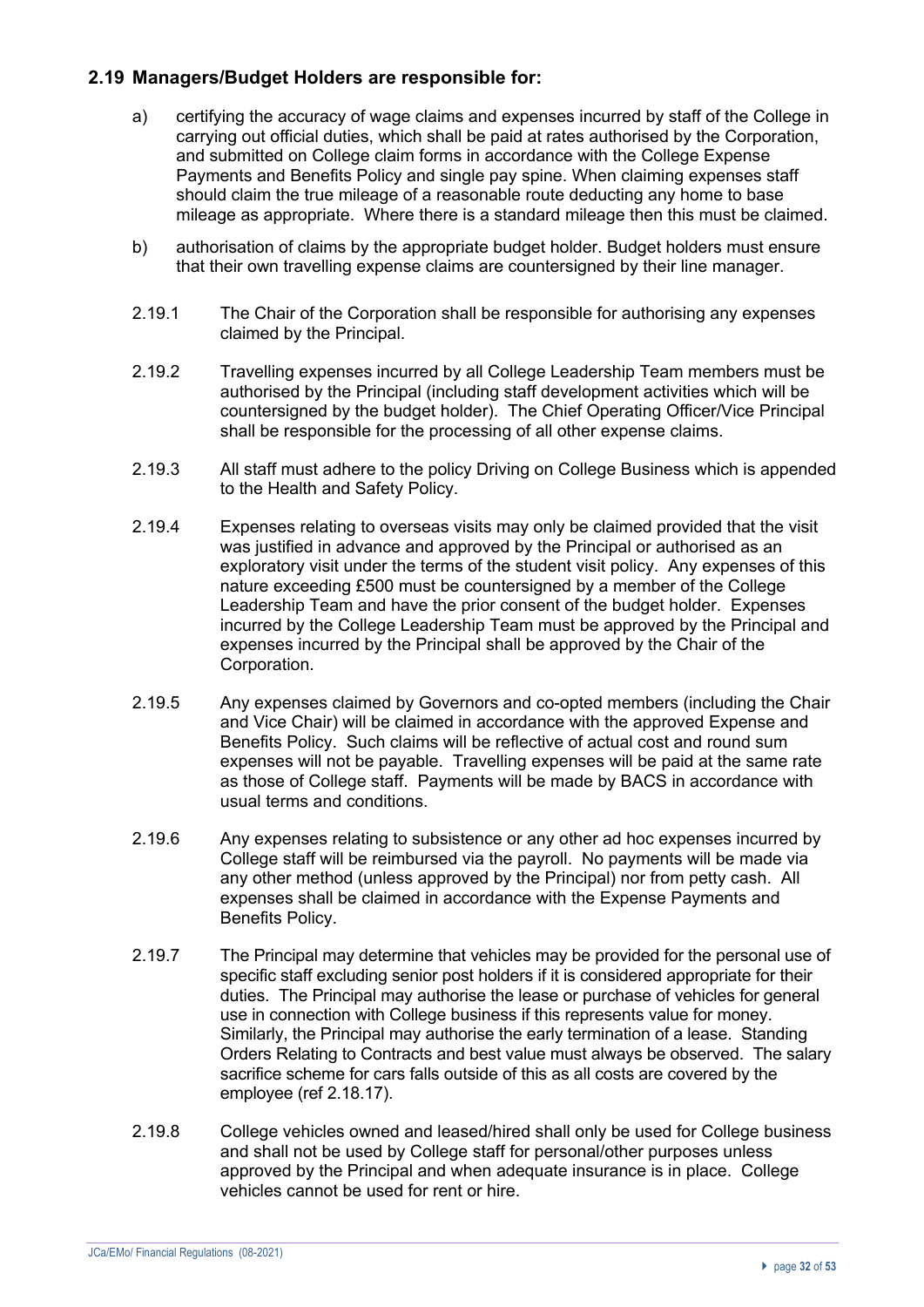- 2.19.9 The governing body is responsible for undertaking the role of employer in relation to appropriate pension arrangements for employees.
- 2.19.10 The inhouse payroll team are responsible for day-to-day superannuation matters, including paying contributions to various authorised superannuation schemes and preparing the annual return to various superannuation schemes which are subject to external audit.
- 2.19.11 The Chief Operating Officer/Vice Principal is responsible for liaison with external audit.
- 2.19.12 Hourly paid staff are paid for work conducted on receipt of a claim which is confirmed and approved by the Head of Division by verification against the official College class register (teaching roles). Activities for which there is no register for example meetings, staff development and cover must be authorized by the appropriate Head of Division prior to payment.
- 2.19.13 HM Revenue and Customs rules on self-employment are observed and adhered to in respect of hourly paid staff.
- 2.19.14 The Staff Digital Scheme provides interest free loans not exceeding £1,000 for the purpose of purchasing digital equipment. Repayment of the loan is in monthly instalments (12 or 24 months) deducted from salary. If employment ceases the outstanding loan is repayable immediately and will be deducted from final salary.
- 2.19.15 Staff using approved and Ofsted registered childcare may access childcare vouchers through a salary sacrifice scheme. Within specified limits the vouchers are non-taxable and exempt from National Insurance contributions. The scheme is administered by the inhouse payroll team.
- 2.19.16 Staff may apply to participate in the cycle to work scheme, with taxation benefits available to the participant through salary sacrifice. The scheme is administered by the inhouse pay roll team.

## **2.20 Petty Cash and Cash Floats**

#### **2.20.1 Petty Cash**

The Chief Operating Officer/Vice Principal is responsible for maintaining petty cash imprests on behalf of the College.

a) Payments from petty cash must be properly certified and are usually limited to minor items of expenditure not exceeding £50 in one transaction which cannot/are not practicable to procure via normal procedures. In exceptional circumstances the Head of Finance & Personnel has the discretion to increase this limit up to a value of £100; the Chief Operating Officer/Vice Principal has further discretion to increase this limit to £250; any amounts in excess of this must be approved by the Principal. All transactions which are estimated to exceed the £50 limit must be approved by the Head of Finance & Personnel/Chief Operating Officer/Vice Principal/ Principal in advance. The approval to incur petty cash expenditure over limit form should be completed and authorised. Authorisation of petty cash claims shall be in accordance with the list of signatures of employees authorised to certify expenditure maintained by the Head of Finance & Personnel. Should the claimant also be the budget holder then the claim must be countersigned by the line manager.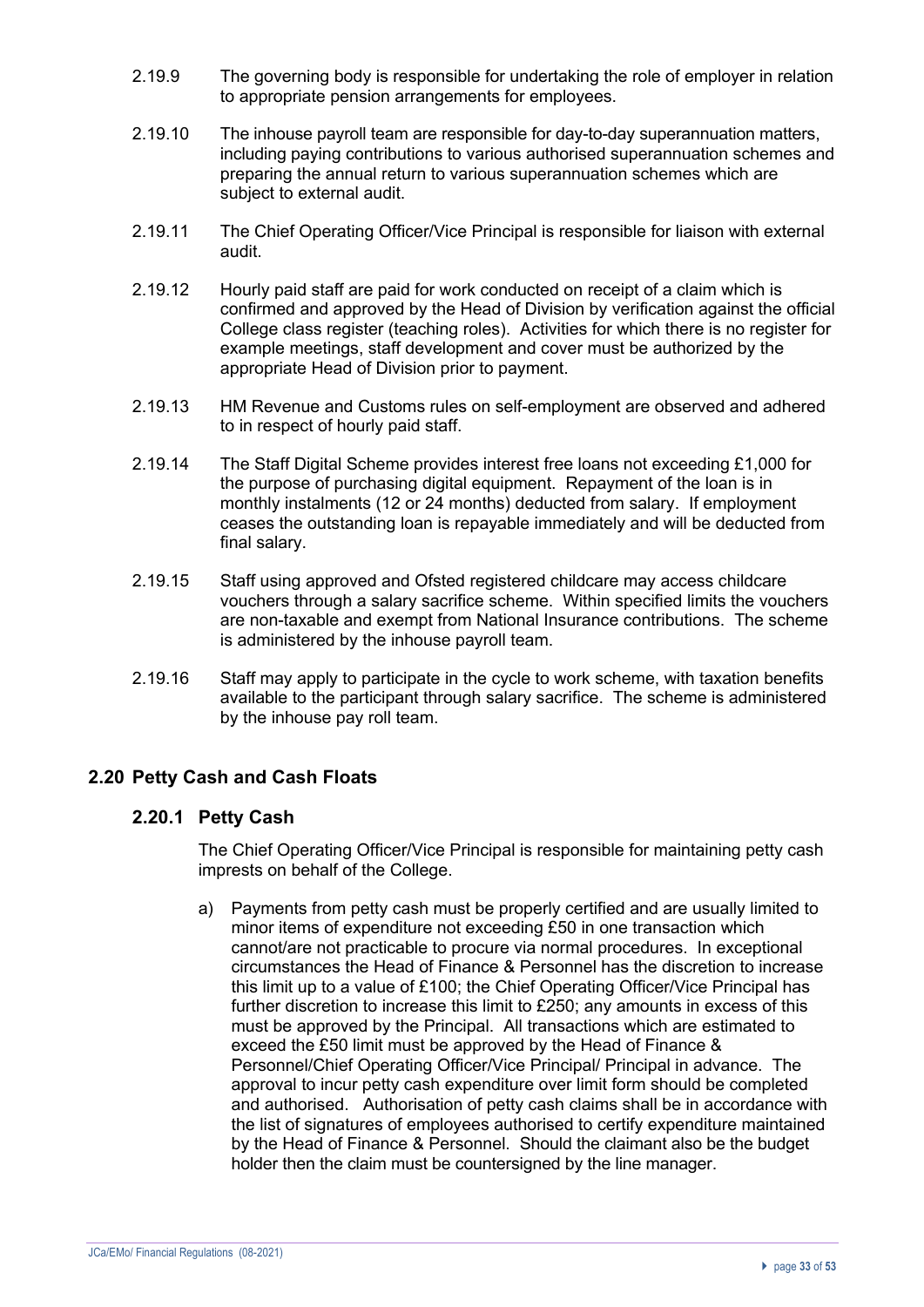- b) Payments shall not normally be made from petty cash for items that could be procured through the normal creditor payments system or with a College credit card. Cash floats should never be used for staff travel or expenses. Items should not be purchased unless budget is available and all necessary permissions in place.
- c) Any claim for reimbursement must be accompanied with a receipt. Should in exceptional circumstances a receipt not be available then the claimant should, in as far as is possible, provide alternative proof of payment; for example, bank statement extract. In the absence of any evidence, the claim shall be referred to the Chief Operating Officer/Vice Principal or Head of Finance & Personnel prior to payment.
- d) No income received on behalf of the College may be paid directly into the petty cash imprest. All income for the College must be banked intact.
- e) The petty cash imprest may not be used to cash personal cheques.
- f) Accounting records must be maintained detailing both reimbursements to the imprest account and payments made. The Finance Team Leader must ensure that a reconciliation is being carried out at least monthly. A nominated officer responsible for a petty cash float shall, if so requested, provide to the Head of Finance & Personnel a statement showing the current state of a float at any given time.
- g) Any loss of petty cash must be reported immediately to the Chief Operating Officer/Vice Principal who will record this as a loss.
- h) At year-end, a certificate, signed and witnessed, must state the level of cash in hand. This must be submitted to the Head of Finance & Personnel annually.

## **2.20.2 Cash Floats**

- a) The Head of Finance & Personnel shall provide cash floats upon request to an authorised nominee. A record will be kept of all such floats and a signature obtained when a new float is issued.
- b) A nominated employee granted a cash float is personally responsible for the safe custody of the float. The float must be returned to finance at the earliest opportunity. The Head of Finance & Personnel shall authorise all floats in excess of £50, else the Finance Team Leader may provide authorisation.
- c) The cash float must not be used for making any payment.
- d) The nominee responsible for the float must report any loss of float money immediately to the Chief Operating Officer/Vice Principal who will record this as a loss.
- e) At year-end a certificate of the balance of float held must be provided which is signed and witnessed then submitted to the Head of Finance & Personnel.
- f) Any float held by a nominee who leaves the employment of the College must be balanced and agreed with the Head of Finance & Personnel before being handed over to her prior to the nominee leaving.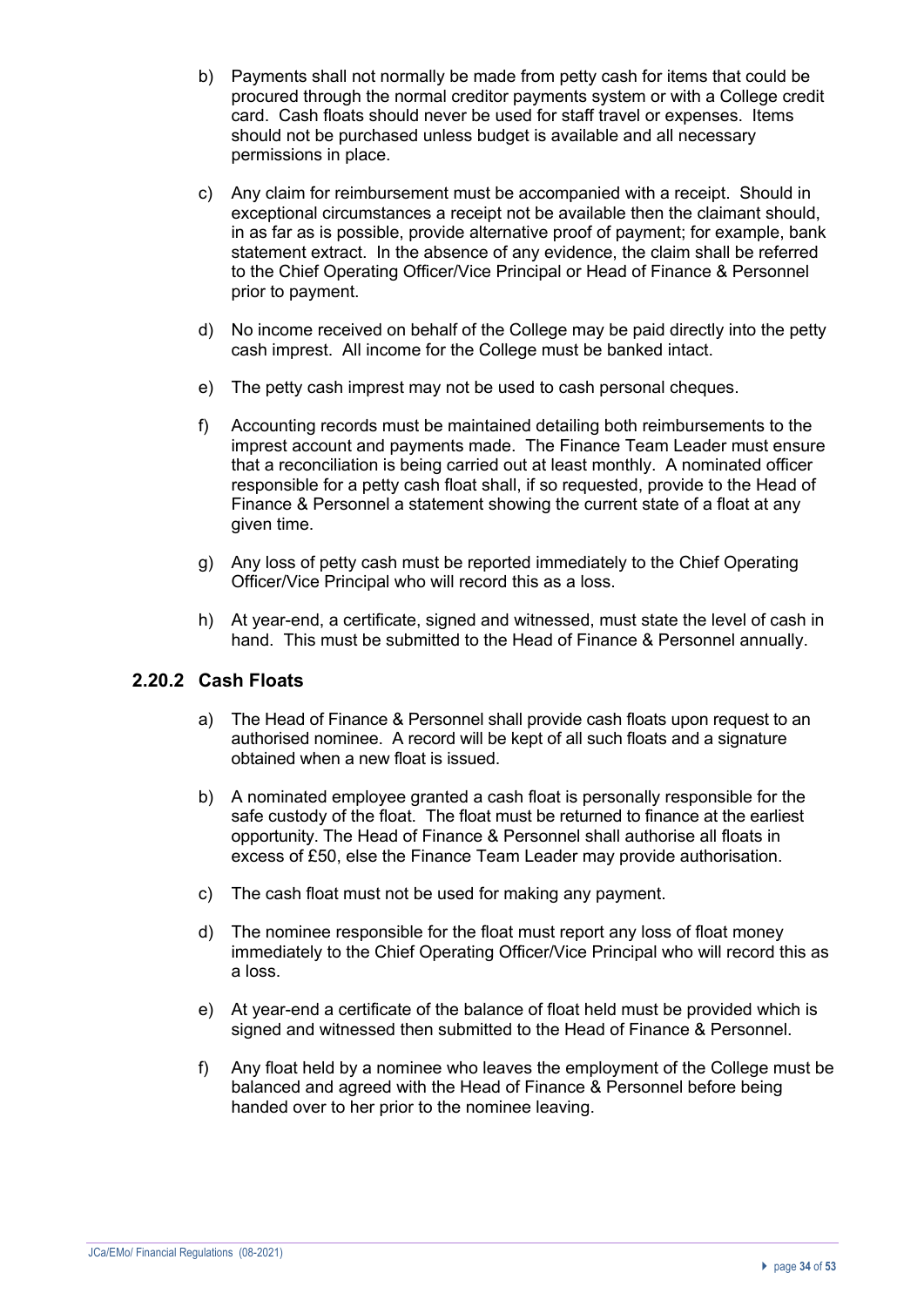#### **2.21 Income**

- 2.21.1 The Chief Operating Officer/Vice Principal shall be responsible for making and maintaining arrangements for the proper recording and collection of all monies due to the College. This responsibility includes the establishment of financial and accounting systems necessary to ensure the proper recording of all sums due to the College. Adequate systems must also be in place for the collection, custody and control of income.
- 2.21.2 All members of staff shall inform the Head of Finance & Personnel of monies due to the College arising from transactions, which they initiate. The Chief Operating Officer/Vice Principal shall be consulted about policy for pricing goods and services offered for sale. The Corporation is responsible for the determination of a tuition fee policy in accordance with relevant guidance. Tuition fees for courses running economically will be determined in accordance with the guidance and rules on economic activities and room hire in accordance with the approved leaflet.
- 2.21.3 Staff may allow discounts only if these are in accordance with policy and/or supported by a sensible rationale and approved by the Chief Operating Officer/Vice Principal.
- 2.21.4 All requests for payment for goods or services provided by the College shall be requested on consecutively numbered official College invoices issued by the finance office. Other employees are not permitted to deal directly on this matter. The Chief Operating Officer/Vice Principal shall approve the format of College invoices. Wherever possible the suppliers purchase order reference shall be printed on the invoice. The College's payment terms of 30 days must be clear.
- 2.21.5 Every sundry remittance or sum of money received by an employee on behalf of the College must be acknowledged by the issue of an official receipt at the time of collection<sup>1</sup>. Official receipt books are controlled stationery and shall be issued to staff by the Finance Office. Cheque payments are only taken by exception and must be supported by cheque cards and the card number, expiry date and card limit noted on the back of the cheque. Payments by credit cards/debit cards are subject to a floor limit and/or authorisation from merchant services. All debit/credit card payments will be made via chip and pin card readers hence protecting both the user and College from fraudulent use. E Systems, Wisepay and Square are used for online income.
- 2.21.6 All monies received on behalf of the College shall be paid regularly and, ideally daily to the College without any deduction. Similarly, the College will bank monies at least twice weekly or at such other intervals as determined by the Chief Operating Officer/Vice Principal or Head of Finance & Personnel.
- 2.21.7 Every transfer of College monies from one member of staff to another shall be evidenced in official records by the signature of the receiving employee.
- 2.21.8 Income in excess of £10,000 must be checked that it is a bona fide transaction in accordance with the requirements of the Anti-Money Laundering Policy.
- 2.21.9 Incoming mail to the College is delivered centrally and distributed (not opened) by the Estates and Facilities team. Any post relating to financial transactions must be date stamped. Any cash or cash equivalents sent via the post must be receipted immediately in the usual way and reported to the Chief Operating Officer/Vice Principal.

JCa/EMo/ Financial Regulations (08-2021)

 $1$  This excludes money taken in cash in the College retail outlets although these are available on request.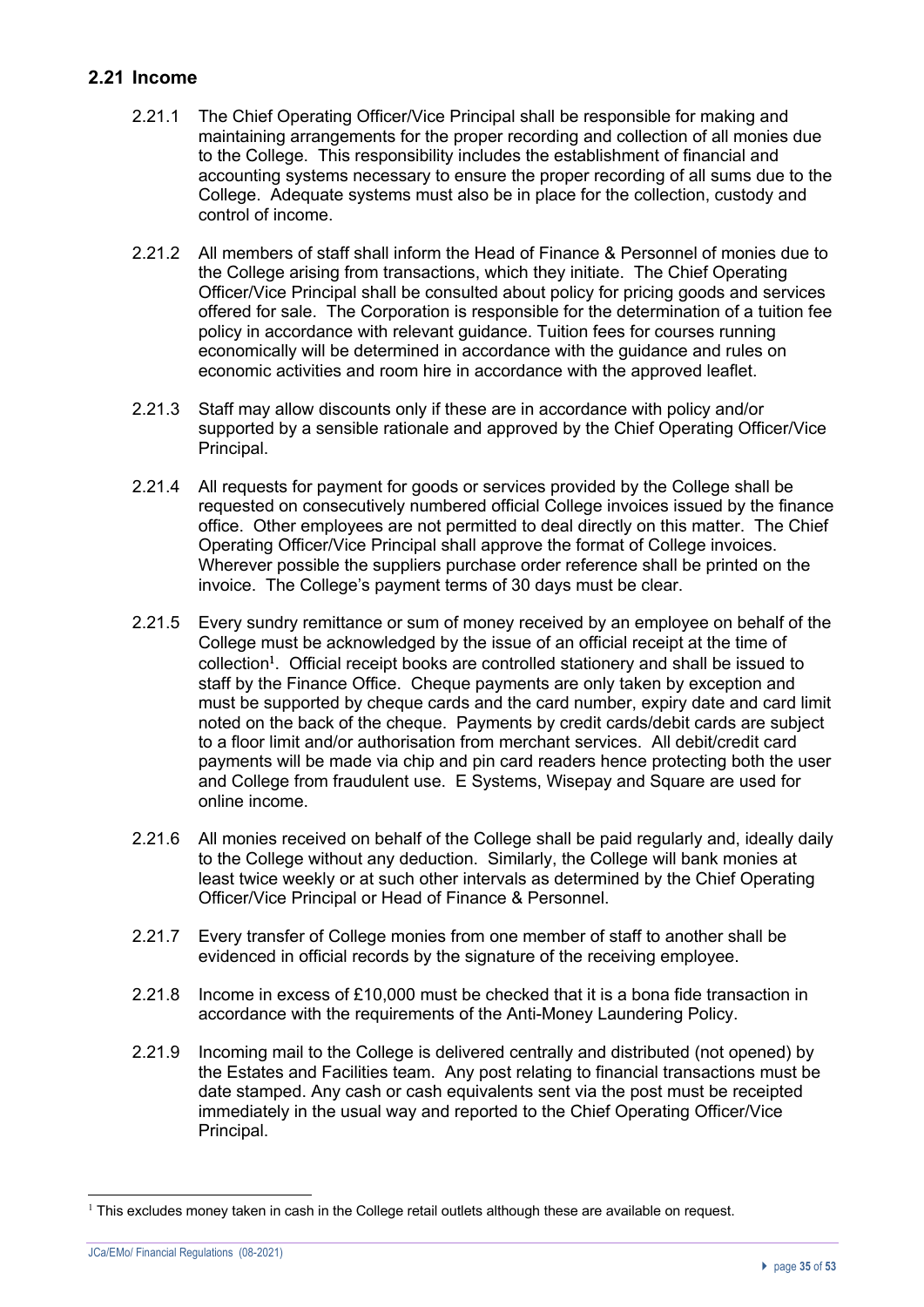- 2.21.10 All monies received must be banked intact (unless it is utilised for cashback) and must never be used to meet expenditure. The College operates a cashback scheme through certain tills in trading areas. This is accounted for via the till software and reconciled by finance. Anyone requesting cashback must sign a receipt which is retained in the till to evidence that the cash was received. Personal or third party cheques must not be cashed from official funds.
- 2.21.11 Should a member of staff receive a cheque for College activities made payable to themselves then the Chief Operating Officer/Vice Principal must be informed. Ideally the cheque will be returned to the payee and a re-issue requested or alternatively, if this is not appropriate, then the employee may be permitted to cash the cheque and reimburse the College. Robust control mechanisms are in place to document such transactions.
- 2.21.12 The Chief Operating Officer/Vice Principal shall undertake reviews of charges and fees as appropriate. All tariffs must be approved by the Principal or his representative.
- 2.21.13 The Principal is responsible for ensuring that grants are claimed and spent for the purpose intended. All claims must be supported by appropriate documentation as laid down in guidelines.
- 2.21.14 Budget holders and others concerned with the generation of income shall ensure that notification of the need for a sales invoice to be raised is rendered to the Finance Office promptly, so that all income due to the College is invoiced as soon as the service is provided, or earlier if circumstances permit.
- 2.21.15 Appropriate debt recovery credit control procedures shall be determined by the Chief Operating Officer/Vice Principal in discussion with the Head of Finance & Personnel. Any significant changes to the Credit Control Policy shall be approved by the Corporation.
- 2.21.16 Where a debtor has not settled an account within the 30-day credit period allowed, this debt will be pursued in accordance with the approved credit control policy.
- 2.21.17 No debt in respect of an amount owing to the College once established shall be discharged in whole or in part unless:
	- a) payment in full is received.
	- b) an official credit note is issued on the authority of the Chief Operating Officer/ Vice Principal or Head of Finance & Personnel.

| $<$ £100.00           | Credit Controller and Finance & Assurance Manager |
|-----------------------|---------------------------------------------------|
| £100.00<br>- £7499.00 | Finance Team Leader                               |
| £7500.00 - £14999.99  | Head of Finance and Personnel                     |
| £15000.00 - £30000.00 | Chief Operating Officer/Vice Principal            |

c) the amount is written off as a bad debt on the authority of:

- d) the Principal shall be responsible for the writing off of a bad debt if the amount exceeds £30,000.
- e) The write off of bad debts shall be reported in Monthly Management accounts.

All refunds must be issued in accordance with the College Refund Policy.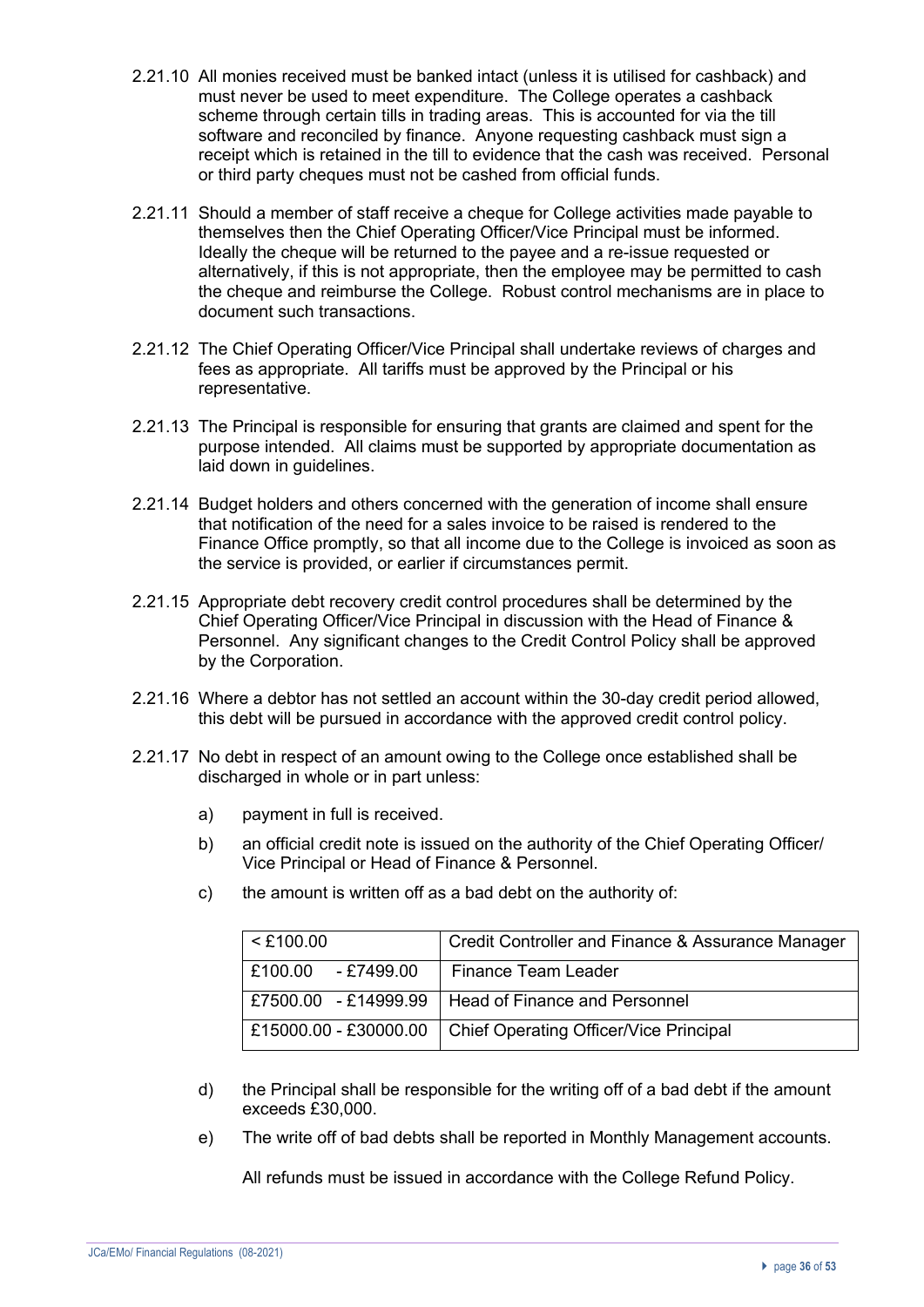- 2.21.18 The Chief Operating Officer/Vice Principal shall determine a policy to set up appropriate credit facility arrangements. Wherever possible, credit must not be given for sums below £100. The number of instalments offered must be as specified in the tuition fee and fee remission guidelines, Enrollers Handbook and Credit Control Policy. The College must accept that to collect debts various payment patterns may need to be accepted. It is required that instalments paid directly to the College be collected by Direct Debit. Should an instalment plan be set up for tuition fees the debtor must be aware that the full amount is due even if they withdraw from the course. All debtors shall sign a credit agreement agreeing to this condition.
- 2.21.19 Should the College be supplying significant values of goods or services to a third party then the budget holder/staff member must contact the Chief Operating Officer/ Vice Principal or Head of Finance & Personnel prior to supply in order for a financial search to be initiated if necessary.
- 2.21.20 The Head of Finance & Personnel is responsible for ensuring that any cheques returned to drawer are pursued in order that the income due to the College is collected.
- 2.21.21 Till operators shall work in accordance with the responsibilities and procedures regarding being a till operator.

#### **2.22 Treasury Management**

- 2.22.1 The Corporation shall approve a policy outlining the strategy and parameters surrounding the investment of surplus funds in accordance with relevant quidelines and governing legislation. Any changes to appendix A of the Treasury Management Policy shall be reviewed by the Corporation along with any other significant changes to the policy.
- 2.22.2 The Chief Operating Officer/Vice Principal and Head of Finance & Personnel have delegated power to invest funds on a day-to-day basis in accordance with this policy.
- 2.22.3 Short term borrowing for temporary revenue purposes shall be authorised by the Principal within limits determined by the Conditions of Funding. The Chief Operating Officer/Vice Principal shall report such short term borrowing to the Corporation at the earliest opportunity.
- 2.22.4 Borrowing for periods in excess of twelve months shall require the authorisation of the Corporation and shall comply with any requirements of the Conditions of Funding.

#### **2.23 Insurance**

- 2.23.1 The Chief Operating Officer/Vice Principal shall affect such insurances as are considered necessary to cover insurable risks to which the College is exposed and shall negotiate on, via a broker (if appropriate), and instigate recovery claims.
- 2.23.2 The Chief Operating Officer/Vice Principal shall keep a register of all insurances effected by the College and the property and risks covered thereby. Chief Operating Officer/Vice Principal shall ensure that the register is up to date and that the insurance cover is adequate.

All members of staff must immediately notify Chief Operating Officer/Vice Principal of:

**n** new risks to be insured.

**a** alterations to existing insurance cover required.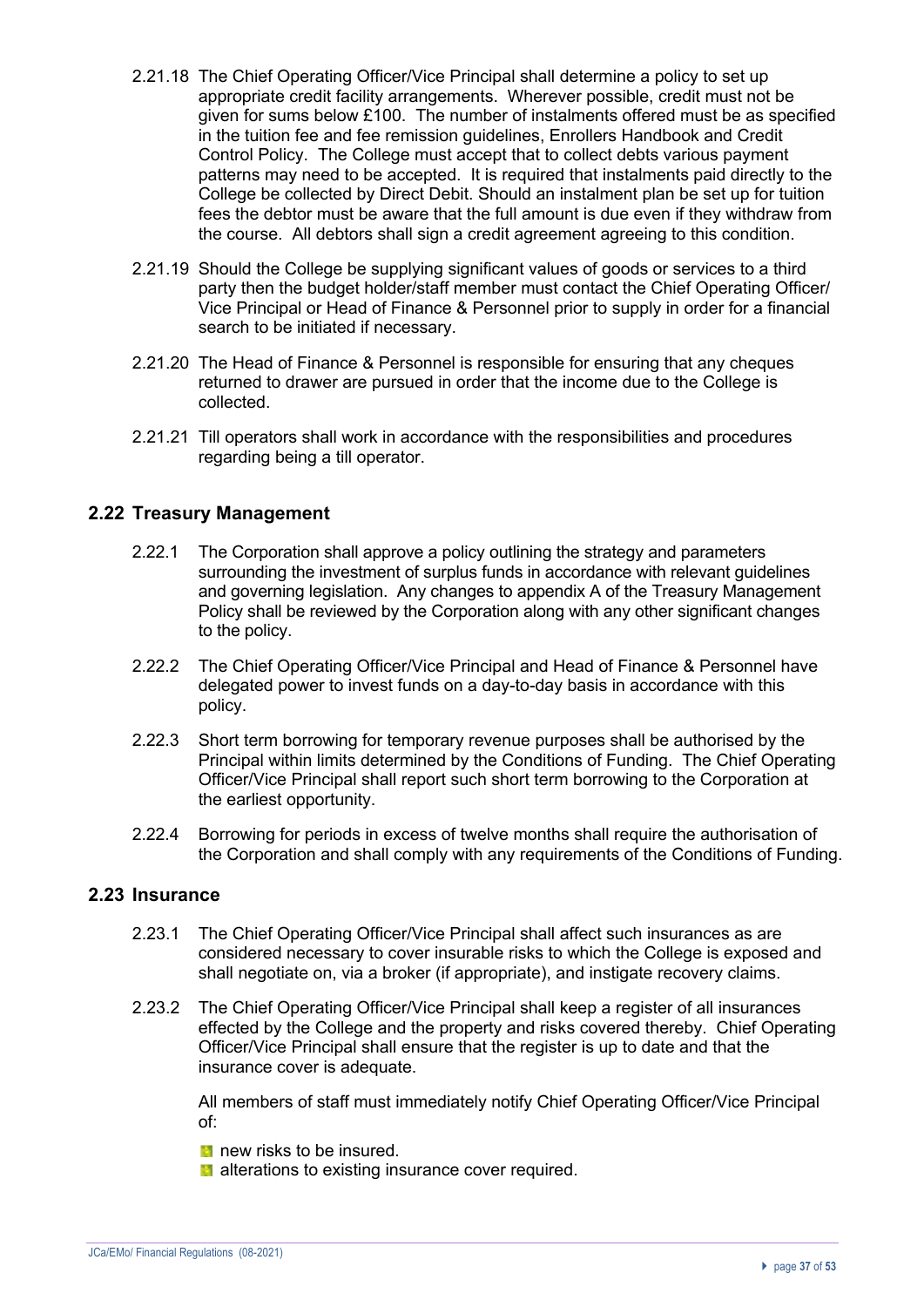- 2.23.3 Once an employee is aware of any loss, liability or damage to the College he/she must notify the Chief Operating Officer/Vice Principal immediately. If necessary the Chief Operating Officer/Vice Principal or her representative shall submit a claim to the insurers (refer to paragraph 1.6.2 for loss of or irregularities concerning cash, cash equivalents or stores or property of the College).
- 2.23.4 When arranging a student visit an insurance form must be completed and forwarded to the Finance Team Leader in accordance with the educational visit policy. For all overseas visits a medical form must also be completed and forwarded to the Finance Team Leader at least 10 days prior to departure. The registration number, make, model, estimated value and number of seats of all hire vehicles must be communicated to the insurers prior to the vehicle being driven. It is the responsibility of the group leader to ensure that this information is communicated to the Head of Finance & Personnel and Finance Team Leader.
- 2.23.5 The Chief Operating Officer/Vice Principal shall undertake an annual review of all insurance in conjunction with the broker (as appropriate). The contract for the provision of insurance to the College should be subject to competitive review after a period of usually three years although arrangements can be extended.
- 2.23.6 The College does not accept liability for loss or damage to personal property of staff, students, governors, contractors or visitors. Loss of or damage to personal property should be reported to the Estates Manager. The College accepts no liability for vehicles parked on site.
- 2.23.7 All accidents occurring on College property or during College activities off site must be recorded in accordance with College Health and Safety Policies.
- 2.23.8 For all major construction works the principal contractor must have JCT 22 or equivalent insurance cover in place until the scheme is formally handed over to the College.

## **2.24 Management of Assets**

- 2.24.1 The Principal shall be accountable for maintaining proper security of all buildings, furniture, equipment, plant, stores and all other assets of the College (but not consumable items) and shall ensure that such assets are recorded on an inventory or similar, in such a manner as may be required by the Corporation, having taken account of directives, requirements and guidance issued by the funding bodies.
- 2.24.2 Inventory items must be recorded by budget holders immediately on receipt and, where appropriate, they must be clearly and permanently marked as the property of the College.
- 2.24.3 The Head of Finance & Personnel will request copies of inventories as necessary. It is the responsibility of the budget holder to ensure that inventories are complete, accurate and up to date.
- 2.24.4 College property shall not be removed from College premises except in accordance with the ordinary course of the College's business or, unless used in accordance with specific directions issued by the Principal. Any property removed shall be recorded on an official College form. Individuals must only use College property for College purposes and are responsible to indemnify the College for any loss incurred if this regulation is breached. The individual may also be liable for costs of replacement or repair should the College property on loan be stolen or damaged. All losses must be reported immediately to the Chief Operating Officer/Vice Principal. College laptops are provided for remote working.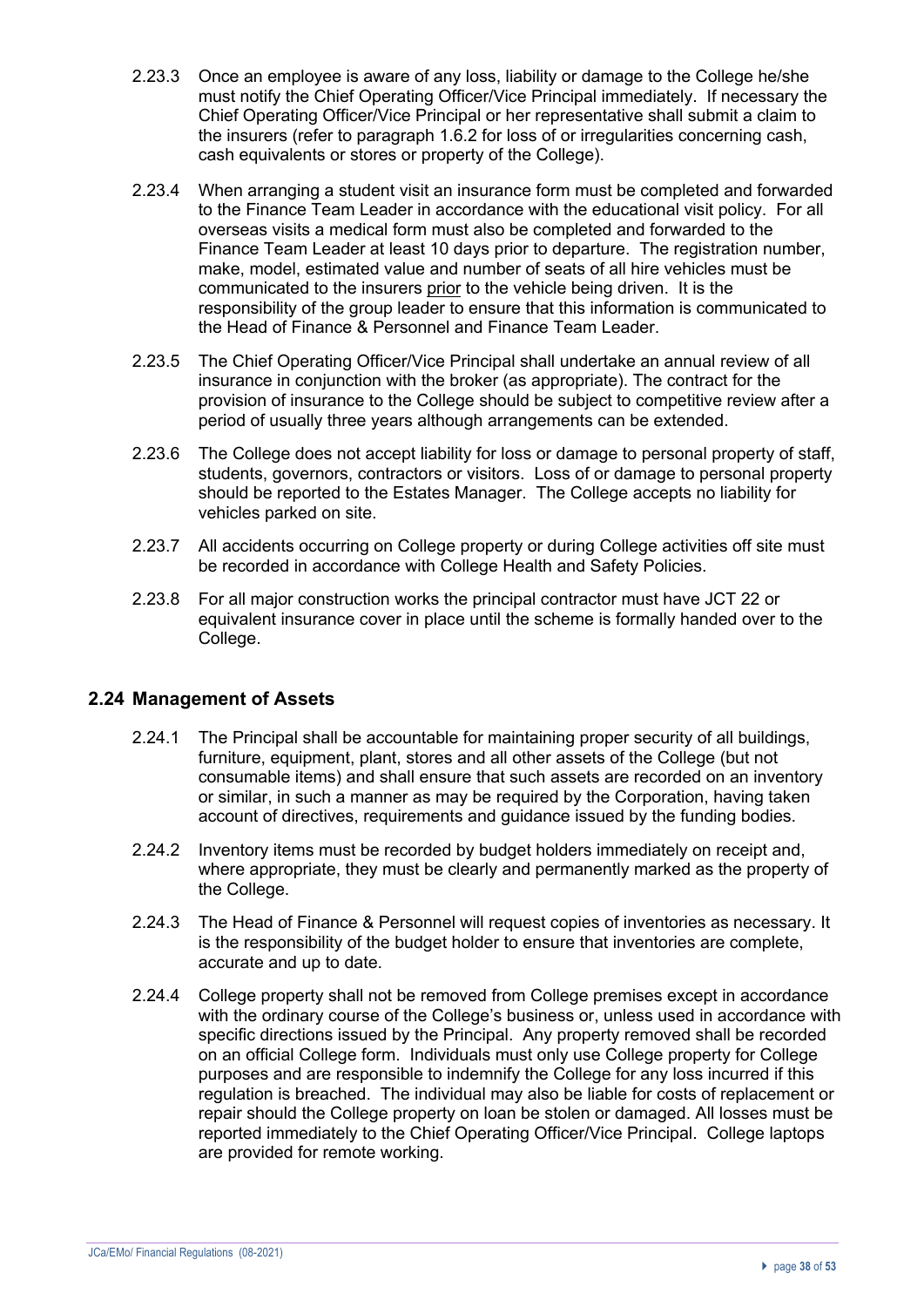- 2.24.5 No property shall be disposed of except on the authority of:
	- a) the Chief Operating Officer/Vice Principal if the higher of the book value or the current value on the open market of each item is not estimated to exceed £7,500.
	- b) the Principal if the higher of the book value or the current value on the open market of each item is estimated to exceed £15,000.
	- c) the Corporation if the higher of the book value or the current market value on the open market of each item is estimated to exceed £15,000.

The Head of Finance & Personnel must be notified of any disposals and write-offs in order to affect the necessary accounting treatment.

- 2.24.6 No property disposed of under 2.23.5 above shall be sold or otherwise disposed of without complying with the relevant provisions of the College's standing orders relating to contracts.
- 2.24.7 Any disposal of items identified in the previous paragraphs must also take account of any directives, requirements and guidance issued by the funding bodies.
- 2.24.8 The Head of Finance & Personnel is responsible for the maintenance of sufficient records of stores as it is required for accounting, costing and financial record purposes.
- 2.24.9 Each budget holder shall be responsible for keeping a proper record and for the custody of stocks and stores under his/her control. The stores accounts and records including the records of write-offs and other adjustments shall be kept by the budget holder in such form as may be approved by the Chief Operating Officer/Vice Principal.
- 2.24.10 All items must be delivered to the delivery point designated on the official orders, where they must be checked against the order form and the delivery note signed by the receiving officers.
- 2.24.11 All stocks must be stored securely and issued in accordance with procedures established within the area.
- 2.24.12 Annually at 31 July in each year, or as near to that date as is practicable, or at such other time as may be agreed by the Head of Finance & Personnel, a complete stock taking of stores shall be carried out by a designated member of staff. Annual stocktaking may be waived in cases where the Chief Operating Officer/Vice Principal is satisfied that a satisfactory system of continuous stocktaking is in operation.
- 2.24.13 The stock returns should be submitted to the Head of Finance & Personnel identifying the range of items held, the quantity, the value (cost price), the date of the stocktake and the officers taking stock. These sheets shall be signed by the stock taker and the Head of Finance & Personnel or her representative.
- 2.24.14 Any materials surplus in stocks or stores in excess of requirements shall be disposed of in accordance with the provisions of the College standing orders relating to contracts.
- 2.24.15 Any equipment, which is deemed obsolete, must be confirmed as such by an independent officer. In accordance with Standing Orders, where obsolete equipment can be resold, three quotations should be sought and the goods sold to the highest bidder subject to appropriate authorisation. The process must be documented using official College forms and advice sought from the Chief Operating Officer/Vice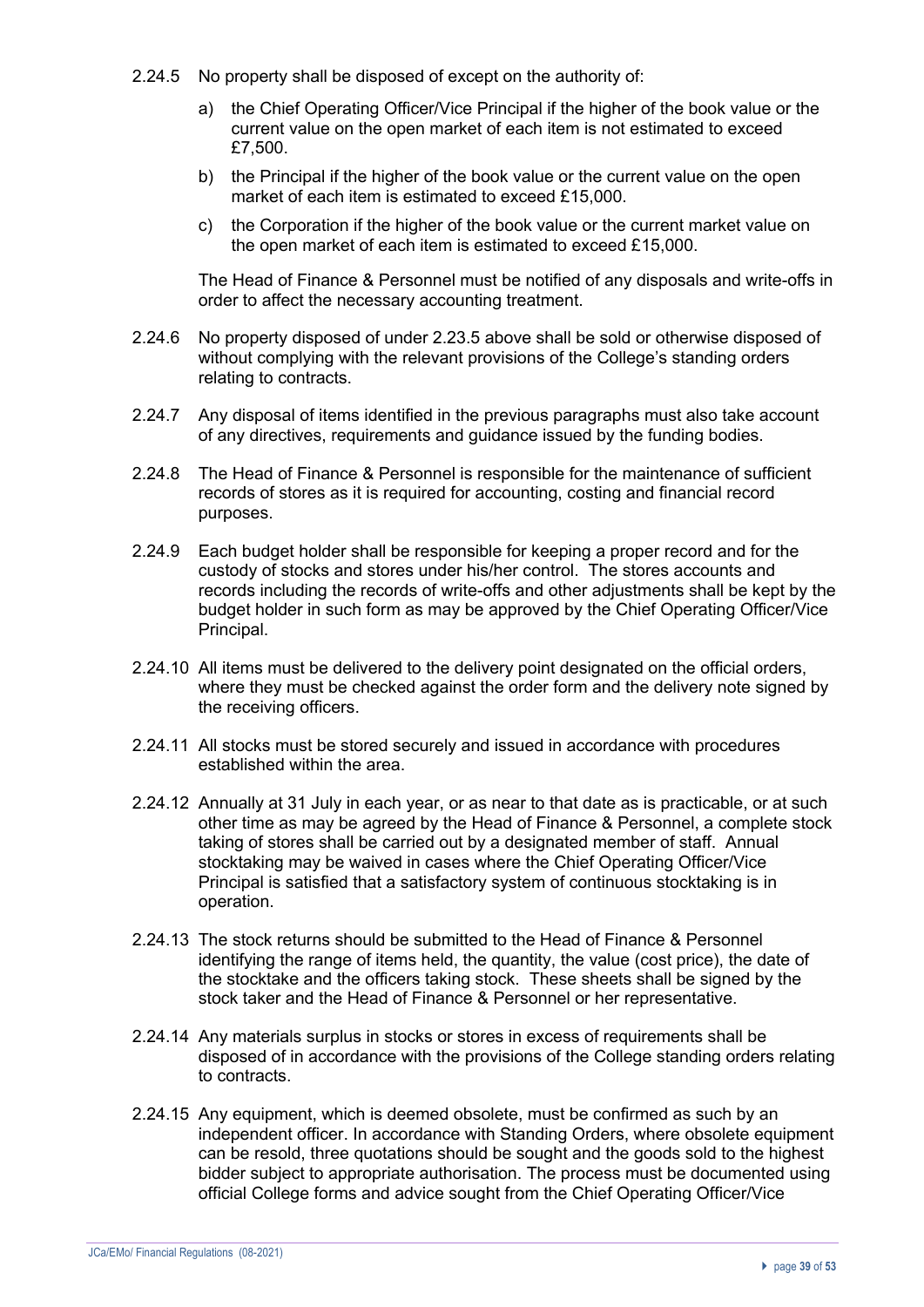Principal. Items with a nominal value should be offered for resale to staff through the College noticeboards or Intranet as to ensure equal opportunities.

- 2.24.16 No deficiency in stocks or stores, which have become unserviceable, obsolete or irrecoverable shall be disposed of except on the authority of:
	- a) the Head of Finance and Personnel if the higher of the book value or the current value on the open market of each item is not estimated to exceed £7,500.
	- b) the Chief Operating Officer/Vice Principal if the higher of the book value or the current value on the open market of each item is estimated to exceed £15,000.
- 2.24.17 Waste and scrap are the property of Halesowen College. Disposal of such items must be in accordance with all relevant environmental constraints and relevant legislation. Any cash received on disposal must be paid into College and the supporting certification where relevant held on file by the Head of Estates & **Facilities**

#### **2.25 Taxation**

#### **2.25.1 Value Added Tax**

- a) The College must be registered for VAT and complete VAT returns to HM Revenue and Customs as required. The Head of Finance & Personnel shall maintain the VAT records for the College and shall make all VAT payments and receive all VAT credits as appropriate.
- b) The Chief Operating Officer/Vice Principal is responsible for ensuring that the VAT return is accurately completed. The Head of Finance & Personnel must ensure that returns and payments are submitted on time. Employees must ensure that VAT is clearly identified on all income and expenditure items.
- c) The Head of Finance & Personnel shall complete EC VAT sales returns as required by customs and excise.
- d) The Head of Finance & Personnel shall organise an annual VAT health check by an appropriately qualified company.

#### **2.25.2 Corporation Tax**

- a) The College may be liable for Corporation Tax on any profit making activities that it undertakes. The Chief Operating Officer/Vice Principal will be responsible for ensuring that any liabilities in this area are identified and reported accurately to HM Revenues and Customs.
- b) Any Trading Subsidiary of the College may be liable for Corporation Tax on any profit making activity that it undertakes. It is the responsibility of the Company Directors to ensure that any liability in this area is identified and reported accurately to HM Revenue and Customs.

#### **2.26 Financial Procedures**

2.26.1 The Head of Finance & Personnel shall maintain and update, as necessary, a Financial Systems and Procedures Manual, which shall be available to staff to ensure the efficient and effective management of the finance function of the College. These procedures shall be authorised by the Chief Operating Officer/Vice Principal.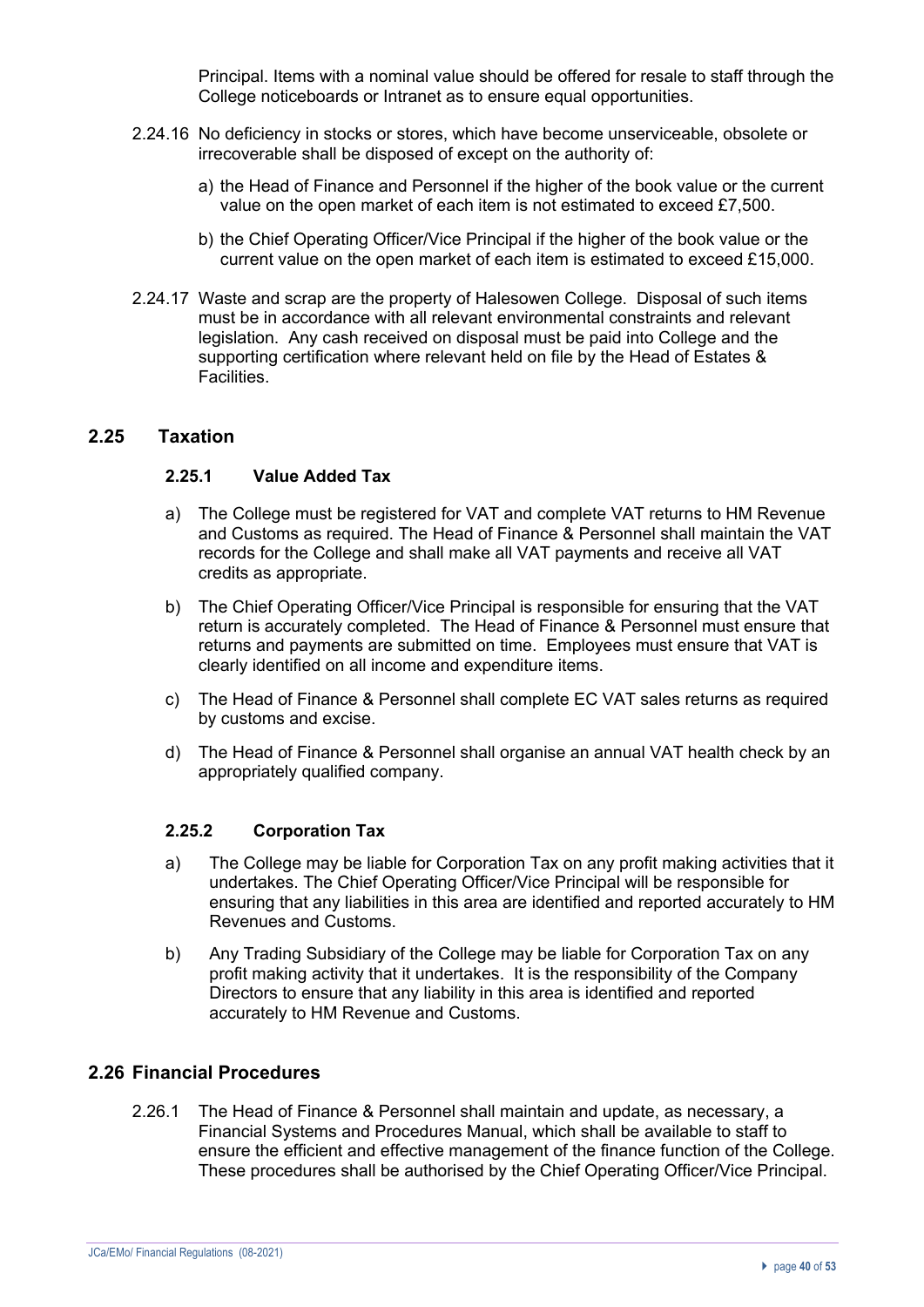This document shall be formally reviewed annually by the Head of Finance & Personnel and approved by the Chief Operating Officer/Vice Principal.

- 2.26.2 Keys to safes or other similar containers are to be carried by nominated safe key holders in accordance with the protocol on safe keys issued by the Head of Finance & Personnel. The loss of such keys must be reported to the Chief Operating Officer/ Vice Principal immediately.
- 2.26.3 Staff who hold a safe key have a responsibility to read, understand and comply with the protocol ensuring that the key is kept safe and secure at all times. Keys must not be passed to any other member of staff unless formally signed over with the recipient, again reading, understanding and complying with the protocol. The misuse of safe keys is subject to disciplinary procedures. Staff may deposit a safe key in the key safe where these are available.
- 2.26.4 Issue of safe keys should be kept to a minimum number of staff. The signed record of safe key/safe number holders form is kept on the safe key holder's personnel file.
- 2.26.5 A safe key register must be kept, recording details of all key holders and instances where the key is signed to another employee.
- 2.26.5 A safe key log sheet recording access should be kept in the safe.
- 2.2567 Wherever possible, all money should be counted before being placed in the safe.
- 2.26.8 Keys to access the College premises are controlled and issued by the Estates Manager. Internal door keys can be obtained from reception. Staff have a responsibility for the safekeeping of all College keys and must never arrange additional keys to be cut without the written authority of the Head of Finance & Personnel/Chief Operating Officer/Vice Principal (safe keys) or Estates Manager (all other keys).

## **2.27 Purchasing using College Credit Cards**

- 2.27.1 The Chief Operating Officer/Vice Principal shall authorise budget holders to utilise credit cards to purchase goods and services on behalf of Halesowen College. No cards shall be ordered except on the authority of the Chief Operating Officer/Vice Principal.
- 2.27.2 Each card will have a monthly limit determined by the Head of Finance & Personnel in line with available budget.
- 2.27.3 The card shall not be used to withdraw cash.
- 2.27.4 The card may only be used for capital purchases which are in the approved capital programme. Capital purchases shall be limited in value within the monthly limit determined by the Head of Finance & Personnel, and in accordance with the scheme of delegation defined in Standing Orders Relating to Contracts.
- 2.27.5 When purchasing via the Internet, budget holders must adhere to the College policies on cyber security. Non-compliant dummy sites must not be used. It is the purchaser's responsibility to ensure that sites have adequate security. However, if at all uncertain, advice must be sought from the Procurement Manager prior to purchase/input of card details. Purchaser must record all Internet credit card transactions in the same way as any other credit card purchases. However, in addition the site address used to make the purchase must be noted. Card holders may purchase online from a vendor who uses PayPal as long as the purchase is for goods/services of a consumable nature and the value does not exceed £3,000.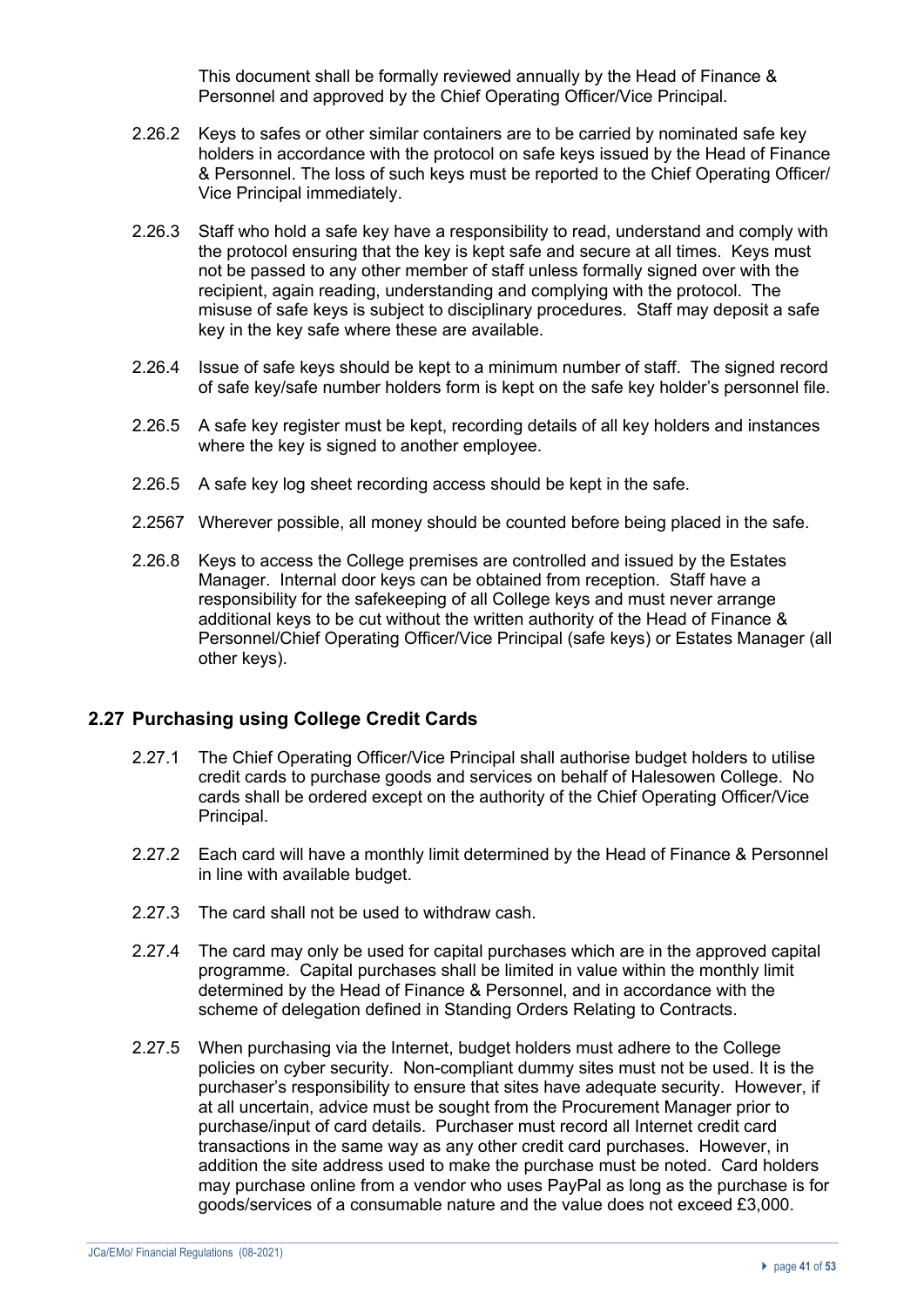- 2.27.6 All budgetary limits will be observed and the scheme of delegation defined in section 3.2.10 for requisitioning goods and services is applicable to credit card purchases. In addition the requirement to obtain quotations, estimates and tenders defined in Section 2.1 of Standing Orders Relating to Contracts must be adhered to at all times.
- 2.27.7 Cardholders shall comply with the financial procedures for the use of credit cards and the Guide for College Card Holders. The card holder shall sign the Declaration Form to demonstrate their understanding and compliance with the Guide.
- 2.27.8 Should a cardholder end their employment at Halesowen College, the Head of Finance & Personnel will immediately stop the card and ensure that all transactions are appropriately authorised wherever possible.
- 2.27.9 Lost/stolen cards must be reported immediately by the cardholder to the bank, and the Head of Finance & Personnel or Chief Operating Officer/Vice Principal must be notified at the earliest opportunity. Should the bank notify a card holder of fraudulent transactions or if the card holder suspects any irregularity this must be reported without delay to the Chief Operating Officer/Vice Principal. It is the responsibility of the cardholder to provide the bank with any information required about fraudulent transactions.
- 2.27.10 The card must not be used to make personal purchases. If a card holder mistakenly uses their credit card in this way they must inform the Chief Operating Officer/Vice Principal as soon as practically possible so that arrangements can be made to repay the funds. If any interest is incurred this is the responsibility of the card holder to repay such charges.
- 2.27.11 Should any amendment be made to a credit card eg monthly limit, signature etc., these will be authorised by the Chief Operating Officer/Vice Principal or the Principal as appropriate.
- 2.27.12 The Procurement Manager holds a College Credit Card in order to make purchases on behalf of budget holders. The purchaser is required to complete a requisition authorised in accordance with College policies and the scheme of delegation. Robust procedures are in place to safeguard this process.
- 2.27.13 Cardholders should never respond to email or telephone calls allegedly from the bank requesting card details as these are probably not genuine. Such incidents must be reported to Chief Operating Officer/Vice Principal without delay.
- 2.27.14 Cardholders must never allow anyone else to use their credit card either in person, via the telephone or online. The cardholder must ensure that their card is stored securely to prevent unauthorised use.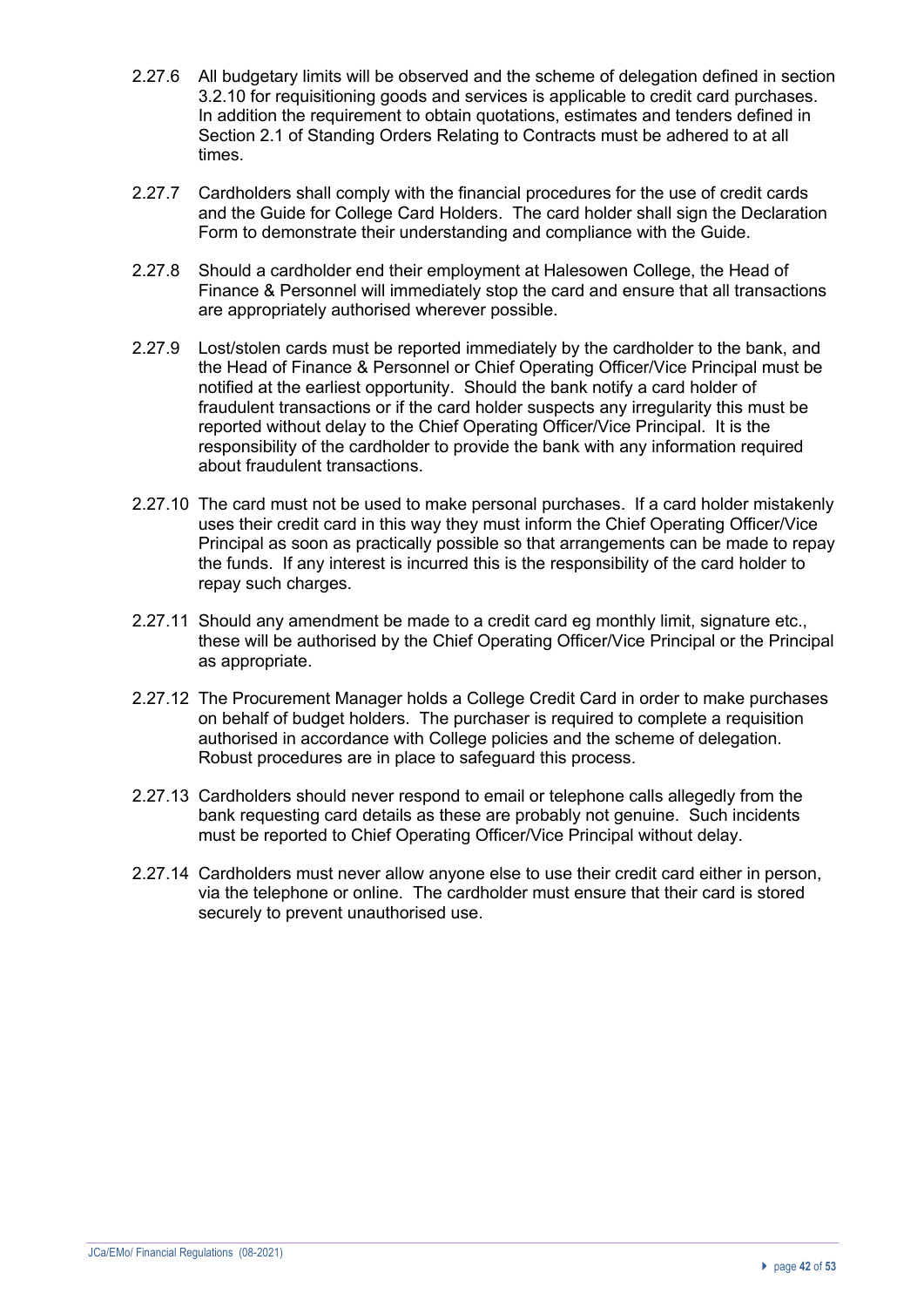# **PROTOCOLS**

# **3.1 ASSOCIATED ORGANISATIONS**

# **3.1.1 College Companies**

- $\overline{a}$ In certain circumstances it may be advantageous for the College to establish a company/companies to undertake services on its behalf. The College may own all or a proportion of the shares of any such companies as determined by the Corporation or such companies may be limited by guarantee.
- $\epsilon$ The Governing Body is responsible for approving the establishment of companies and the procedure to be followed in order to do so. The process involved in forming a company and arrangements for monitoring and reporting on the activities of subsidiary undertaking are documented in the College's policies.
- $\epsilon$ All appointments and terminations of Directors shall be in accordance with the approved policy.
- $\epsilon$ The activities and financial position of the Companies shall be reported to the Corporation in accordance with the policy on Financial Information.
- $\epsilon$ College Company shall establish a memorandum of understanding with Halesowen College which shall be reviewed annually and approved by Company Directors and the Corporation.
- $\bullet$ The College Company shall produce a three year business plan updated annually. Year one of this forecast will be the budget for the year. This must be approved by the company directors and the Corporation for wholly owned companies.
- $\bullet$ The College Company shall establish a set of financial regulations and standing orders relating to contracts approved by Directors and the Corporation. These shall be reviewed annually with any significant changes referred to the company directors and Corporation for their approval.
- $\epsilon$ The College Company and Halesowen College shall agree a recharge methodology, which is reviewed and approved by the Directors annually to ensure that costs are charged in full to Halesowen College Enterprises.
- $\blacksquare$ The Company shall have an appropriately qualified Company Secretary nominated by the Directors.
- $\blacksquare$ All activities of the Company shall adhere to the statutory framework outlined by Companies Law and any requirements of the funding agency.
- $\epsilon$ The Halesowen Foundation is a registered charity and a separate legal entity; not wholly or proportionately owned by Halesowen College although the College is a significant stakeholder.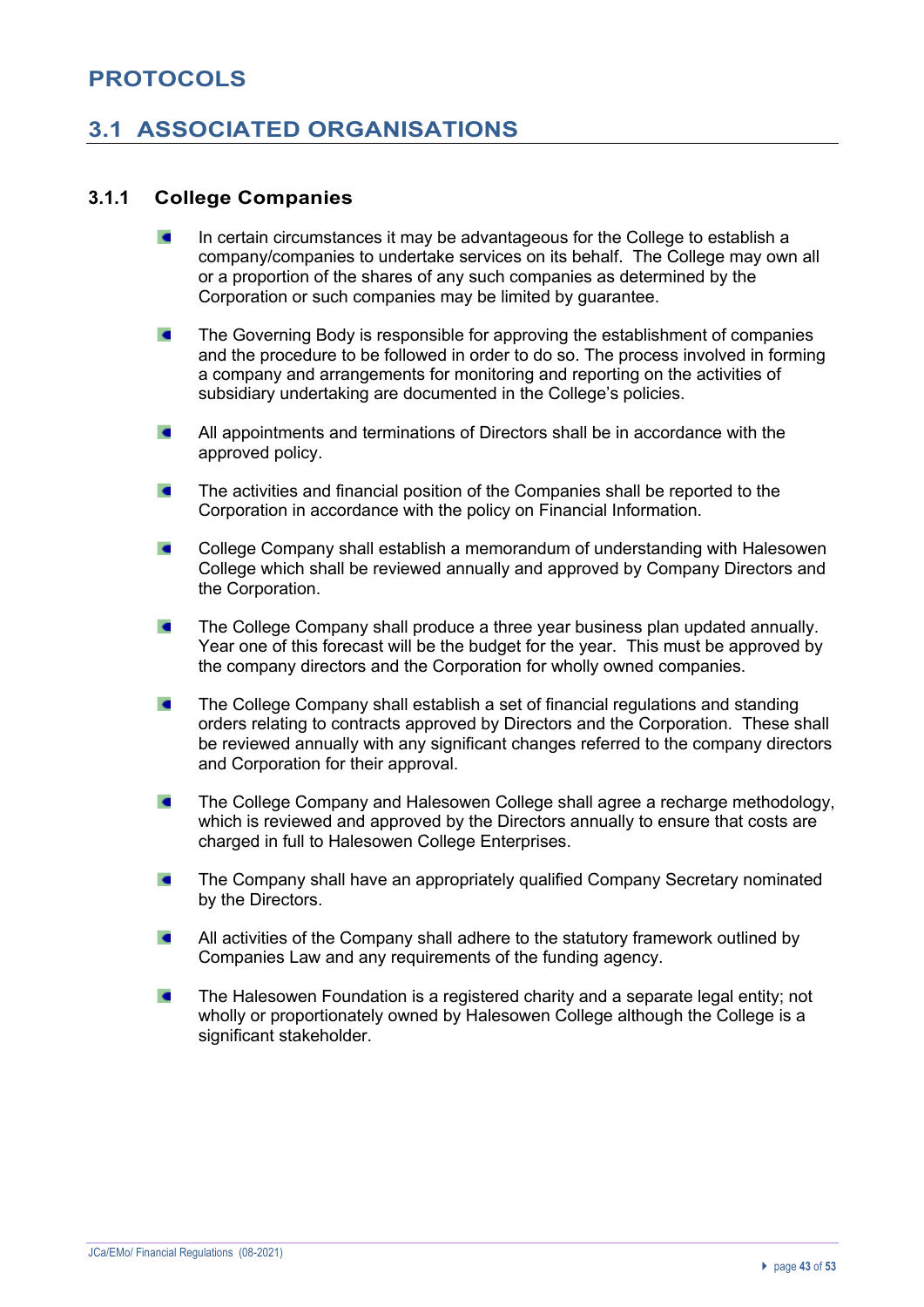# **3.1.2 Students Union**

- $\blacksquare$ The Students Union is a separate legal entity from the institution but is recognised to fulfill a valuable role in relation to the institution's students. In accordance with FRS2 the activities of the Students Union are not consolidated with the accounts of the Corporation.
- $\bullet$ The College makes declaration in the related party transactions disclosure stating any level of grant approved by the Corporation passed to the Student Union.
- $\epsilon$ The Students Union is responsible for maintaining its own bank account and financial records and insurance, and preparing its own annual financial statements.
- $\blacksquare$ At year end the Students Union financial statements will be audited by Chief Operating Officer/Vice Principal and will be presented to the Corporation for information. The Corporation shall approve any grant made by Halesowen College to the Students Union through the budget approval process.
- The College's internal auditors shall have access to records, assets and personnel  $\epsilon$ within the Students Union in the same way as other areas of the College.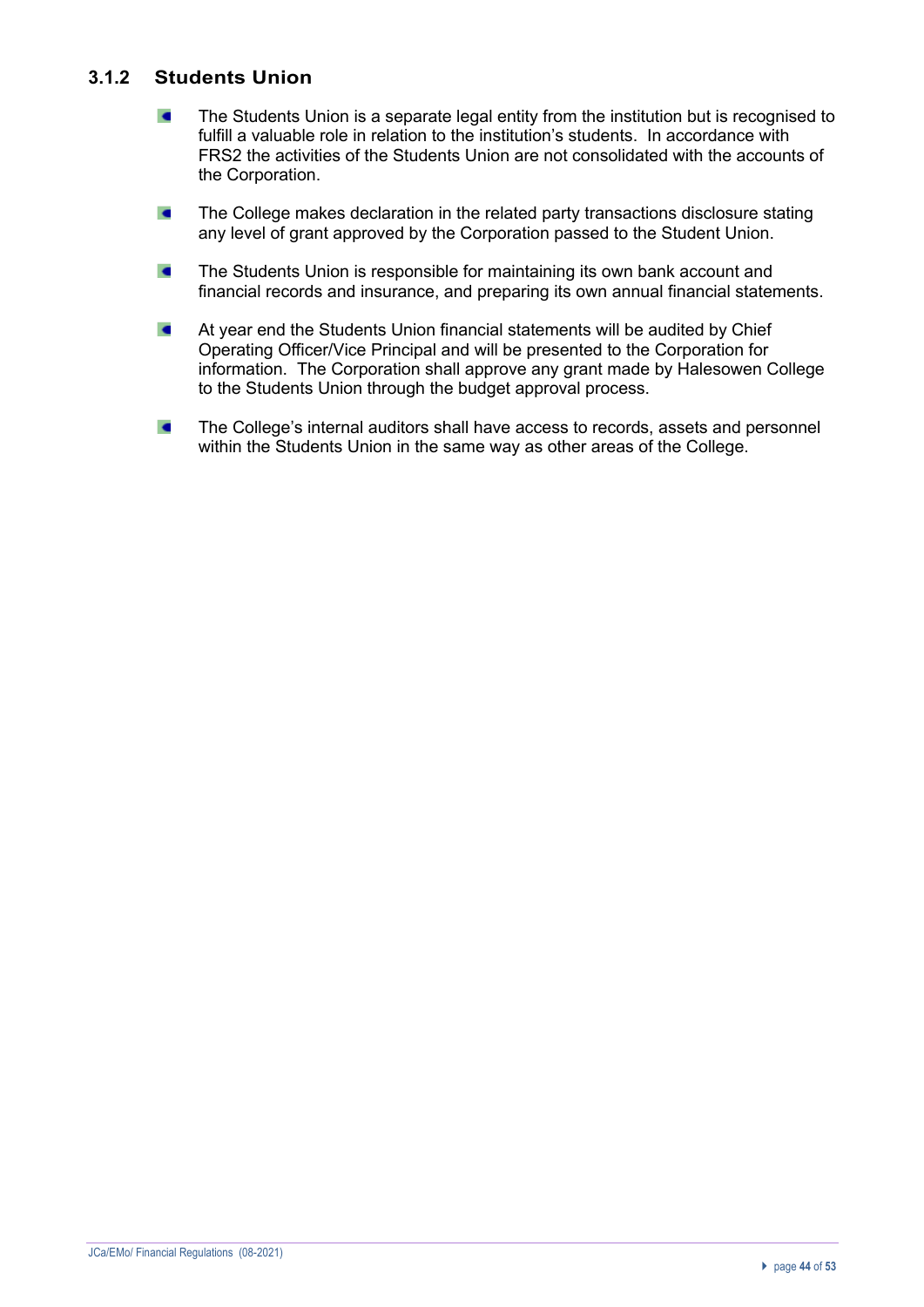#### **3.2.1 New Ventures/Capital Projects**

- $\epsilon$ From time to time the College may enter into new and substantial business arrangements to extend the College's provision.
- $\epsilon$ Such new ventures shall be considered and approved by the Corporation prior to a commitment being made by the College.
- $\epsilon$ Any proposed capital projects should be supported by a statement, which demonstrates the project's consistency with the strategic plan of the College, the approved property strategy and, initial estimates of the cost of the project and how this is to be financed. Normal tendering regulations must be observed.
- $\bullet$ Any new venture will be subject to approval as applicable.
- $\epsilon$ The Principal is responsible for providing to the Corporation with regular statements concerning any venture in accordance with the approved policy on Financial Information.
- $\blacksquare$ All capital project proposal documentation will include a financial evaluation of the plans together with any impact on revenue plus consideration of alternative plans including a base case. A financial, strategic, property and educational case must be prepared demonstrating the overarching impact of major capital projects on the financial health of the College.
- $\blacksquare$ The College shall have an annual capital programme for equipment and premises in accordance with the approved financial and strategic plans.
- Any bids for funding must be approved by the Principal.  $\blacksquare$
- $\epsilon$ Details on the process for new venture due diligence are outlined in section 3.2.3 below

#### **3.2.2 Subcontracting**

- $\epsilon$ Use of subcontractors will be subject to appropriate controls in accordance with the agency funding rules and College processes outlined above for new ventures.
- The College Leadership Team shall determine arrangements for the approval of  $\bullet$ subcontractors, including a generic contract to be used. The College will adopt the model form of contract published by the funding bodies as the basis of a generic contract. Authority to sign contracts will be with the Chief Operating Officer/Vice Principal and the Principal with the provision that a contract shall not be signed unless the company has cleared the approval protocol.
- $\epsilon$ Compliance audits, including checks on attendance records, will take place on a systematic and documented basis. Responsibility for the quality of subcontracted provision remains with Halesowen College and the usual quality framework applies.
- $\overline{\phantom{a}}$ Reports on subcontracting will be submitted to the Corporation and College management.
- The Chief Operating Officer/Vice Principal will ensure that the register of  $\epsilon$ subcontracts with the ESFA is up to date.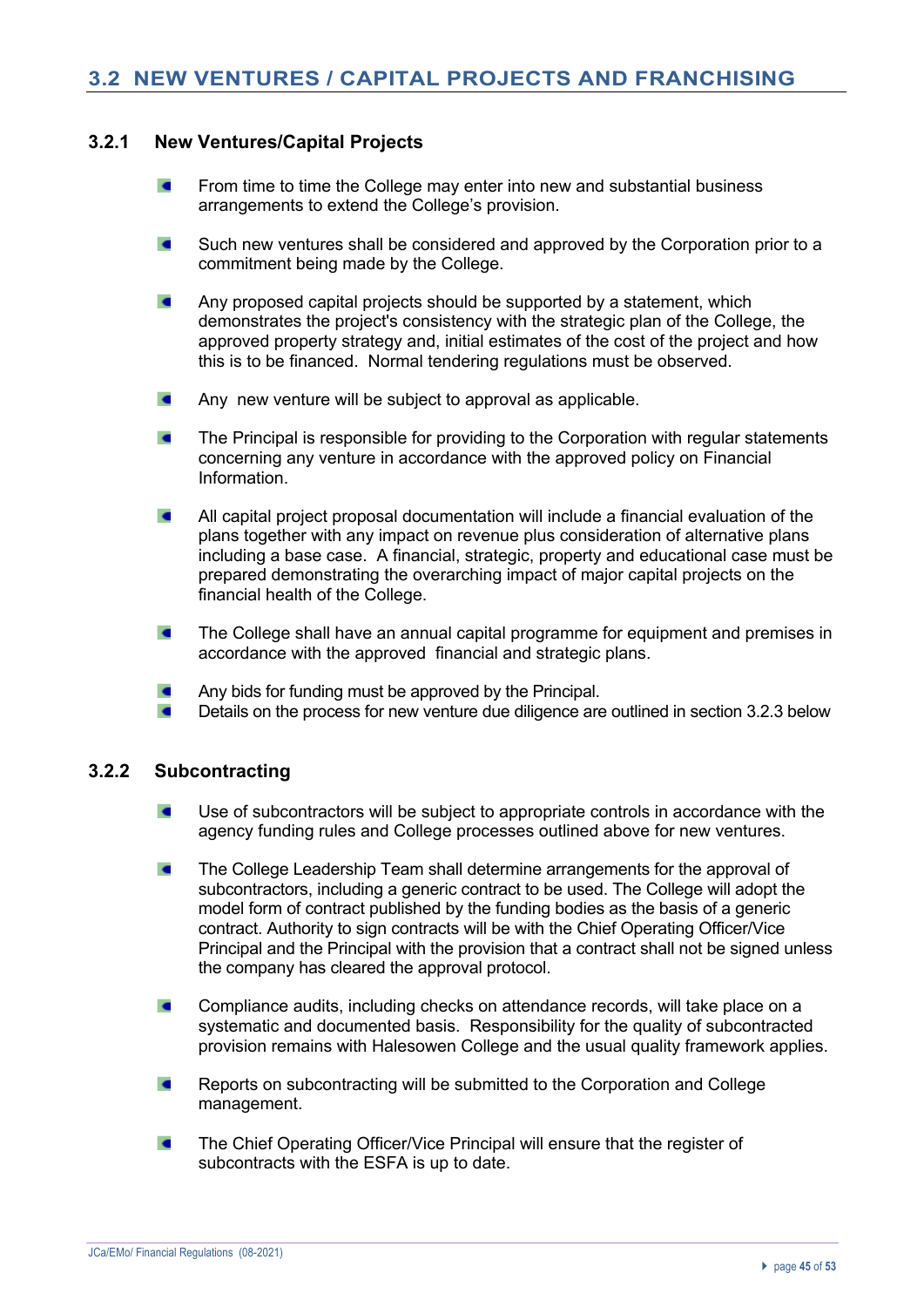If the College acts as a subcontractor then a written contract must be in place and signed by Chief Operating Officer/Vice Principal or the Principal.

#### **3.2.3 Due Diligence**

The due diligence process is an important element of the risk management of any new venture, capital project or restructuring (merger/acquisition), with the findings of the work informing the decision making process.

Due diligence should identify all key issues and assist in enhancing the College's understanding of:

- $\epsilon$ critical success requirements;
- $\blacksquare$ any legal and operational frameworks;
- $\overline{\phantom{a}}$ the current financial performance and future prospects of the College as defined by the proposal, identifying key risks and sensitivities and how each of these will be dealt with
- $\epsilon$ consider any post-project integration required to support the delivery of planned benefits
- $\sim$ The types of due diligence that the Colleges may require to support specific types of new ventures, capital projects and restructuring may include all or a combination of:
	- Financial A key area of consideration is the financial performance ranging from the key metrics of Earnings Before Interest, Tax, Depreciation and Amortisation ("EBITDA") as a percentage of income, liquidity and gearing alongside confirming sustainable cash flow and financial health. Any new venture, merger or acquisition must be financially viable i.e. a going concern assessment must be conducted. All capital projects must be fully affordable and not adversely affect the achievement of financial targets agreed by the Corporation.
	- Legal This comprises a review of the key legal agreements governing the operational and physical assets of the College. It helps to identify ownership of assets and any unexpected obligations, commitments or benefits as well as highlight any additional steps required to ensure smooth integration, acquisition or partnership. For capital projects this would include planning consent, deeds of covenant, property law and environmental considerations.
	- § Educational Due diligence should not just be focused on financial and legal matters, but consideration should also be given to the educational rationale for the new venture, merger or acquisition. Developments should be in accordance with the strategic objectives of the college and contribute to the teaching and learning strategy. Consideration should also be given to establishing whether the new venture will deliver on meeting the needs of students, employers and other stakeholders
- $\overline{\phantom{a}}$ Other areas that may need to be considered as part of the overall decision making process include human resources, pensions, estates (space, costs, efficiency),taxation, digital and operational considerations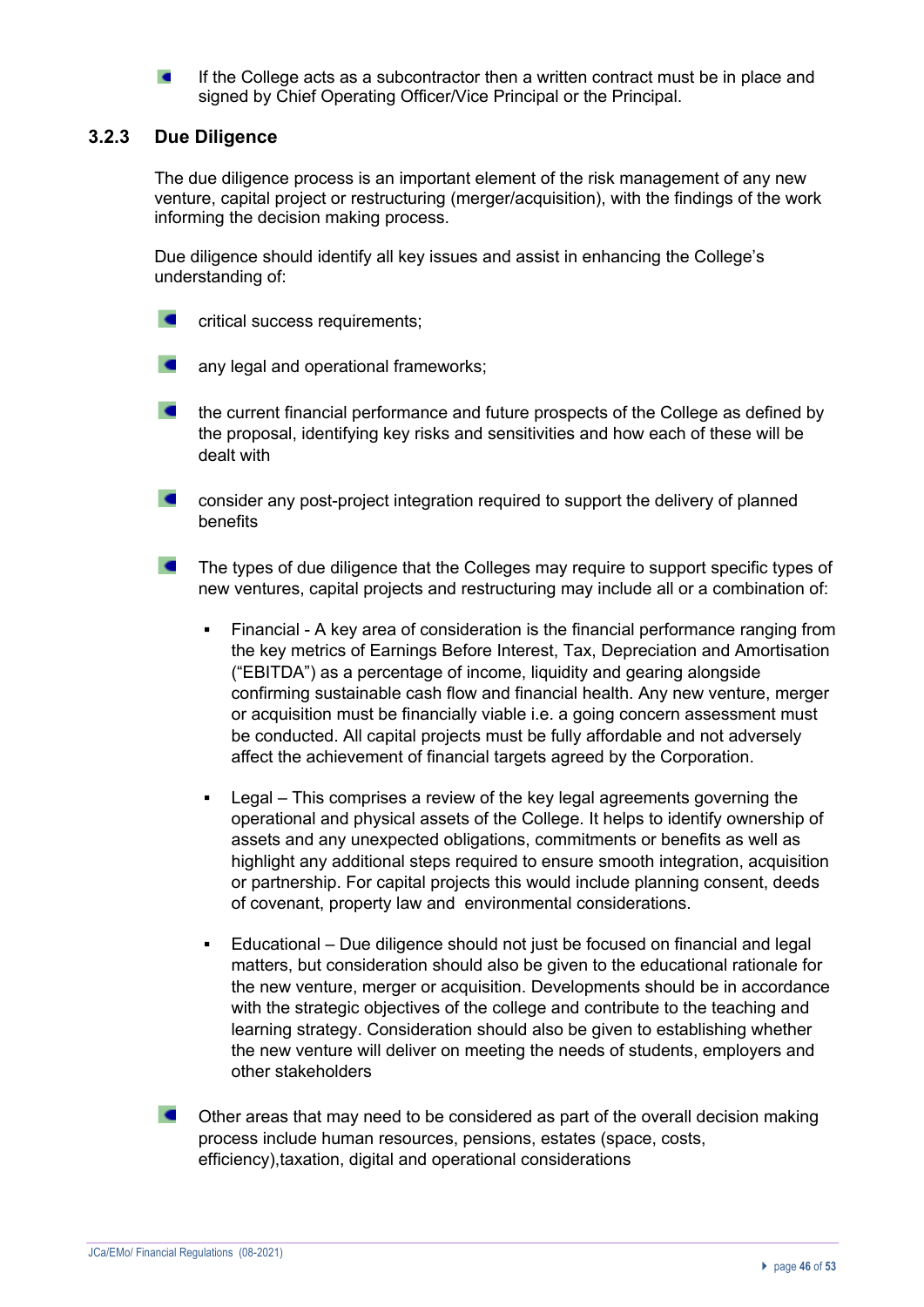- The College is an autonomous organisation and the governing body make the decision on whether to support any new venture, merger or acquisition. Governors will ultimately be the parties responsible for the approval. As such, it is important that the governors are provided with sufficient information by the College Leadership Team to understand the financial, legal and educational case for the proposed action. This should outline all principle risks and uncertainties and include consideration of any other key factors. A written report would be submitted to a Board meeting for discussion prior to any decision being made.
- $\epsilon$ Due diligence can either be carried out internally (through College's own investigations) or externally (using an independent professional service provider) or a combination of the two. The level of risk in the proposed change would determine the need to engage with an external provider. The College Leadership Team would determine this threshold. In using an external company, the available budget must be considered.
- $\epsilon$ Key issues that should be taken into account in the financial due diligence process must include:
- $\overline{a}$ Robustness of the underlying financial trading position of the College or any partner institution with any risk of the historical and current financial position being worse than reported fully explored. The due diligence process will identify the underlying position through an analysis of :
	- o actual versus budgeted performance of each organisation with explanations for key variances and trends in performance as well as key drivers of actual performance from one year to the next
	- o identifying any exceptional, non-recurrent or one-off items that may have impacted financial performance (positive and negative) to enable the true underlying performance of all organisations involved to be identified
	- o Understanding of the cost base of each organisation involved in the venture and operating performance including:
		- o Staffing structures, staffing ratios and student numbers for each alongside course and administrative expenditure, curriculum costs.
		- o Achievement Rates and Individual Learner Records ("ILR") data supporting the financial performance of the college. This may also identify issues such as potential clawbacks of funding that may be related.
		- o Income assumptions for the implementation plan for the restructured organisation will likely be based on historical funding performance and thus needs to be fully understood.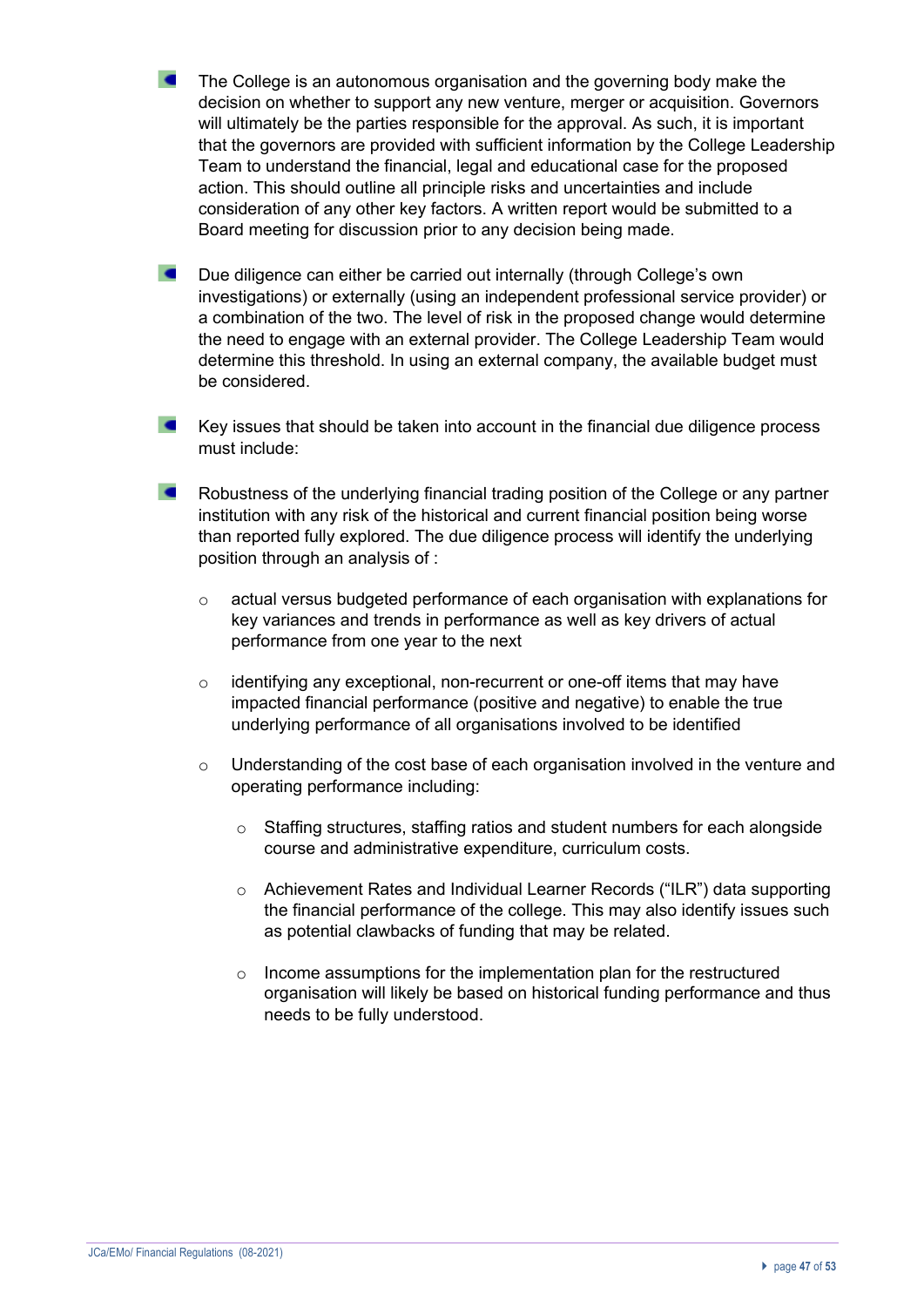# **3.3 DATA PROTECTION, RETENTION OF DOCUMENTS AND FREEDOM OF INFORMATION**

The College has policies to ensure compliance with relevant legislation:

- Ŷ. Data Protection Policy
- Freedom of Information Policy 53
- Retention of Documents Policy 33

#### **3.3.1 IT Security and Data Protection**

- The College shall ensure maintaining proper security of information held on computer and manual filing systems. The restriction of access to computer files and software to authorised persons only by the use of passwords and appropriate systems access. Information relating to individuals will be subject to the provisions of the General Data Protection Regulations 2018. A data protection team shall be nominated to ensure compliance with the Act.
- $\epsilon$ Sensitive data such as payroll details shall be subject to encryption or password control as appropriate. The Data Protection Policy contains an Annex explaining best practice for data security and storage on portable media.
- $\epsilon$ IT Multi-factor authentication is now set up for all staff.

#### **3.3.2 Retention of Financial Documents**

- $\epsilon$ The Chief Operating Officer/Vice Principal is responsible for ensuring the retention of financial documents. These should be kept in a form acceptable to the relevant authorities.
- The College is required by law to retain prime documents for six years plus the  $\epsilon$ current year. These include:
	- official orders
	- paid invoices
	- bank statements
	- copies of receipts
	- sessional lecturer contracts

The above list is not exhaustive.

- $\epsilon$ Certain documents such as European Social Fund have to be retained for twelve years.
- The College will retain all records supporting the audit trail relating to the College's  $\blacksquare$ ILR return for a minimum of four years (current plus three years).
- Additionally, for auditing and other purposes, other financial records should be  $\blacksquare$ retained for three years.
- $\blacksquare$ The College will maintain data security and other procedures in relation to computer and manual records to comply with relevant data protection legislation and best practice.
- $\epsilon$ The College has a Retention of Documents Policy which provides more detailed guidance.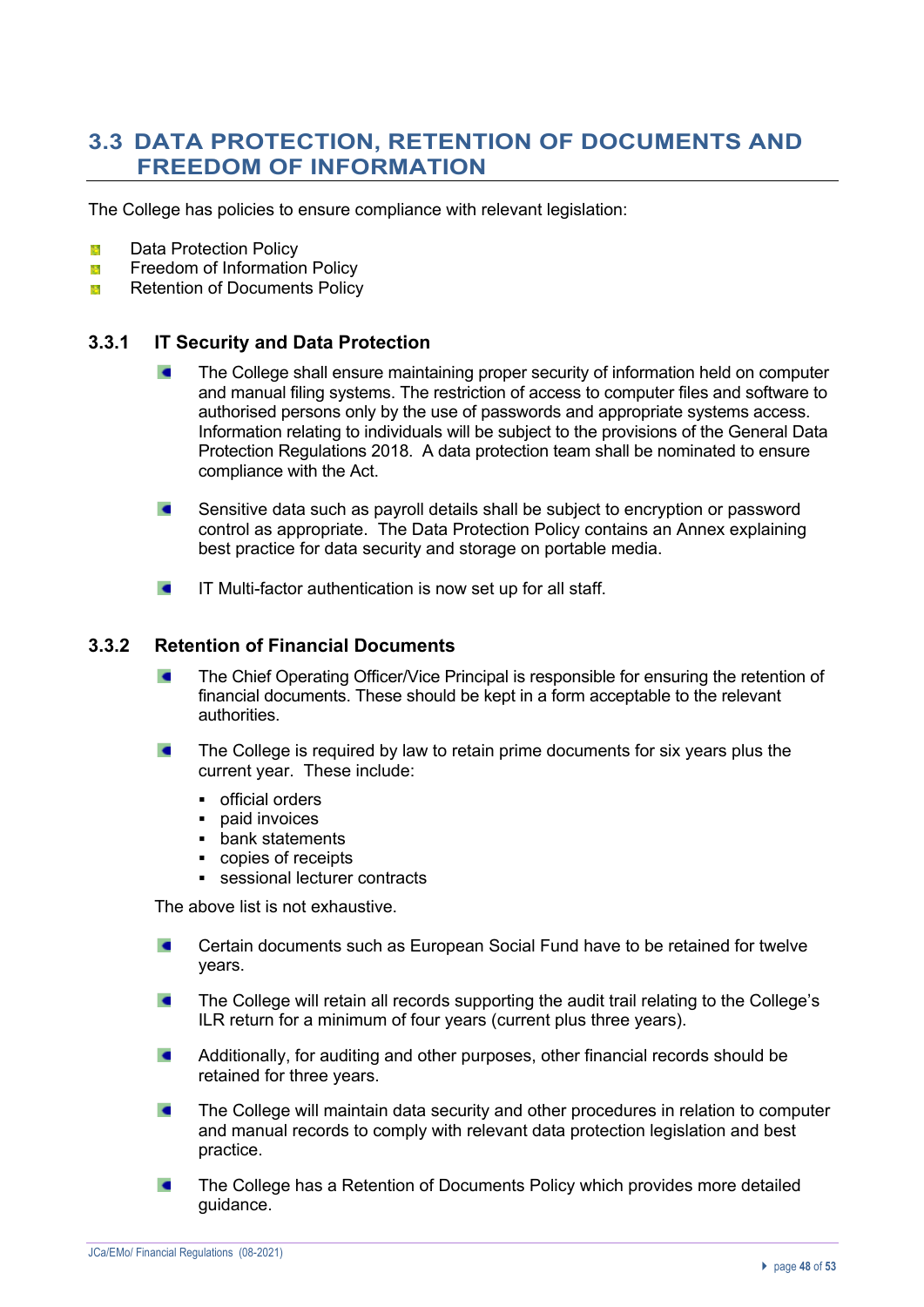# **3.3.3 Public Access**

 $\blacksquare$ The College shall comply with the terms and conditions of the Freedom of Information Act and associated legislation. A definition document is available on the College website. A Freedom of Information Policy shall be approved by the Corporation.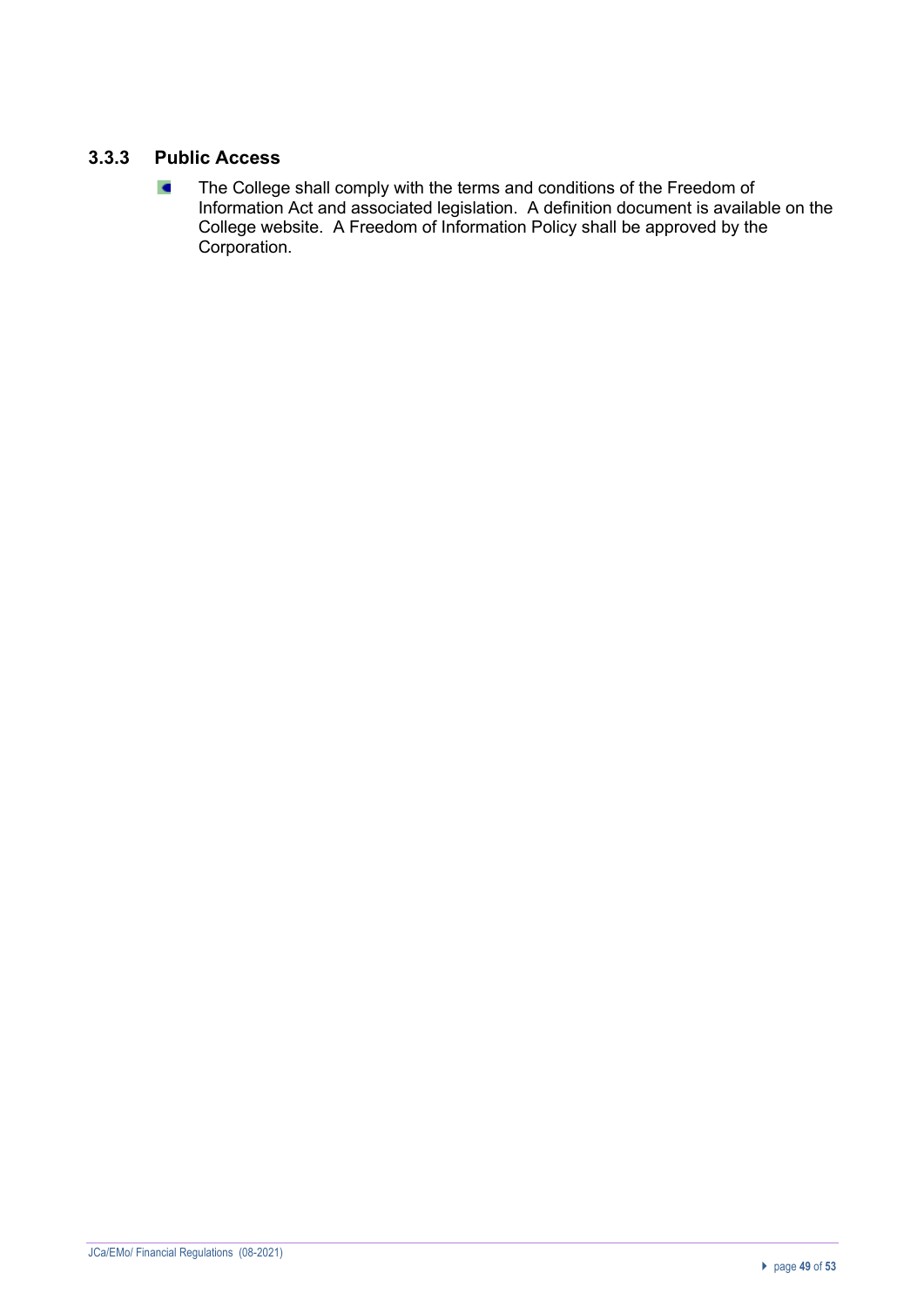# **3.4 STUDENT RECORDS**

- $\blacksquare$ The Director of Information, working to the Chief Operating Officer/Vice Principal is responsible for the timely and accurate reporting of student number and funding data for all contracts.
- $\epsilon$ The Registrar is responsible for the submission of returns to the funding agencies in accordance with their deadlines.
- $\overline{\phantom{a}}$ Monthly reports to the College Leadership Team, Governors and other College Managers shall include information regard student numbers against targets and associated funding.
- $\blacksquare$ Staff are responsible for complying with College procedures relating to student records and ensuring the integrity and security and audit evidence for funding claims.
- Enrolling staff must ensure that all students complete and sign an enrolment form and learning  $\blacksquare$ agreement; making certain that the student is aware of the privacy statements. In accordance with the Equality Act 2010, enrolling staff must ensure all students are given adequate opportunities to disclose any learning difficulty, disability or health problem. In addition, students must also complete the residency information. When government funding is being claimed, enrolling staff must ensure that the student is eligible to receive such funding. In certain circumstances especially when the student has not resided in the UK for the last three years and/or has a non-EU nationality, evidence of eligibility must be presented. A copy should not however be retained. Where students claim a remission of fees, enrolling staff must verify that they have seen appropriate evidence else they must collect the appropriate fee from the student. Students aged **19+** studying at level three or higher may draw down an advanced learning loan**,** and students studying a higher level course may draw down a HE student loan. Confirmation of attendance must be reported to the Student Loans Company in order for the college to access funding. Although funding is paid to the College from the Student Loan Company the student is ultimately responsible for the debt which will be collected in accordance with usual credit control procedures should the student withdraw. Students should not be enrolled without paying the appropriate fee unless they have a valid remission or have applied for a student loan. All forms must be countersigned by the enrolling officer. For certain funding streams there are additional audit requirements such as employer eligibility and Health and Safety checks. Enrolling staff must be aware of all documentary requirements ensuring full and accurate completion. The Business Development Director is responsible for apprenticeship records.
- To ensure that student attendance is accurately recorded, teaching staff must complete  $\blacksquare$ official College registers at the start of each class. Registers are subject to internal and external audit and are a legal document. Registers must be completed accurately and timely using the online attendance system.
- Where learning is delivered in the workplace the trainer/assessor must update the individual learning plan and complete a learning activity timesheet with the student, which is signed and dated.
- $\blacksquare$ Teaching staff must ensure the completion and submission of audit documents within the prescribed timescales.
- $\bullet$ Staff must ensure that changes in the learning agreement of the student are recorded and signed by the student in accordance with College policies.
- Staff must ensure that withdrawals and transfers are recorded in accordance with College  $\epsilon$ policies.
- Staff must ensure that additional learning support is recorded in accordance with funding  $\overline{a}$ agency guidelines and College policies.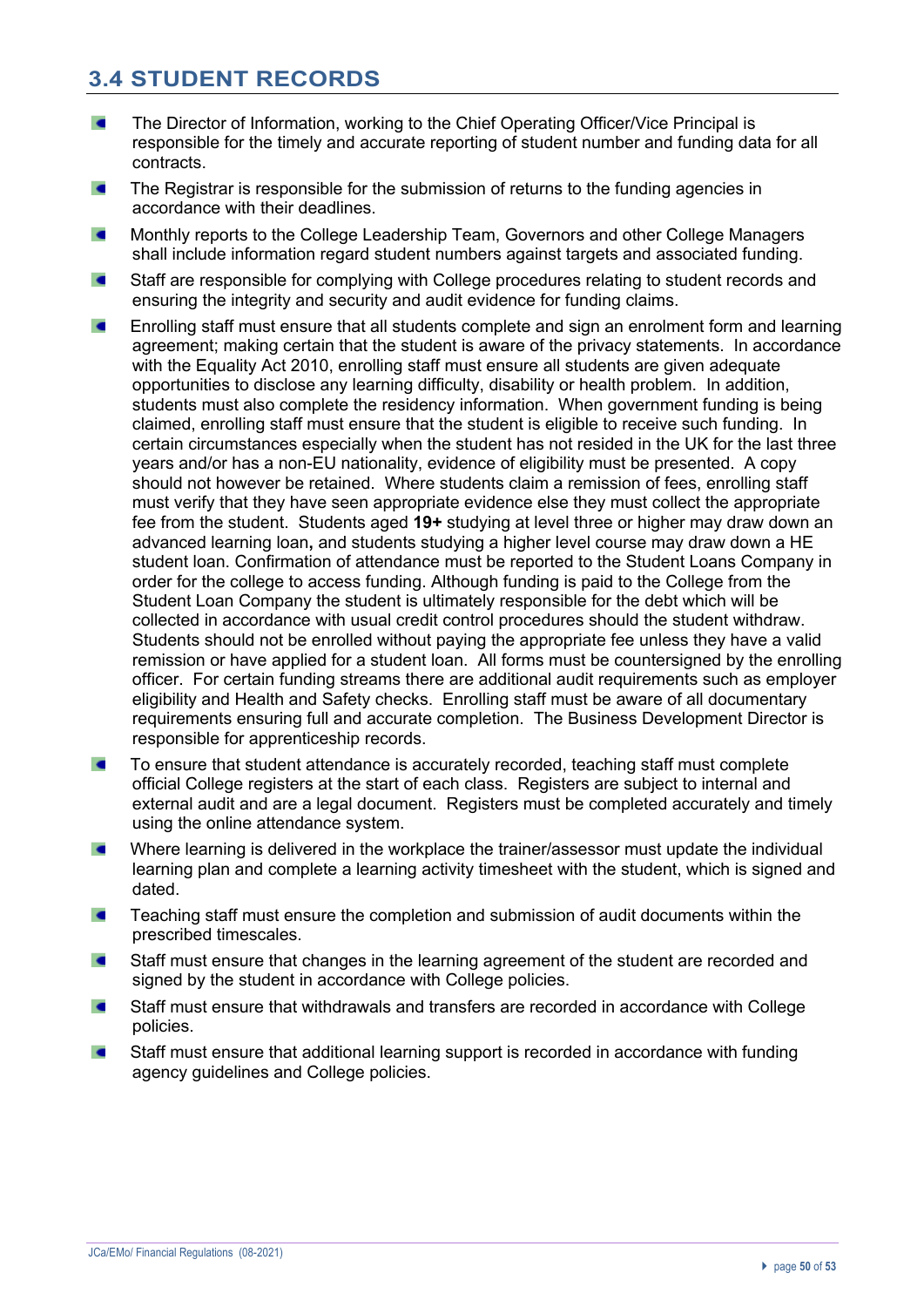# **3.5 TIMETABLING**

All input to the timetable must be accurate and in accordance with the predetermined timetabling regulations. All sessions recorded must be planned; roomed and staffed. Recording of sessions/activities which are not planned is potentially misappropriation of resources and may result in an investigation under the College's disciplinary policy.

# **3.6 STUDENT FINANCE**

## **3.6.1 Financial Support for Students**

- **Halesowen College has an allocation of funds from the agencies to financially assist** students. This includes the 16-18 bursary, 20+ childcare support and 19+ learner support fund together with the 19+ bursary scheme for students in receipt of a learning loan. This money is to financially support students with the costs of attending College/their course. In the case of students in receipt of a loan a proportion of this fund must be allocated to covering the costs of any learning support required. The Corporation approves a student financial support policy annually
- Associated guidelines state how the fund is allocated and prioritised within the parameters of relevant directives.
- **The College administers the fund and takes 5% of the total fund to contribute towards** these costs.
- **The College makes a mid-year and annual return to the funding agency on the** expenditure of the fund.
- The Fund is subject to annual external audit **(**as part of the regularity work).
- **The College has an allocation to support eligible students with free meals**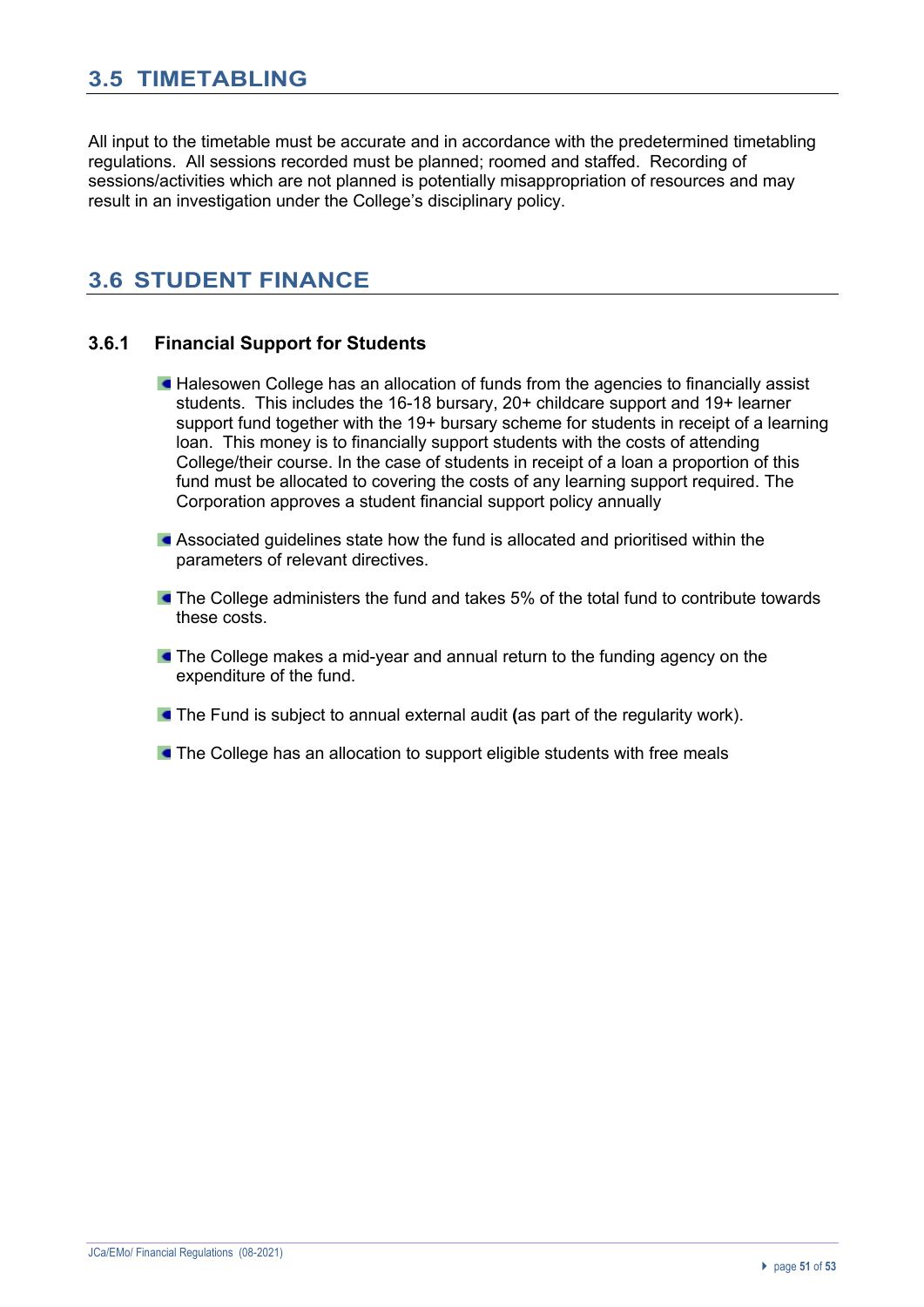# **DEFINITIONS**

The following definitions are intended to assist in the explanation and clarification of terms employed within these Regulations.

'College' means Halesowen College.

'Corporation' is Halesowen College; the body ultimately responsible for the affairs of the College.

'Budget' means a resource expressed in financial terms for the purpose of carrying out, for a specific period (usually one year), any or all of the functions of the College. Note that capital budgets may be more than one year's duration.

'Audit' means the process which

- Y. allows checks to be made on the soundness and adequacy of the College's financial management and, implementation and maintenance of systems of internal control.
- 13 checks on the extent of compliance with, and the financial effect of established policies, plans and procedures.
- Ӣ assesses to what extent assets and interests are accounted for and safeguarded from loss due to either fraudulent activities and/or other offences including waste, extravagance and inefficiency; hence ensuring that the College strives to attain value for money.
- 1. reports on the suitability and reliability of financial and other management data.

'Contract' means any agreement between the College and any other party for the supply or disposal of goods and materials, the provision of services or the execution of works.

'Estimate' means a figure representing the probable cost of works, goods, services or materials calculated by a suitably qualified employee or agent appointed by the College.

'Quotation' means an offer, made verbally or in writing, by a prospective contractor.

'Tender' means an offer made by a prospective contractor on the College's form of tender in accordance with the procedure set out in the relevant sections of their Financial Regulation.

'Principal and Chief Executive' (referred to hereafter as the Principal) is the Chief Accounting **Officer** 

'College Leadership Team (CLT)' is a team comprising the Principal and other senior post holders and senior managers.

'Budget holder' is the member of staff assigned financial resources and is accountant for them.

'ESFA' is the Education and Skills Funding Agency; principal regulator of the College and funder of 16 to 19 classroom based funding and apprenticeships.

All amounts quoted in this document are inclusive of non-reclaimable VAT.